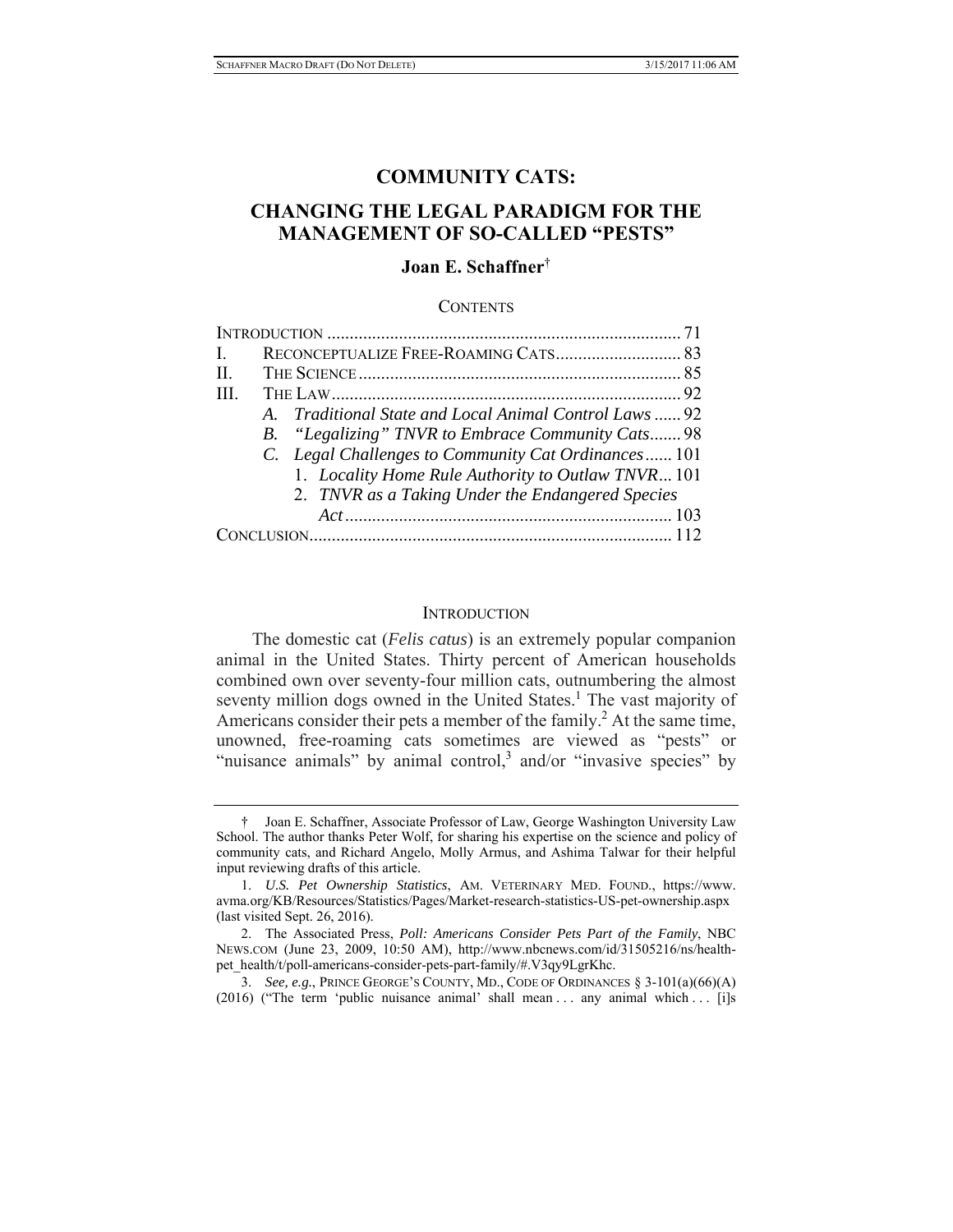conservationists,<sup>4</sup> and targeted for eradication citing "scientific" proof that such cats are a threat to native wildlife, the ecosystem, and public health.<sup>5</sup> However, these free-roaming cats are members of our shared community and therefore often referred to as "community cats."6

The federal government and most states classify cats as domesticated animals, not invasive species, and thus they typically fall under the jurisdiction of animal control agencies.<sup>7</sup> Cats are quite prolific;

repeatedly found at large.").

5. *See, e.g.*, DDOE WILDLIFE ACTION PLAN, *supra* note 4, at 137–38; Travis Longcore et al., *Critical Assessment of Claims Regarding Management of Feral Cats by Trap-Neuter-Return*, 23 CONSERVATION BIOLOGY 887, 888 (2009); A.D. Roebling et al., *Rabies Prevention and Management of Cats in the Context of Trap-Neuter-Vaccinate-Release Programmes*, ZOONOSES & PUB. HEALTH, Jan. 3, 2013, at 1, 4, http://abcbirds.org/wpcontent/uploads/ 2015/05/Roebling-et-al.-2013-Rabies-prevention-and-management-of-cats-in-TNVR-

programs.pdf. The vilification of, and attack on, cats is escalating in the United States. The book *Cat Wars: The Devastating Consequences of a Cuddly Killer* released in September 2016 is perhaps most vicious attack on free-roaming cats concluding that they are "unrelenting killers and cauldrons of disease" who are "slowly unraveling the tapestry of our ecological well-being and threatening the health of people around the world." PETER P. MARRA & CHRIS SANTELLA, CAT WARS: THE DEVASTATING CONSEQUENCES OF A CUDDLY KILLER 177, 178 (2016). One month later, in October 2016, the Smithsonian Magazine published an excerpt from Abigail Tucker's, *The Lion in the Living Room*, vilifying "house cats" as "a tsunami of violence and death" and "a savage beast" causing the extinction of scores of endangered wildlife, including the Key Largo woodrat. Abigail Tucker, *To Save the Woodrat, Conservationists Have to Deal with an Invasive Species First: House Cats*, SMITHSONIAN.COM (quoting Australian Environmental Minister Greg Hunt), http://www.smithsonianmag.com/ science-nature/save-woodrat-conservationists-deal-invasive-species-first-house-cats-180960 445/?no-ist (last visited Sept. 26, 2016). Notably the excerpt exaggerates some statistics, stating the "United States alone has nearly 100 million pet cats" when the estimate is seventyfour million, a difference of twenty-six million cats, and relies on flawed statistics that cats "kill some 1.4 billion to 3.7 billion birds per year." *Id.*; *see infra* text accompanying notes 91– 97. And perhaps more notably, the author notes that the Key Largo "woodrat's woes likely started in the 1800s, when Key Largo farmers razed hardwood hammocks to plant pineapple crops, and worsened in the 20th century when large-scale construction projects transformed their formal coral reef" such that the woodrat "is now found only in a handful of public reserves." Tucker, *supra*. Free-roaming unowned cats are targeted for eradication in other countries as well. *See* Mitsuhiko A. Takahashi, *Cats v. Birds in Japan: How to Reconcile Wildlife Conservation and Animal Protection*, 17 GEO. INT'L ENVTL. L. REV. 135, 136 (2004).

6. *Community Cats*, ANIMAL HUMANE SOC'Y, https://www.animalhumanesociety.org/ services/community-cats (last visited Sept. 26, 2016).

7. Shawn Gorman & Julie Levy, *A Public Policy Toward the Management of Feral Cats*, 2 PIERCE L. REV. 157, 159, 174 (2004) (first citing 50 C.F.R. § 14.4 (2003); then citing 16 U.S.C. § 3371(a) (2000); and then citing 50 C.F.R. § 16.11 (2003)) (discussing federal

<sup>4.</sup> *See, e.g.*, DAMIEN OSSI ET AL., D.C. DEP'T OF ENERGY & ENV'T, DISTRICT OF COLUMBIA WILDLIFE ACTION PLAN 2015: A CONSERVATION STRATEGY FOR WASHINGTON, D.C. 109 (2015) [hereinafter DDOE WILDLIFE ACTION PLAN], http://doee.dc.gov/sites/default /files/dc/sites/ddoe/service\_content/attachments/05%202015%20WildlifeActionPlan%20Ch 4%20Threats.pdf; *Cats and Other Invasives*, AM. BIRD CONSERVANCY, https://abcbirds.org/ threat/cats-and-other-invasives/ (last visited Sept. 26, 2016).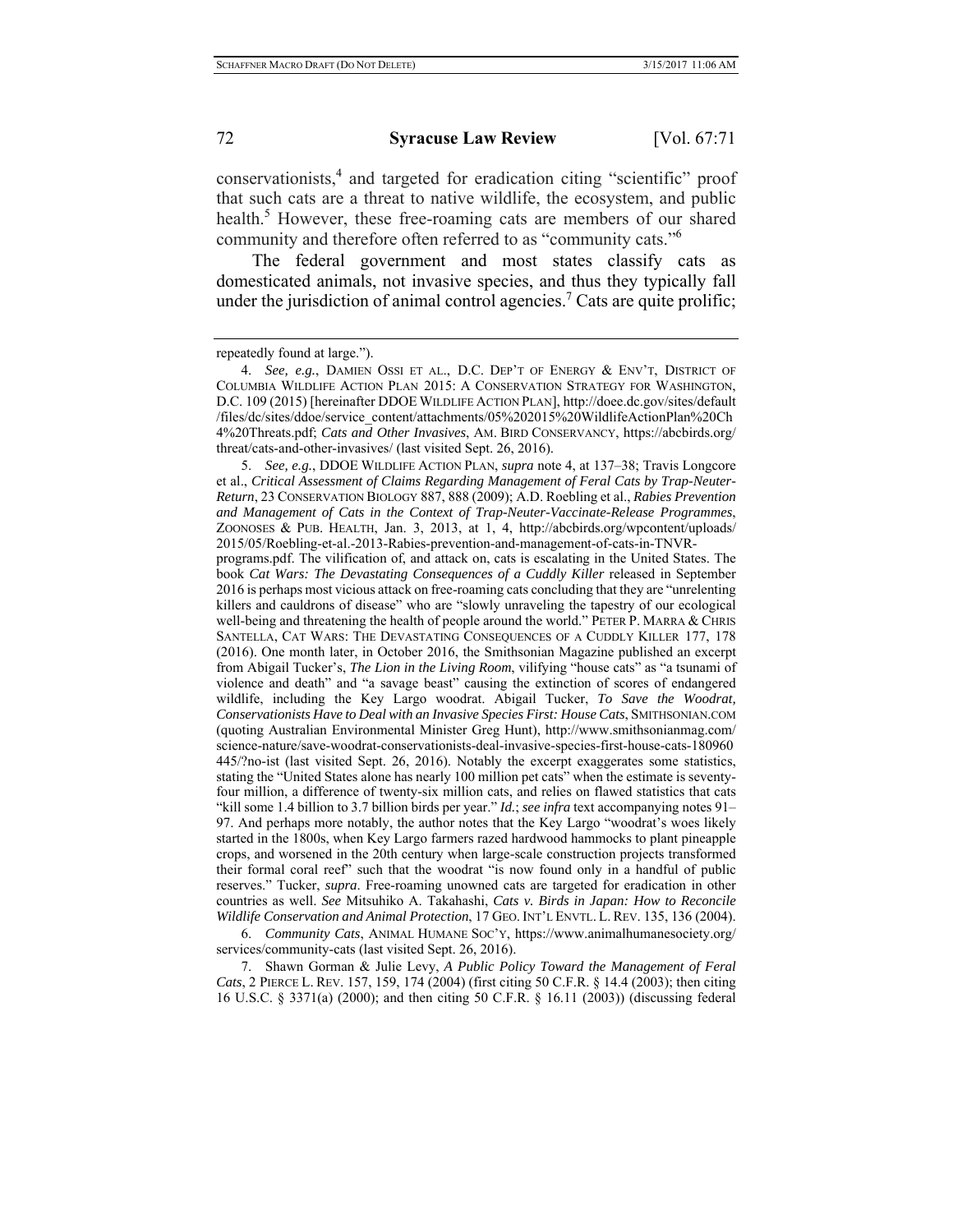they have an average life span of about fifteen years and are able to give birth while still kittens themselves.<sup>8</sup> With a gestation period of about nine weeks, they have on average four kittens per litter and one and a half litters per year (although the mortality rate for kittens is seventy-five percent).<sup>9</sup> As such, cats, in general, raise unique concerns for animal shelters.

According to the American Society for the Prevention of Cruelty to Animals  $(ASPCA)$ ,<sup>10</sup> of the approximately 3.4 million cats who enter shelters annually, twice as many are designated "stray" as compared to owner-surrenders—often because they are not allowed in the residence or family members are allergic—and the redemption rate for stray cats reunited with their owners from the shelter is less than five percent.<sup>11</sup> The average adoption rate for cats is only thirty-seven percent, with 1.4 million cats killed by shelters annually.<sup>12</sup> As a result, many cats who enter a shelter do not leave alive. Some reasons that contribute to this are that many cats brought to the shelter are either not socialized to humans or are so frightened that they appear unsocial and thus unadoptable.<sup>13</sup> Moreover, the stress and crowded environment of the shelter often results in the spread of disease among the population resulting in euthanasia.<sup>14</sup>

The traditional method of managing community cats is to "trap and

9. Julie Levy & P. Cynthia Crawford, *Humane Strategies for Controlling Feral Cat Populations*, 225 J. AM. VETERINARY MED. ASS'N 1354, 1355 tbl.1 (2004); *see also* Felicia B. Nutter et al., *Reproductive Capacity of Free-Roaming Domestic Cats and Kitten Survival Rate*, 225 J. AM. VETERINARY MED. ASS'N 1399, 1400 (2004).

10. *About Us*, AM. SOC'Y FOR PREVENTION CRUELTY TO ANIMALS, http://www.aspca. org/about-us (last visited Sept. 26, 2016).

11. *Pet Statistics*, AM. SOC'Y FOR PREVENTION CRUELTY TO ANIMALS, http://www.aspca. org/animal-homelessness/shelter-intake-and-surrender/pet-statistics (last visited Sept. 26, 2016).

12. *Id.*

13. *See* Margaret R. Slater et al., *A Survey of the Methods Used in Shelter and Rescue Programs to Identify Feral and Frightened Pet Cats*, 12 J. FELINE MED. & SURGERY 592, 593, 599 (2010).

14. *See* P.A. Pesavento & B.G. Murphy, *Common and Emerging Infectious Diseases in the Animal Shelter*, 51 VETERINARY PATHOLOGY 478, 480, 488 (2013); Patricia Turner et al., *Animal Shelters and Animal Welfare: Raising the Bar*, 53 CAN. VETERINARY J. 893, 894 (2012).

law); *id.* at 160, 174 (discussing state law).

<sup>8.</sup> Sam Bourne, *The Average Lifespan of a Cat Breed by Breed Chart*, PETCARERX (Mar. 4, 2014), https://www.petcarerx.com/article/the-average-lifespan-of-a-cat-breed-bybreed-chart/1698 (showing ranges of life expectancy by breed); *How Early Can My Cat or Dog Get Pregnant?*, SPAYFIRST!, http://www.spayfirst.org/faq/how-early-can-my-cat-ordog-get-pregnant/ (last visited Sept. 26, 2016) (stating that cats may become pregnant as young as four months of age).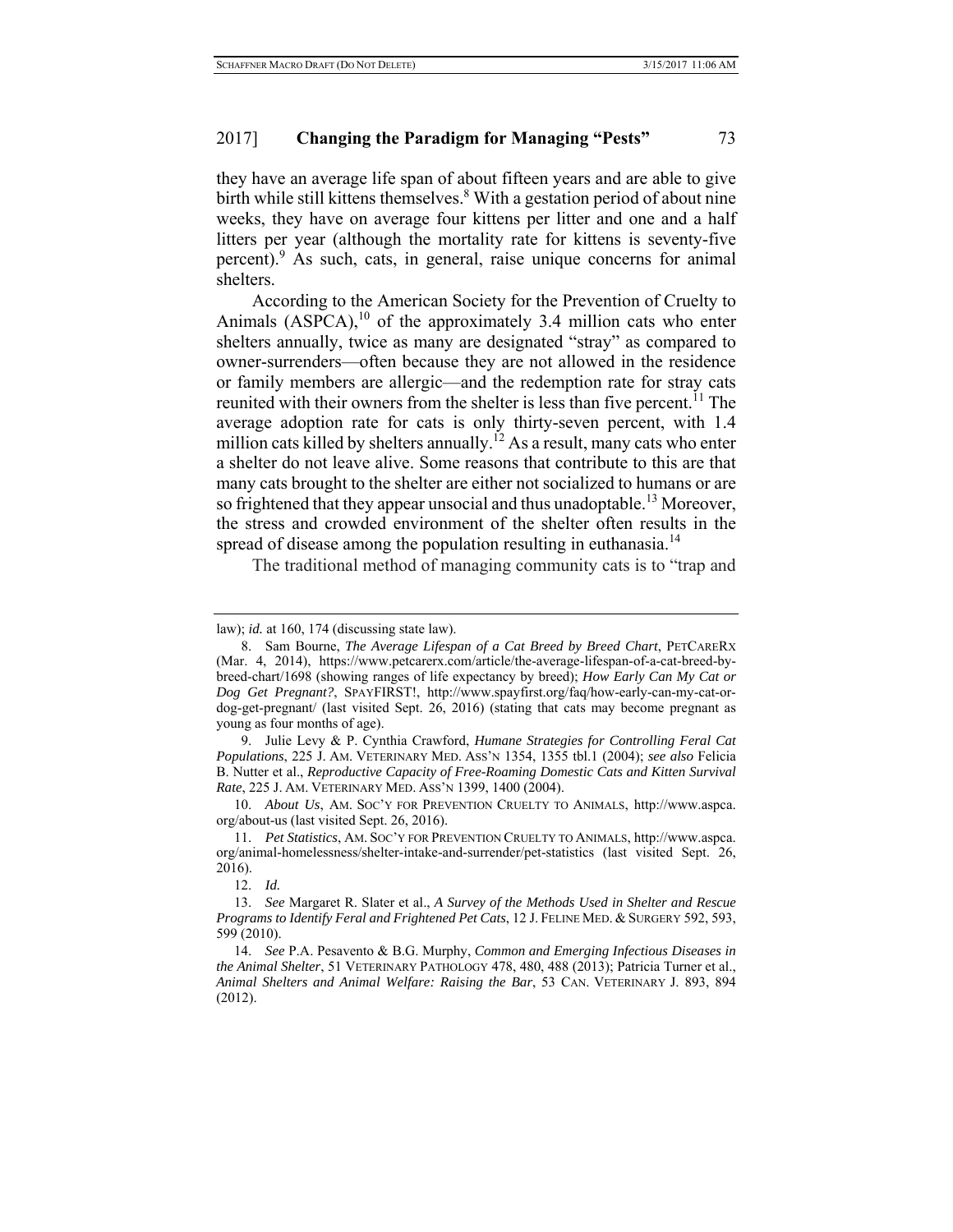remove" (where "remove" virtually always means kill) or perhaps hunt and/or poison them.15 Yet, the number of free-roaming cats in the United States today is estimated at approximately seventy million.<sup>16</sup> Moreover, the unnecessary killing of healthy felines is unacceptable to most Americans.<sup>17</sup> A non-lethal, humane method of control, Trap-Neuter-Vaccinate-Return  $(TNVR)$ ,<sup>18</sup> originating in England in the 1950s and introduced in the United States in the 1990s, has become the focus of

16. Maryann Mott, *U.S. Faces Growing Feral Cat Problem*, NAT'L GEOGRAPHIC NEWS (Sept. 7, 2004), http://news.nationalgeographic.com/news/2004/09/0907\_040907\_feralcats. html; *see also* William R. Folger et al., *Free-Roaming, Abandoned and Feral Cats*, 14 J. FELINE MED. & SURGERY 822, 822 (2012), http://www.catvets.com/public/PDFs/Position Statements/FreeRoaming.pdf (70−100 million).

17. See KARYEN CHU & WENDY M. ANDERSON, ALLEY CAT ALLIES, U.S. PUBLIC OPINION ON HUMAN TREATMENT OF STRAY CATS 1 (2007), http://www.alleycat.org/resources/publicopinion-on-humane-treatment-of-cats/ (follow "PDF" hyperlink) (finding that approximately eighty percent of respondents to a survey believe free-roaming cats should not be killed); Peter J. Wolf, *New Study Reveals Widespread Support for Trap-Neuter-Return*, FAUNALYTICS, https://faunalytics.org/new-survey-reveals-widespread-support-for-trap-neuter-return/ (last visited Sept. 26, 2016).

18. *A Brief History of TNR*, BEST FRIENDS ANIMAL SOC'Y, http://bestfriends.org/ resources/brief-history-tnr (last visited Sept. 26, 2016); *What is TNvR?*, SPAYING CAP.REGION UNOWNED FERAL FELINES, http://scruffcats.org/what-is-tnvr/ (last visited Sept. 26, 2016). TNR was the original and traditional term used to describe the program. *Trap, Neuter, Return*, HUMANE SOC'Y PINELLAS, http://www.humanesocietyofpinellas.org/trap-neuter-return/ (last visited Sept. 26, 2016). Recently, advocates have been expressly including the vaccination component of the program in the name. *See id.* The term TNVR is used here in order to make specific reference to the vaccination aspect of the program to counter some of the public health concerns raised by detractors of TNVR programs. Moreover, some use the term "Release" instead of "Return." Most TNVR programs are designed to return the cats to their original location and are always preferred. *What is TNvR?*, *supra*. However, in the event that it is impossible to return the cats to their original location, perhaps because of construction or other external threats to the lives of the cats, many advocates will opt for "releasing" them to another available location, taking the health of the cats and new environment into account, rather than killing them because they are not able to be "returned." *See id.* Opponents of TNVR claim that the cats are merely "released into the environment" which is not accurate. *Basic Information About TNR*, TNR REALITY CHECK, http://www.tnrrealitycheck.com/basicInfo. asp (last visited Sept. 26, 2016). Thus, because "return" is by far the most common and preferred approach, it is more accurate to use the term "Return." *See Cats Indoors: Trap-Neuter-Release*, AM. BIRD CONSERVANCY, https://abcbirds.org/program/cats-indoors/trapneuter-release/ (last visited Sept. 26, 2016).

<sup>15.</sup> *See, e.g.*, AARON HILDRETH ET AL., UNIV. OF NEB.-LINCOLN, INST. OF AGRIC. & NAT. RES., EC1781, FERAL CATS AND THEIR MANAGEMENT 3−5 (2010), http://exten sionpublications.unl.edu/assets/pdf/ec1781.pdf (discussing examples of trap and remove programs); *see also Taking a Broader View of Cats in the Community: NACA Feral Cat Policy Moves Toward Management*, ANIMAL SHELTERING, Sept./Oct. 2008 at 8, 8 [hereinafter *Taking a Broader View*], http://www.aplnj.org/assets/pdf/NACA\_Interview.pdf (summarizing interview with Mark Kumpf, National Animal Control Association (NACA) President who referred to the old policy of feral cat "removal" as "capture-and-euthanize").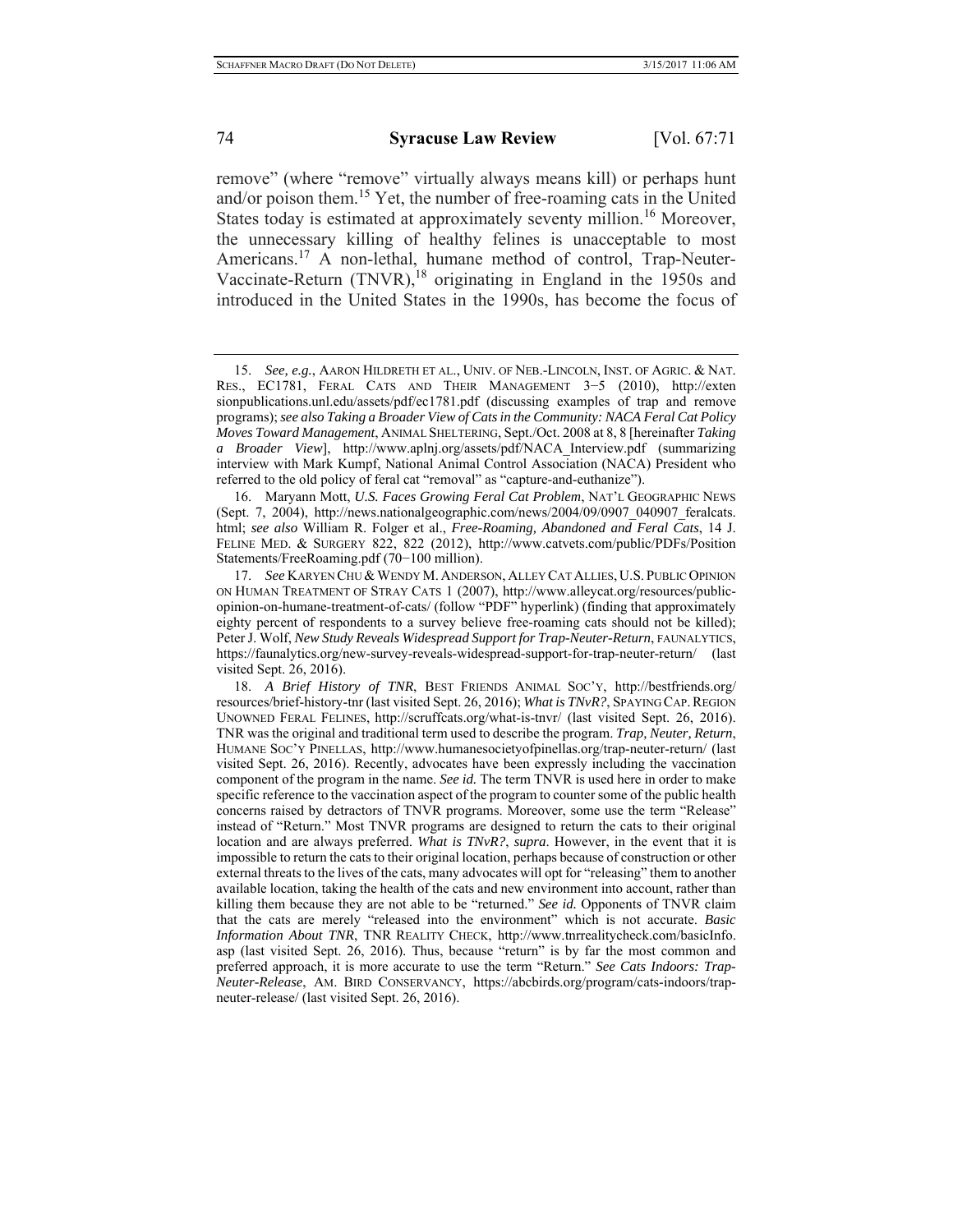$\text{animals}^{19}$  nationwide<sup>20</sup> and adopted by numerous localities worldwide<sup>21</sup> as the most humane, effective, and efficient method for

20. TNVR is endorsed by major animal advocacy organizations nationwide. *See* AM. HUMANE ASS'N, AMERICAN HUMANE ASSOCIATION ANIMAL WELFARE POLICY AND POSITION STATEMENTS 9 (2012), http://www.americanhumane.org/app/uploads/2016/08/animalposition.pdf; ASS'N OF SHELTER VETERINARIANS, TRAP-NEUTER-RETURN OF FREE-ROAMING & COMMUNITY CATS (2015), http://www.sheltervet.org/assets/docs/position-statements/trap neuterreturn.pdf; George W. Harding, *Extended Animal Care & Control Concerns— Community Cat Management*, *in* NACA GUIDELINES 28 (2016), http://c.ymcdn.com/sites/ www.nacanet.org/resource/resmgr/Docs/NACA\_Guidelines.pdf (recognizing that TNVR programs may be effective); *Position Statement on Feral Cat Management*, AM. SOC'Y FOR PREVENTION CRUELTY TO ANIMALS, http://www.aspca.org/about-us/aspca-policy-andposition-statements/position-statement-on-feral-cat-management (last visited Sept. 26, 2016); *Frequently Asked Questions About TNR*, BEST FRIENDS ANIMAL SOC'Y, http://best friends.org/resources/faqs-about-trap-neuter-return-tnr (last visited Sept. 26, 2016); *Feral Cats*, DEFENSE ANIMALS, http://www.idausa.org/campaigns/dogs-cats/feral-cats/ (last visited Sept. 26, 2016); *Friends of Animals Position Statement on Feral Cats and Trap-Neuter-Return*, FRIENDS ANIMALS, https://www.friendsofanimals.org/programs/domesticated-andferal-animals/cats-and-dogs /friends-animals-position-statement-feral-cats (last updated June 2007); *The HSUS's Position on Cats*, HUMANE SOC'Y U.S., http://www.humanesociety.org/ animals/cats/facts/cat\_statement.html?credit=web\_id83574224#unowned\_cats\_(last\_visited Sept. 26, 2016); Genevieve Rajewski, *Feline Fixers*, TUFTS NOW (June 1, 2011), http:// now.tufts.edu/articles/feline-fixers; *Help Save Companion Animals*, WORLD ANIMAL FOUND., http://www.worldanimalfoundation.net/companion\_animals.html#TOC-Trap-Neuter-Return:-Saving-Feral-Ca. (last visited Sept. 26, 2016).

21. ELIZABETH HOLTZ,TRAP-NEUTER-RETURN ORDINANCES AND POLICIES IN THE UNITED STATES: THE FUTURE OF ANIMAL CONTROL 3 (2013), http://www.accord3.com/docs/White Paper%20TNROrdinances%20PolicyBrief(1).pdf ("[A]t least 331 local governments [in the United States] incorporate TNR."); *see also* Eugenia Natoli et al., *Management of Feral Domestic Cats in the Urban Environment of Rome (Italy)*, 77 PREVENTATIVE VETERINARY MED. 180, 181 (2006); *Trap-Neuter-Return in Seoul*, ANIMAL RESCUE KOREA (Mar. 11, 2013), http://www.animalrescuekorea.org/articles/trap-neuter-return-in-seoul; *Feral Cats*, DEFENSE ANIMALS, http://www.idausa.org/campaigns/dogs-cats/feral-cats/ (last visited Sept. 26, 2016); Piper Hoffman, *Israel Will Trap, Neuter and Return 45,000 Street Cats*, CARE2 (Nov. 2, 2013), http://www.care2.com/causes/israel-will-trap-neuter-and-return-45000streetcats.html; *Do You Know About Our TNRM Program?*, SOC'Y FOR PREVENTION CRUELTY TO ANIMALS (June 5, 2013), http://www.spca.com/?p=6065&lang=en; *History of TNR in Hong Kong*, SOC'Y FOR PREVENTION CRUELTY TO ANIMALS, http://www.spca. org.hk/en/animalbirth-control/tnr-trap-neuter-return/history-tnr-hong-kong (last visited Sept. 26, 2016); *The Trap, Neuter, Return Program and the Feral Cat Coalition*, TORONTO, http://www1.toronto. ca/wps/portal/contentonly?vgnextoid=6626f1f960745410VgnVCM10000071d60f89RCRD &vgnextchannel=a5bb39220b2c1410VgnVCM10000071d60f89RCRD (last visited Sept. 26, 2016).

<sup>19.</sup> Animalist is a term created by Professor David Favre to refer to lawyers and advocates who work to promote the interests of animals. *See* Randall S. Abate et al., *Animal Law and Environmental Law: Exploring the Connections and Synergies*, 46 ENVTL. L. REP. NEWS & ANALYSIS 10177, 10187–89 (2016). It is designed to be inclusive and not distinguish between animal welfare and animal rights advocates. *Id.* It is the animal-advocate equivalent to environmentalist, depicting lawyers and advocates who work to promote the environment. *Id.* The terms, of course, are not mutually exclusive. *Id.*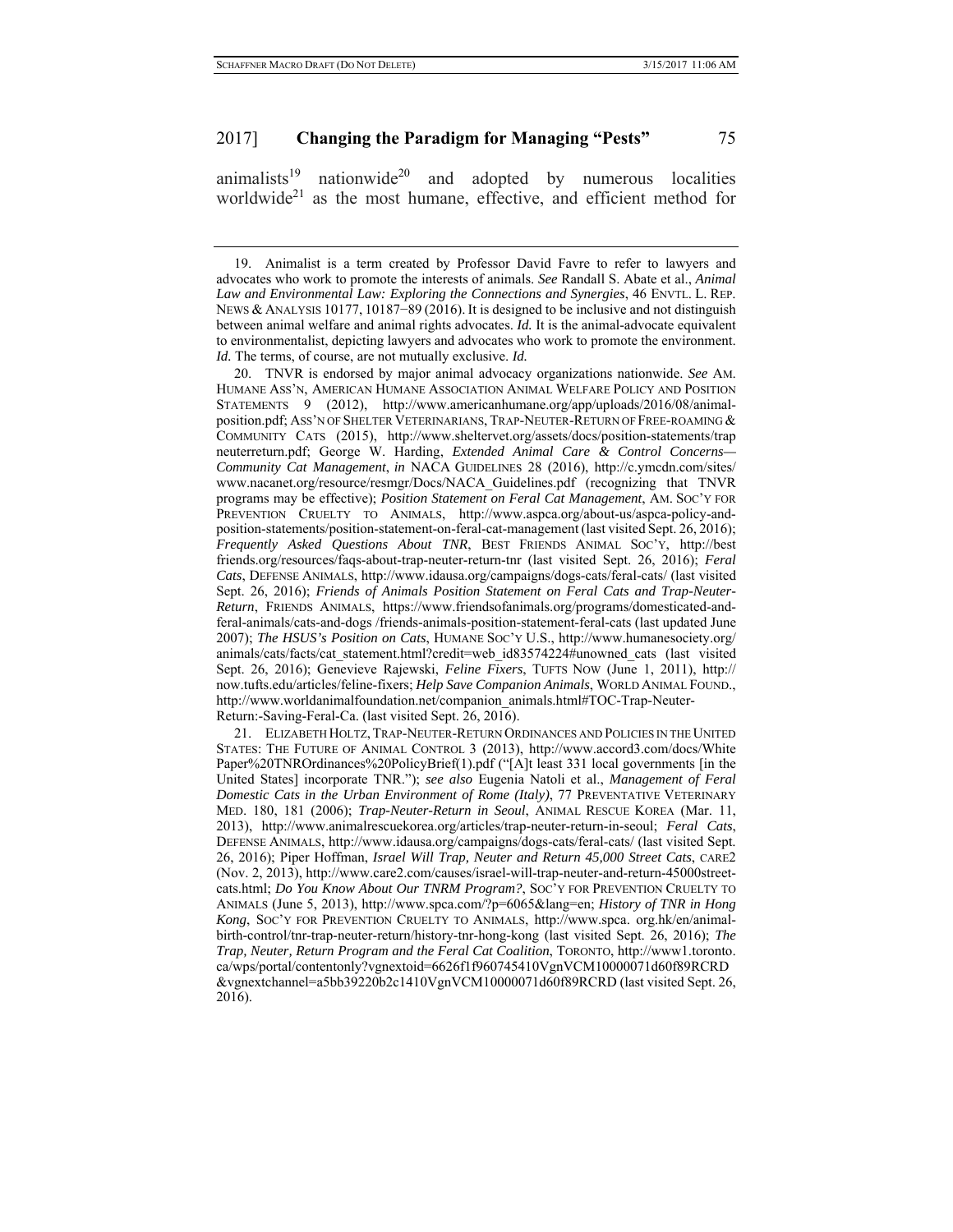controlling the community cat population.<sup>22</sup> TNVR involves  $(T)$  trapping the cats, (NV) having them evaluated by a veterinarian and, after determining they are healthy, sterilizing, vaccinating and ear-tipping (the universal sign of a sterilized community cat) them. After monitoring their recovery, the cats are then (R) returned to their original location to live out their lives.23 Kittens and socialized adults are removed and placed for adoption when possible. $^{24}$  In some situations, the returned cats are under the care of a volunteer who feeds, waters, and monitors the cats for illness or injury and for any new arrivals so that they may be TNVRed.<sup>25</sup>

Public education regarding community cats and TNVR, and emphasizing the responsibility of cat owners to care for their owned cats so they do not add to the community cat population, are the final steps that make TNVR successful.26 Opponents of TNVR have argued that the presence of a TNVR program that includes ongoing caregiving may encourage owners to abandon their cats knowing they will be cared for; thus TNVR may increase the number of community cats.27 However, it is difficult to imagine a responsible owner abandoning their cat because their neighbor is feeding community cats. Arguably, if an irresponsible owner wants to abandon their cat, they will do so with or without knowledge that the cat might be cared for by a caregiver. Thus, the

25. *Id.* at 43, 45. TNVR typically involves multiple volunteers including a trapper, veterinarian, returner, and possibly a caregiver, although in some cases the same person may trap, return, and care for the cats. Traditionally the debate over TNVR focuses on the entire program without distinguishing among the different components. This article will do the same unless there is a specific need to distinguish. *Id.* at 43.

26. *What is TNVR?*, FERAL CAT FOCUS WNY, http://feralcatfocus.org/tnvr/ (last visited Sept. 26, 2016).

27. Nico Dauphine & Robert J. Cooper, *Impacts of Free-Ranging Domestic Cats (*Felis catus*) on Birds in The United States: A Review of Recent Research with Conservation and Management Recommendations*, *in* PROCEEDINGS OF THE FOURTH INTERNATIONAL PARTNERS IN FLIGHT CONFERENCE: TUNDRA TO TROPICS 205, 211−12 (2009), http://www.pwrc.usgs.gov/ pif/pubs/McAllenProc/articles/PIF09\_Anthropogenic%20Impacts/Dauphine\_1\_PIF09.pdf. Of note, the author of the piece, Dr. Nico Dauphine, was convicted of attempting to poison cats in her neighborhood and resigned from her position at the Smithsonian Migratory Bird Center in 2011. Michael Price, *Wildlife Biologist Found Guilty of Attempting to Poison Feral Cats*, AAAS: SCIENCE (Nov. 1, 2011, 5:35 PM), http://www.sciencemag.org/news/2011/11/ wildlife-biologist-found-guilty-attempting-poison-feral-cats.

<sup>22.</sup> *See, e.g.*, Natoli et al., *supra* note 21, at 185; *Do You Know About Our TNRM Program?*, *supra* note 21.

<sup>23.</sup> *See* HOLTZ, *supra* note 21, at 4; TORONTO, *supra* note 21.

<sup>24.</sup> *See* Julie K. Levy et al., *Evaluation of the Effect of a Long-Term Trap-Neuter-Return and Adoption Program on a Free-Roaming Cat Population*, 222 J. AM. VETERINARY MED. ASS'N 42, 44 (2003) (noting 47% of the 155 cats involved in the TNVR study were adopted over the course of the study).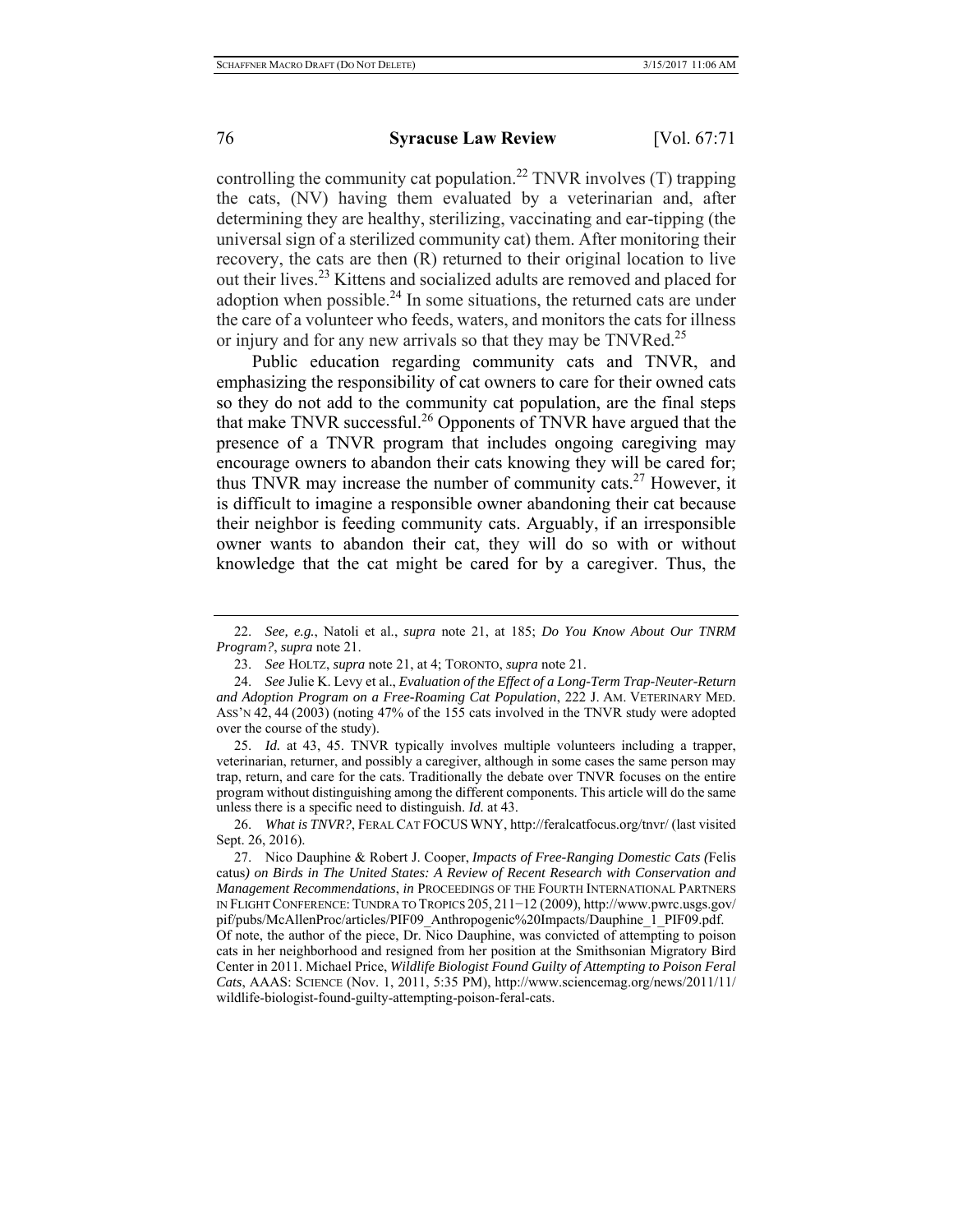presence of a TNVR caregiver likely has negligible effect on the abandonment of owned cats. However, for those cats who are abandoned, the presence of a caregiver will help efforts to control the population, as the caregiver will identify the newly introduced cats (who may find their way to the easiest food source if abandoned close by) and will TNVR the new cats, which will avoid unwanted litters by the newly abandoned, intact cats. In fact, one TNVR case study revealed a twenty-two percent decrease overall in the number of free-roaming cats despite a twenty-one percent rate of cat immigration.<sup>28</sup>

"Many veterinary and animal rights and welfare professionals also object to TNVR as inhumane, because it . . . exposes domestic animals to neglect, abuse, and death by trauma."<sup>29</sup> However, the health of community cats, in general, is quite good and cats are quite capable of thriving on their own.<sup>30</sup> They were domesticated some  $8,000-10,000$ years ago around nomadic human agricultural settlements.<sup>31</sup> The agriculture attracted rodent populations which in turn attracted wildcats who lived close by and who gradually became socialized to humans.<sup>32</sup> "They migrated with humans across the globe," and "unlike species domesticated for agriculture (e.g., cows) or transport (e.g., horses) cats co-occurred with modern humans."<sup>33</sup> Thus, although today a domesticated species, they still may flourish outdoors.<sup>34</sup> One study of community cats "examined in spay/neuter clinics in six states [found that] less than one percent of those cats [were] euthanized due to debilitating

<sup>28.</sup> Natoli et al., *supra* note 21, at 184.

<sup>29.</sup> Dauphine & Cooper, *supra* note 27, at 212; MARRA & SANTELLA, *supra* note 5, at 126 ("[Cats] suffer and die horrible deaths because they must fend for themselves outdoors." (quoting *What is PETA's Stance on Programs that Advocate Trapping, Spaying and Neutering, and Releasing Feral Cats?*, PEOPLE FOR ETHICAL TREATMENT ANIMALS, http://www.peta.org/about-peta/faq/what-is-petas-stance-on-programs-that-advocate-

trapping-spaying-and-neutering-and-releasing-feral-cats/ (last visited Sept. 26, 2016))). *But see* Karen L. Johnson & Jon Cicirelli, *Study of the Effect on Shelter Cat Intakes and Euthanasia From a Shelter Neuter Return Project of 10,080 Cats from March 2010 to June 2014*, PEERJ, Oct. 30, 2014, at 9 (noting a TNVR study that found dead cat pick up off the streets declined 20%).

<sup>30.</sup> *The Wild Life of Feral Cats*, NO KILL ADVOCATE (No Kill Advocacy Center, Oakland, Cal.), 2008, at 1, 2, http://www.friends4life.org/pdf/Feral\_Fact\_sheet.pdf.

<sup>31.</sup> CHU & ANDERSON, *supra* note 17, at 3−4 (quoting Stephen J. O'Brien & Warren E. Johnson, *The Evolution of Cats*, SCI. AM., July 2007, at 68, 74, http://www.bionica.info/ biblioteca/O'brien2007EvolutionCats.pdf).

<sup>32.</sup> *Id.* at 4.

<sup>33.</sup> *Id.*

<sup>34.</sup> *Id.*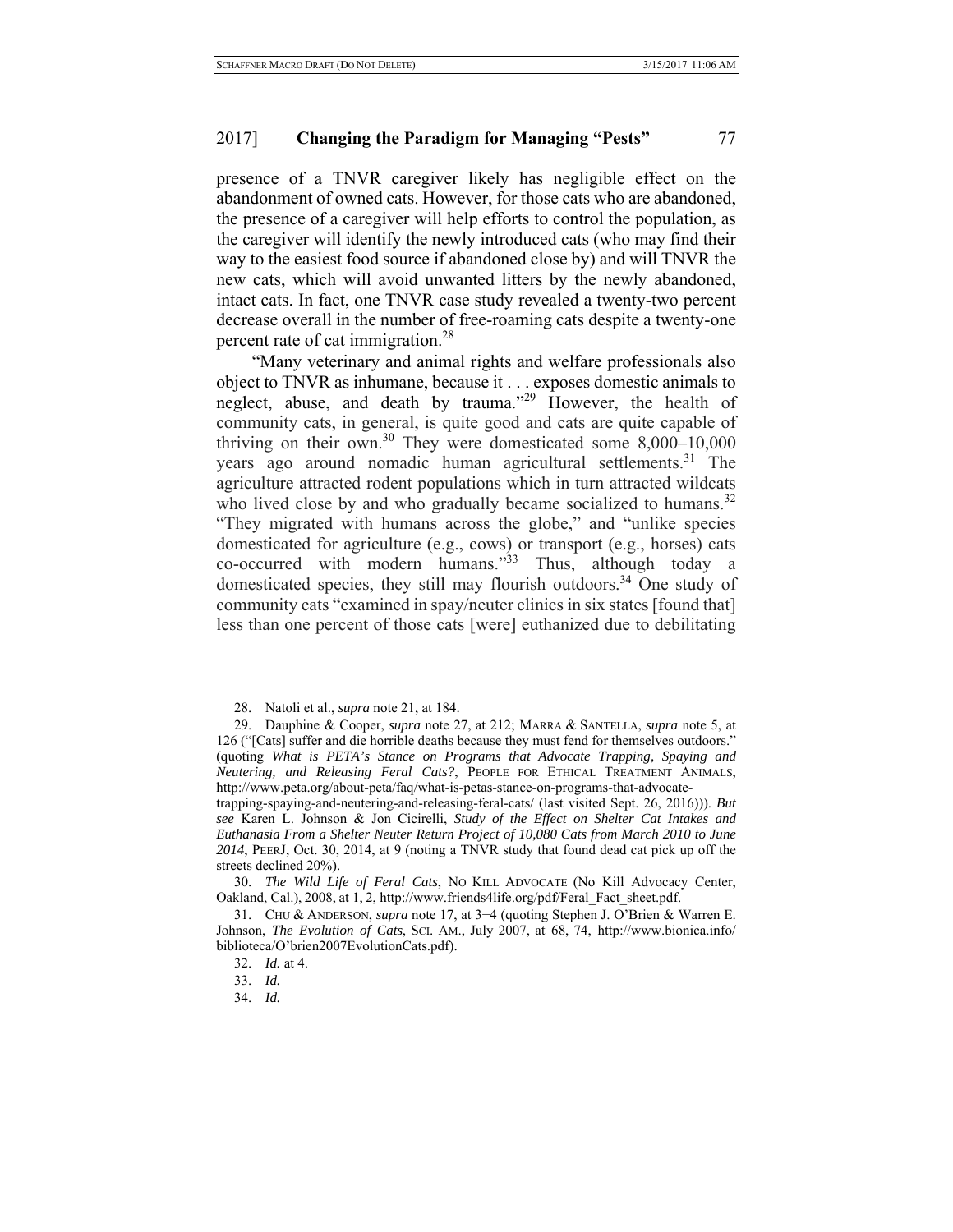conditions, trauma, or infectious diseases."35 Further, another study has shown that TNVRed community cats "had similar or lower prevalence rates of infections than those published for pet cats in the United States."36

As TNVR's popularity has grown, some in the conservation community, those primarily (or solely) concerned with the sustainability of species and the ecosystem, have attacked its use citing a lack of scientific proof that it works and insisting that lethal methods be used to protect wildlife and public health.<sup>37</sup> To be clear, TNVR, like lethal methods of management, is designed to *reduce* the community cat population, but animalists, those who are not only concerned about species and the ecosystem, but also about individual animal welfare, argue that TNVR is the more effective, efficient, humane, and popular method.38 First, although lethal methods have been utilized for many decades, there is still a robust population of free-roaming cats; clearly, it has not worked.<sup>39</sup> One reason is that the sudden removal of several cats from an area may allow the remaining (often less conspicuous) cats to breed up to the area's carrying capacity, and attract new cats to the area once populated by those trapped thereby allowing the cycle to continue.40 With TNVR, the cats are neutered and released back to their home so

<sup>35.</sup> *Id.* at 3; *see* Jennifer L. Wallace & Julie K. Levy, *Population Characteristics of Feral Cats Admitted to Seven Trap-Neuter-Return Programs in the United States*, 8 J. FELINE MED. & SURGERY 279, 282 (2006).

<sup>36.</sup> CHU & ANDERSON, *supra* note 17, at 3.

<sup>37.</sup> *See* Paul L. Barrows, *Professional, Ethical, and Legal Dilemmas of Trap-Neuter-Release*, 225 J. AM. VETERINARY MED. ASS'N 1365, 1365, 1368 (2004), https://www.av ma.org/News/Journals/Collections/Documents/javma\_225\_9\_1365.pdf. Marra and Santella state that TNVR fails primarily because insufficient numbers of cats are trapped and neutered and "colonies are constantly receiving new animals." MARRA & SANTELLA, *supra* note 5, 137. Arguably a TNVR program is only as effective as the resources devoted to it so that sufficient cats may be trapped and neutered. Thus failing to trap and neuter sufficient cats is not a problem with TNVR generally. Moreover, the same critique can be made of lethal methods; they must kill many cats to be successful. Furthermore, colonies will receive new cats under lethal methods. However, unlike trap and kill programs where the new arrivals will multiply, in many TNVR programs caregivers are present to care for and monitor the colonies and trap and neuter new arrivals.

<sup>38.</sup> Barrows, *supra* note 37, at 1365.

<sup>39.</sup> *See Taking a Broader View*, *supra* note 15, at 8 (quoting Mark Kumpf referring to the old policy of "removal" of feral cats as "bailing the ocean with a thimble"); Fact Sheet, Alley Cat Allies, The Vacuum Effect: Why Catch and Kill Doesn't Work 1 (2011) [hereinafter Fact Sheet, The Vacuum Effect], http://www.alleycat.org/VacuumEffectScience (follow "PDF" hyperlink).

<sup>40.</sup> Fact Sheet, The Vacuum Effect, *supra* note 39, at 1; *see also* GRANT SIZEMORE, AM. BIRD CONSERVANCY, REPORT TO POMPANO BEACH CITY COMMISSIONERS: THE SCIENCE OF FERAL CATS 2 (2013), http://abcbirds.org/wp-content/uploads/2015/05/Report\_The\_Science\_ of Feral Cats.pdf.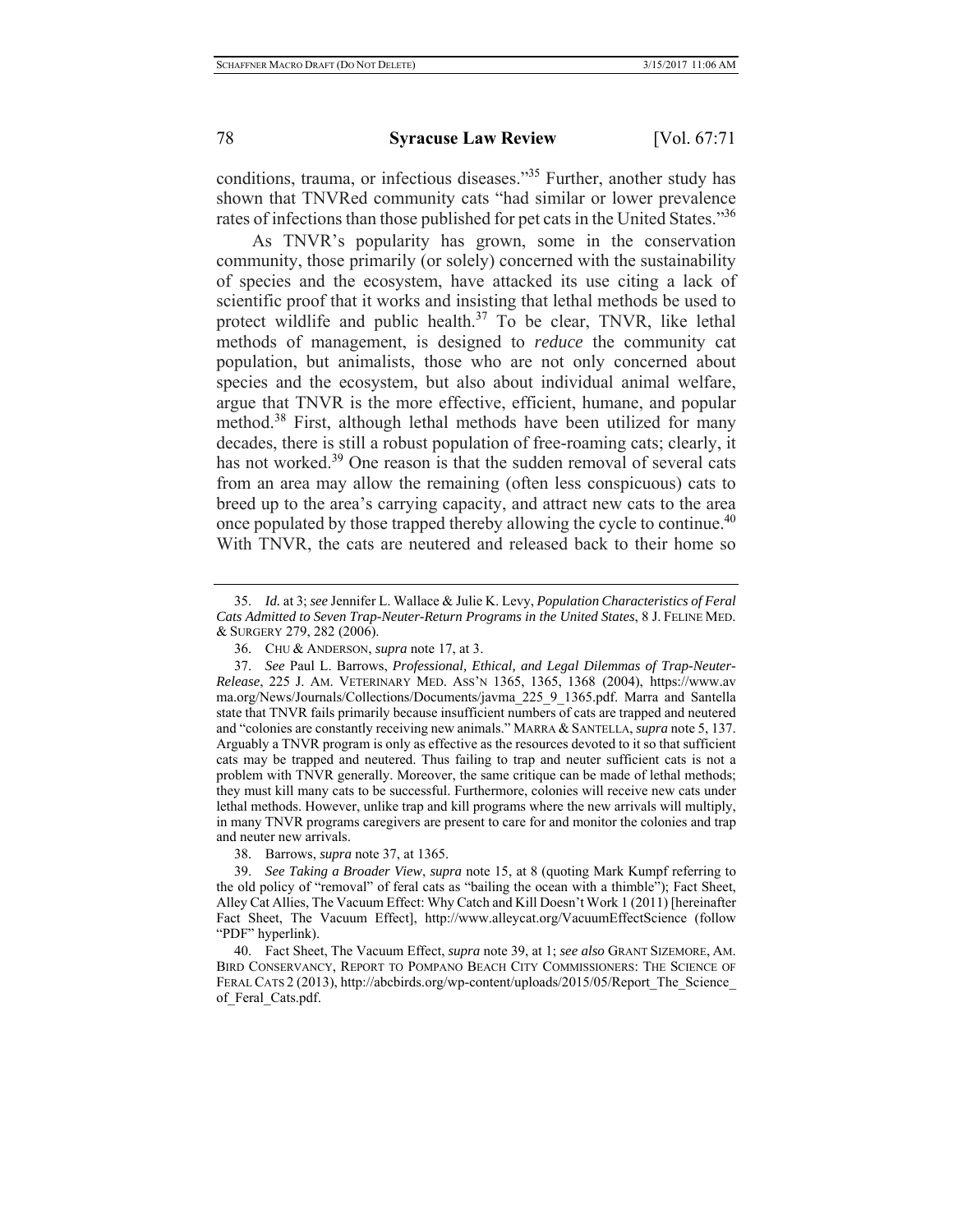## 2017] **Changing the Paradigm for Managing "Pests"** 79

there is no sudden loss in the population that draws new cats to the area and, of course, no breeding occurs because the cats have been sterilized.<sup>41</sup> Moreover, neutering the cats reduces nuisance behaviors, including yowling and fighting, allowing the cats to co-exist in greater harmony with their human neighbors.<sup>42</sup> Over time, the cats die naturally.<sup>43</sup>

Second, lethal methods must be accomplished at government expense and the cost to handle and dispose of the cats is more expensive than to sterilize and vaccinate the cats.<sup>44</sup> For example, Hillsborough County Animal Services in Tampa Florida spent approximately \$168 to catch, hold, and dispose (i.e., kill) of a cat while the cost to sterilize and vaccinate a cat was approximately sixty-five dollars.<sup>45</sup> Moreover, TNVR often is conducted by nonprofits and individual volunteers costing the government little or nothing. For example, in 2007 Cook County, Illinois enacted a Community Cat Ordinance. $^{46}$  By 2013, the county had saved more than \$1.5 million in their efforts to control feral cats. $47$  Instead of killing 500–600 cats per year at \$135 per cat, nearly 18,000 cats had been sterilized, vaccinated, and ear-tipped through collaboration, communication, education, and prevention programs conducted by nonprofit humane groups.48

Third, TNVR only returns cats who are healthy and the vaccination helps ensure they remain healthy and do not create a public health hazard.<sup>49</sup> Finally, although some argue that a life outdoors for cats is

<sup>41.</sup> Fact Sheet, Alley Cat Allies, Why Trap-Neuter-Return Feral Cats? The Case for TNR 2, 4 (2012) [hereinafter Fact Sheet, Why TNR?], http://www.alleycat.org/resources/why-trapneuter-return-feral-cats-the-case-for-tnr/ (follow "PDF" hyperlink).

<sup>42.</sup> *See* Finkler et al., *The Impact of Anthropogenic Factors on the Behavior, Reproduction, Management, and Welfare of Urban, Free-Roaming Cat Populations*, 24 ANTHROZOÖS 31, 45 (2011).

<sup>43.</sup> Fact Sheet, Why TNR?, *supra* note 41, at 2.

<sup>44.</sup> *Id.* at 3. See also *Taking a Broader View*, *supra* note 15, at 8, 9, where Mark Kumpf explains, "[T]here's no department that I'm aware of that has enough money in their budget to simply practice the old capture-and-euthanize policy; nature just keeps having more kittens .... The cost for picking up and simply euthanizing and disposing animals is horrendous . . . ."

<sup>45.</sup> Francis E. Hamilton, *Leading and Organizing Social Change for Companion Animals*, 23 ANTHROZOÖS 277, 280 (2010); s*ee also* Johnson & Cicirelli, *supra* note 29, at 1, 2 ("[Twenty-five dollars per cat to sterilize and] vaccin[ate] against rabies and other common cat disease, flea treatment, ear treatment, microchip, and ear-tipping.").

<sup>46.</sup> Julie Mazzola, *Protecting Feral Cats*, PAWS CHICAGO (May 1, 2013), http://www. pawschicago.org/news-resources/news-features/paws-chicago-news/paws-chicago-newsitem/showarticle/protecting-feral-cats/ (summarizing 2013 sponsor progress report).

<sup>47.</sup> *See id.*

<sup>48.</sup> *Id.*

<sup>49.</sup> Fact Sheet, Why TNR?, *supra* note 41, at 2.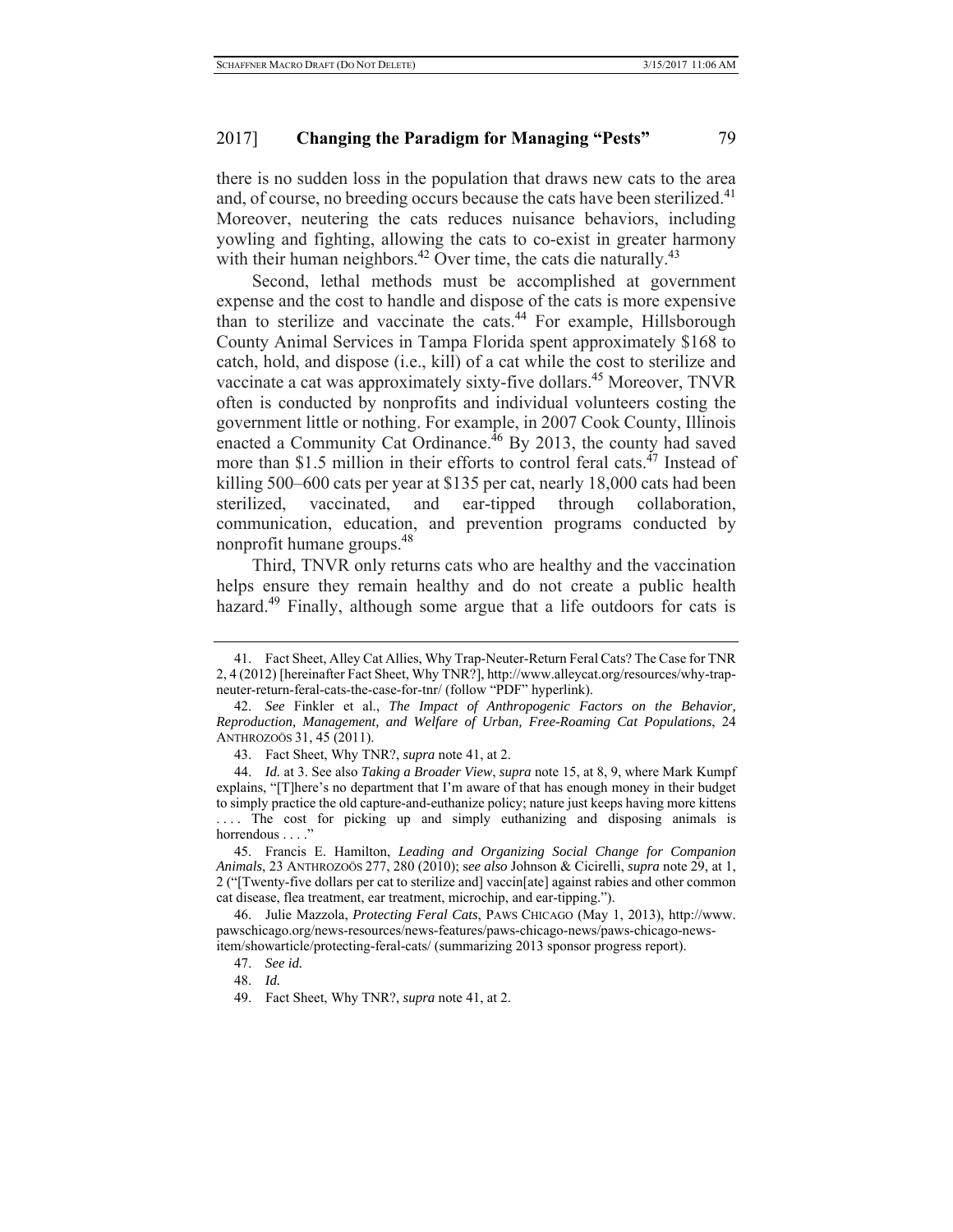worse than death, a large percentage of Americans, some seventy to eighty percent disagree.<sup>50</sup> They would rather provide the cats an opportunity at life on the street than certain death in the shelter.<sup>51</sup>

Free-roaming cats are not the only animals targeted in the United States as pests; native white-tailed deer, Canada geese, and coyotes are just a few of the other species often targeted as pests in the United States. As native white-tailed deer populations have grown, often in urban settings such as Rock Creek Park within our nation's capital, federal and local officials plan deer "culls" to reduce their population.<sup>52</sup> Proponents cite nuisance behaviors, such as eating shrubbery or defecating on lawns, public health and safety concerns (as deer are often thought to be either a source of Lyme disease<sup>53</sup> or involved in car accidents), and environmental concerns claiming the deer, through browsing, are destroying native plants and the habitat of other wildlife.<sup>54</sup> Canada geese also are quite abundant in many United States urban areas.<sup>55</sup> Similar concerns are raised against geese with claims that they pose threats to humans due to their droppings contaminating water or littering the neighborhood, occasionally aggressive behavior, and collisions with aircraft.56 And, coyotes, historically found primarily in the North American Great Plains, have extended their range throughout the United States and adapted to urban areas.<sup>57</sup> Coyotes are viewed as pests with

53. According to the Centers for Disease Control, Lyme disease is spread only through the bite of infected black-legged ticks, sometimes referred to as "deer ticks," because of their propensity to feed on white-tailed deer; although they may feed on a number of other mammals, including humans. *See Lyme Disease Home: Transmission*, CENTERS FOR DISEASE CONTROL & PREVENTION, http://www.cdc.gov/lyme/transmission/index.html; Rachel Johnson, *Killing Deer Not the Answer to Reducing Lyme Disease, Says HSPH Scientist*, HARV. T.H. CHAN SCH. PUB. HEALTH (Nov. 23, 2010), https://www.hsph.harvard.edu/news/ features/kiling-deer-not-answer-reducing-lyme-disease-html/ (explaining that ticks do not get Lyme disease from deer, the ticks are the carrier of the disease, and if hunters kill deer, there will be more ticks per deer, not a decline in ticks).

54. Peter Fitzgerald, *Good Badger, Bad Badger: The Impact of Perspective on Wildlife Law and Policy*, 10 J. ANIMAL & NAT. RESOURCE L. 41, 59 (2014).

<sup>50.</sup> CHU & ANDERSON, *supra* note 17, at 2; Wolf, *supra* note 17.

<sup>51.</sup> CHU & ANDERSON, *supra* note 17, at 2; Wolf, *supra* note 17.

<sup>52.</sup> *See* DDOE WILDLIFE ACTION PLAN, *supra* note 4, at 124; *White Tailed Deer Management*, NAT'L PARK SERV., https://www.nps.gov/rocr/learn/management/white-taileddeer-management.htm (last visited Sept. 26, 2016); *see also* Chuck Stermer, *Big Buck Down or the Lack Thereof: Hunting for a Solution to the Urban White-Tailed Deer Problem*, 16 TEX. TECH. ADMIN. L.J. 219, 224–25 (2014).

<sup>55.</sup> DDOE WILDLIFE ACTION PLAN, *supra* note 4, at 95, 124–25.

<sup>56.</sup> Fitzgerald, *supra* note 54, at 59.

<sup>57.</sup> Jeffrey S. Green et al., *Coyotes*, INTERNET CTR. FOR WILDLIFE DAMAGE MGMT., http://icwdm.org/handbook/carnivor/coyotes.asp (last visited Sept. 26, 2016).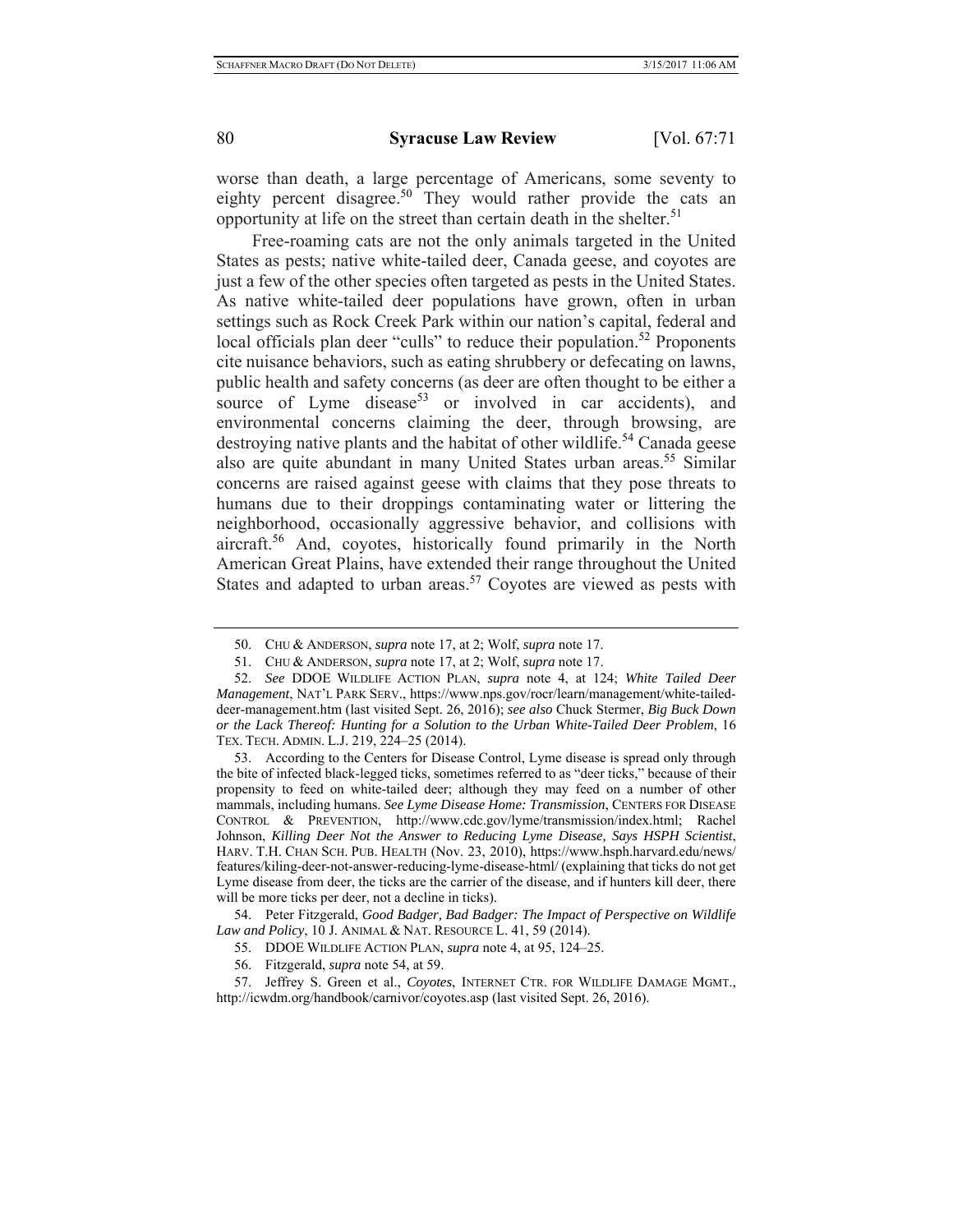claims that they cause damage to "livestock, poultry, and crops," prey on companion animals, and threaten public health and safety either as "carriers of rabies" or when found on airport runways and in urban areas.58 Ironically, the U.S. Fish and Wildlife Service, a program of the U.S. Department of Agriculture, Animal and Plant Health Inspection Service,  $\bar{5}9$  the agency responsible for enforcing the Animal Welfare Act, uses inhumane lethal control to kill so-called "pests" annually.<sup>60</sup> Between 2004 and 2013 they killed "nearly 34 million bears, bobcats, coyotes, mountain lions, wolves and many other wild animals in the name of protecting crops, farm animals, private property and even other species such as rare birds and prey species favored by hunters. Unintended targets—even endangered species and pets—are also killed<sup>"61</sup> costing taxpayers more than one billion dollars.<sup>62</sup> While management of these and other species may be required, non-lethal methods exist that are humane and effective, both to control population and redirect the animals away from areas that create public hazards, including contraception, fencing, frightening devices, and repellents.<sup>63</sup>

Other countries target free-roaming cats and other so-called "pests" as well.<sup>64</sup> Although the specific conservation concerns raised in other countries may differ from those in the United States, the same strategy is used to vilify these animals and kill them.<sup>65</sup> For example, in the United

61. *Id.*

<sup>58.</sup> *Id.*

<sup>59.</sup> *Wildlife Services*, U.S. DEP'T AGRIC. ANIMAL & PLANT HEALTH INSPECTION SERV., https://www.aphis.usda.gov/aphis/ourfocus/wildlifedamage/SA\_Program\_Over view (last modified Aug. 19, 2015).

<sup>60.</sup> *Wildlife Disservice: The USDA Wildlife Services' Inefficient and Inhumane Wildlife Damage Management Program*, HUMANE SOC'Y U.S., http://www.humanesociety.org/issues/ lethal\_wildlife\_management/facts/usda-wildlife-services-inefficient-and-inhumane.html (last visited Sept. 26, 2016).

<sup>62.</sup> *Id.*

<sup>63.</sup> *See* Fact Sheet, Brooke Maslo & Chloe Lewis, Rutgers, N.J. Agric. Experiment Station, FS1217, Strategies for Resident Canada Goose Control and Management in New Jersey (2013), https://njaes.rutgers.edu/pubs/fs1217/ (follow "Download PDF" hyperlink); Uma Ramakrishnan, Non-Lethal Methods of Controlling Deer Population Growth, Presentation at the Connecticut Agricultural Experiment Station: Plant Science Day 2002 (Aug. 7, 2002), http://www.ct.gov/caes/cwp/view.asp?a=2824&q=378098; Green et al., *supra* note 57; *Deer Damage Management Techniques: Non-Lethal*, MD. DEP'T NAT. RESOURCES, http://dnr2.maryland.gov/wildlife/Pages/hunt\_trap/ddmtnonlethal.aspx (last visited Sept. 26, 2016).

<sup>64.</sup> *See* Fitzgerald, *supra* note 54, at 92; Olivia Khoo, *A New Call to Arms or a New Coat of Arms? The Animal Rights and Environmentalism Debate in Australia*, 5 J. ANIMAL L. 49, 50 (2009).

<sup>65.</sup> *See* Fitzgerald, *supra* note 54, at 46.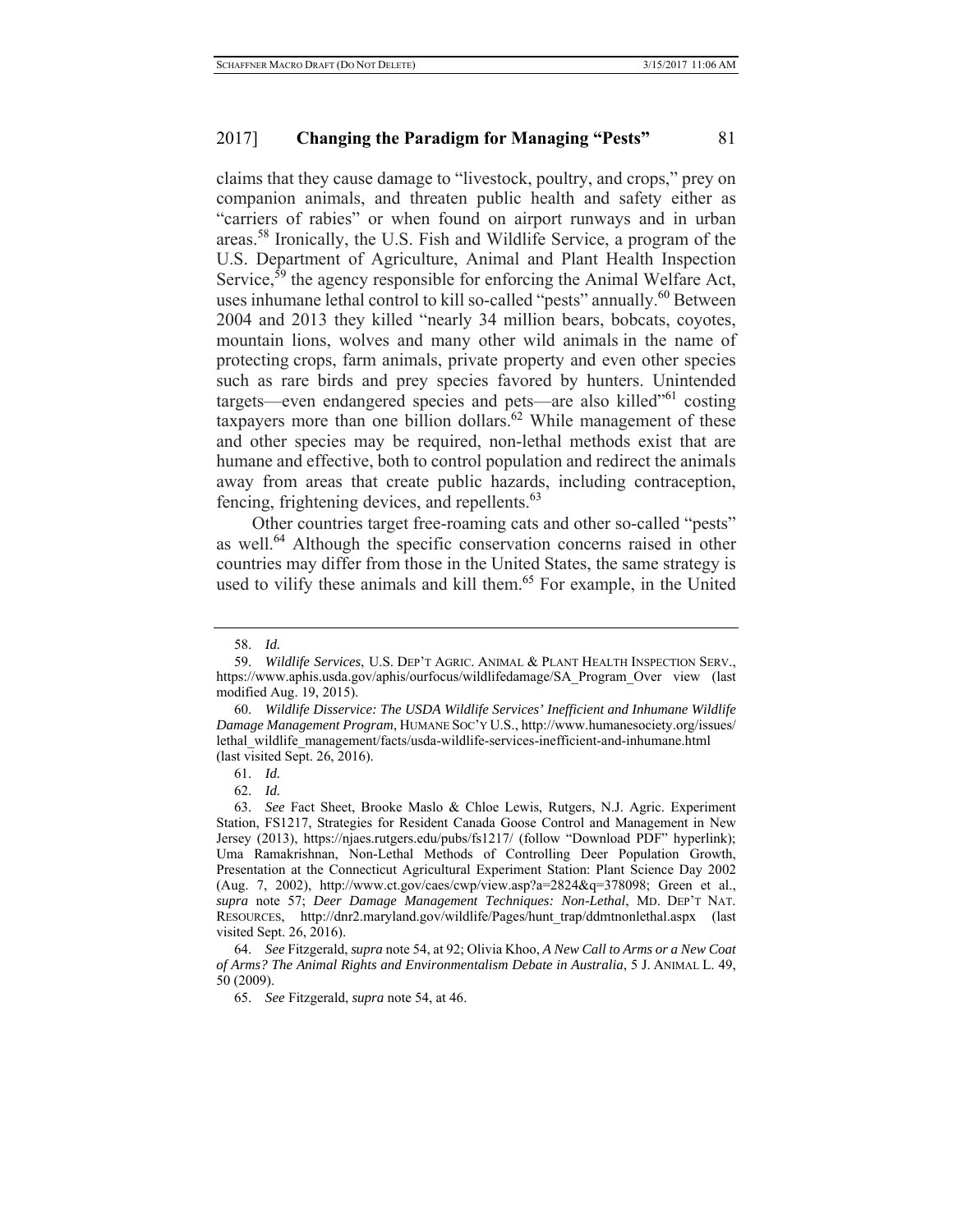Kingdom, badgers have "enjoy[ed] a prominent and privileged position," yet when the animal was linked to bovine tuberculosis, although the science is vigorously debated, they became viewed as diseased vermin to be eradicated.66 The kangaroo is the national icon of Australia, depicted on the Australian Coat of Arms. Yet as their numbers have grown, they have become "viewed as one of the country's most persistent pests"<sup>67</sup> and thousands are culled annually.68 In Australia, the *Model Code of Practice for the Humane Control of Feral Cats* defines a pest animal very broadly as a "native or introduced, wild or feral, non-human species of animal that is currently troublesome locally, or over a wide area, to one or more persons, either by being a hazard, a general nuisance, or by destroying food, fiber, or natural resources."69 Thus, kangaroos are not alone in being targeted; also viewed as "pests" in Australia are native birds, possums, and flying foxes, and nonnative feral camels, goats, horses, donkeys, pigs, rabbits, foxes, dogs, and cats.70 Most recently, in an unprecedented and cruel move, a local Queensland government plans to eradicate feral goats on Pelorus Island by releasing dingoes to kill them.71 The dingoes will, in turn, be killed in two years by an embedded poison capsule.<sup>72</sup>

Common themes are apparent in all cases of "pest" management. First, proponents characterize the animals as "pests" who are causing serious damage to the ecosystem and human interests based on science that is often inaccurate, conflicting, and/or highly debated.<sup>73</sup> Second, the primary, if not sole, method of management is lethal, with officials describing non-lethal methods of management as impracticable.<sup>74</sup> Third, and most importantly, the lethal methods prove to be ineffective as a long-term strategy given the continually increasing number and annual

70. Sophie Riley, *Model Codes for Humane Treatment of Animals: Australian Law and Policy on Lethal Control of Pests*, 18 J. INT'L WILDLIFE L. & POL'Y 276, 279, 280 (2015).

71. Nicole Mortillaro, *Self-Destructing Dingoes Let Loose on Australian Island Goats*, GLOBAL NEWS, http://globalnews.ca/news/2853945/self-destructing-dingoes-let-loose-onaustralian-island-goats/ (last updated July 28, 2016, 4:51 PM).

72. *Id.*

<sup>66.</sup> *Id.* at 44, 46–48.

<sup>67.</sup> Khoo, *supra* note 64, at 50.

<sup>68.</sup> *See, e.g.*, Jordan Hayne, *Government Announces 2,000 Kangaroos To Be Culled in Canberra*, ABC NEWS (May 13, 2016, 12:44 AM), http://www.abc.net.au/news/2016-05-13/ kangaroos-to-be-culled-in-canberra-over-coming-months/7412680.

<sup>69.</sup> MODEL CODE OF PRACTICE FOR THE HUMANE CONTROL OF FERAL CATS (INVASIVE ANIMALS COOP. RESEARCH CTR. 2012), http://www.pestsmart.org.au/wp-content/uploads/ 2012/09/catCOP 2012.pdf.

<sup>73.</sup> *See* Fitzgerald, *supra* note 54, at 92; Khoo, *supra* note 64, at 50.

<sup>74.</sup> *See* Riley, *supra* note 70, at 280.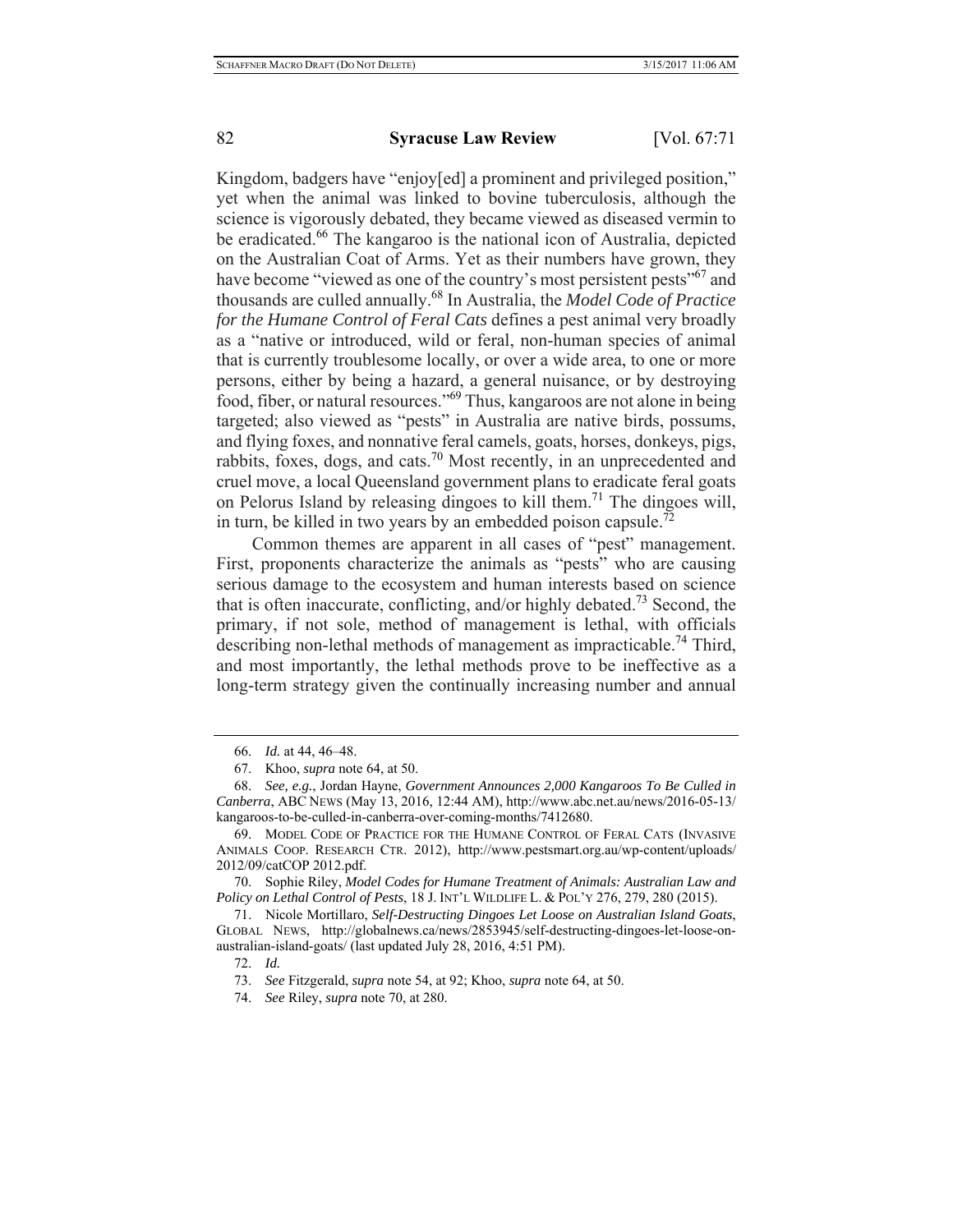## 2017] **Changing the Paradigm for Managing "Pests"** 83

culls of the animals.75 For animalists who value the lives of the animals and seek a more humane and effective approach to their management, this cycle must end. Instead of killing these animals, non-lethal methods of management that respect and value the lives of the individual animals are the solutions that not only are more ethically responsible and humane, but more effective and efficient.

Recognizing that the science, policy, and law involving the different animal "pests" are unique, the approach to changing the traditional paradigm is largely the same. Although the debate continues surrounding free-roaming cats, the approach of cat advocates to turn the tide away from deeply entrenched lethal methods of animal control provides an interesting and useful case study on how to alter the political, scientific, and legal paradigm in favor of respecting animal life for all animals deemed "pests." The strategy involves (1) reconceiving the animals as members of our community and reframing the debate over their management, (2) challenging the science used to vilify the animals and promote the killing of them as a means of management while critically studying and documenting the efficacy of non-lethal methods and emphasizing areas of potential agreement, and (3) implementing legal reform to allow for the implementation of non-lethal methods as the primary (if not sole) means for managing the animals. Our relationship with, devotion to, and love for our companion felines sets the stage for the domestic cat as a prime candidate to serve as a "gateway species" for a paradigm shift regarding our approach to managing all animals viewed as "pests."

#### I. RECONCEPTUALIZE FREE-ROAMING CATS

The first step to changing the traditional paradigm is to reconceive the animals as members of our community and reframe the debate over their management. For years the dialogue referred to free-roaming cats as "feral," and "pests," and, more recently, as "invasive species."<sup>76</sup> A "feral" animal is defined as a "wild beast," connoting images of a vicious and predatory animal that preys on native birds and small mammals and spreads disease.<sup>77</sup> A "pest" is defined as an "animal detrimental to

<sup>75.</sup> *Id.*

<sup>76.</sup> *See, e.g.*, PRINCE GEORGE'S COUNTY., MD., CODE OF ORDINANCES § 101(a)(66)(A) (2016); DDOE WILDLIFE ACTION PLAN, *supra* note 4, at 109; *Cats and Other Invasives*, *supra*  note 4.

<sup>77.</sup> *Feral*, MERRIAM-WEBSTER, http://www.merriam-webster.com/dictionary/feral (last visited Sept. 26, 2016).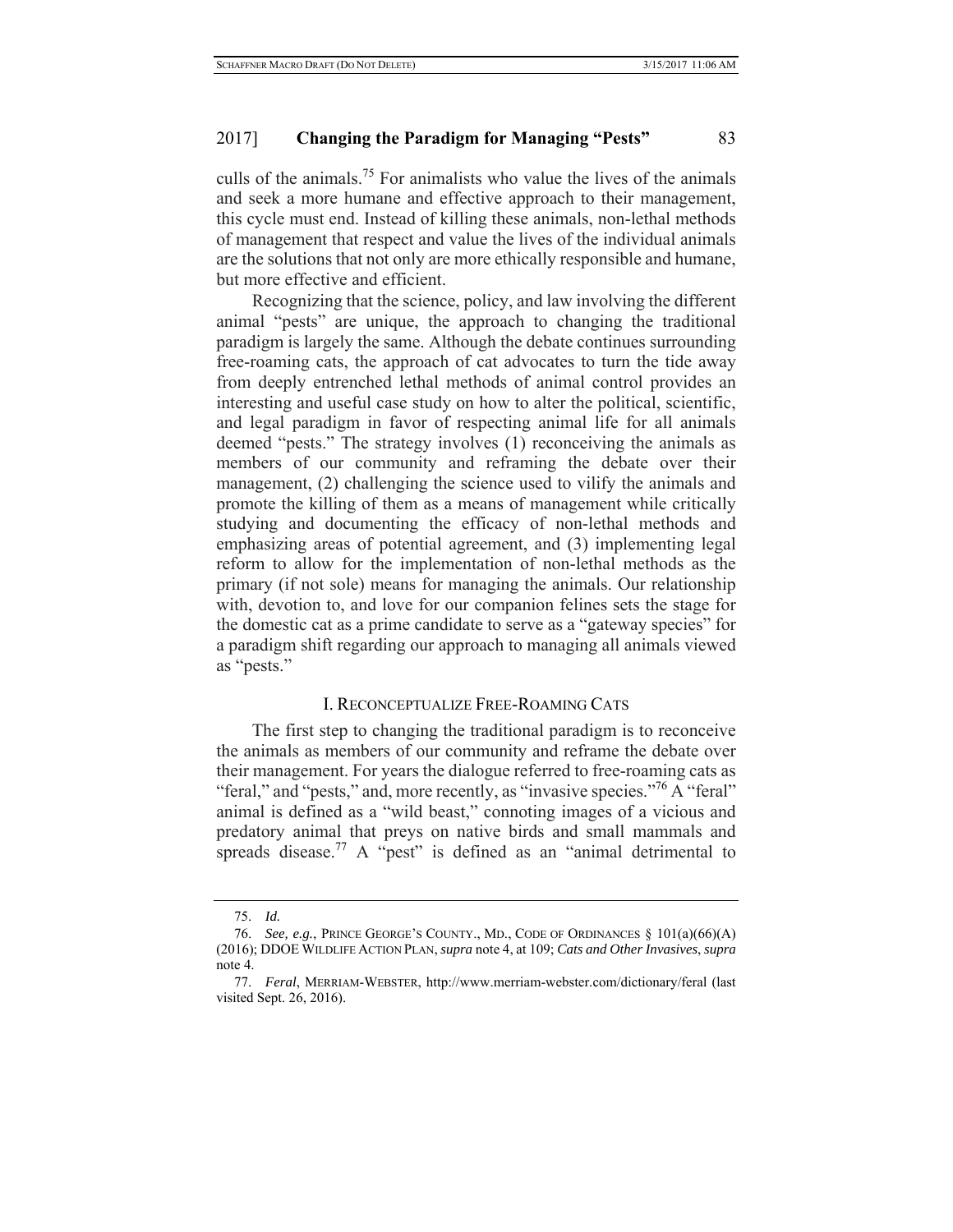humans";<sup>78</sup> while an "invasive species" is defined as "non-native (or alien) to the ecosystem" and "likely to cause economic or environmental harm or harm to human health."<sup>79</sup> By using such terms that characterize the cats as wild beasts, foreign to the location, and detrimental to humans, it is relatively easy to promote lethal methods for their eradication.<sup>80</sup> In fact, free-roaming cats may be "feral" in the sense that they are not socialized to humans, or they may be "stray" in the sense that they are socialized to humans but abandoned by their owners and now living on the streets.<sup>81</sup> Further, "cats have followed mankind for centuries and [perhaps should] no longer be considered non-indigenous because native species have since acclimated to their presence. $\frac{382}{8}$  Moreover, all freeroaming cats are members of the domestic species we share our lives and homes with, those we call our family members, and on whom we spend tens of billions of dollars annually.<sup>83</sup> As such, unowned free-roaming cats are members of our shared community; in other words, they are "community cats."84 Use of the term "community cats" both allows for the inclusion of all free-roaming cats, independent of their socialization, and characterizes them as individuals who share our streets and community rather than as vicious invasive pests detrimental to human interests.<sup>85</sup>

In addition, reframing the debate surrounding the management of so-called "pests" is critical. First, clarify the terminology. TNVR opponents often use vague terms to describe lethal methods of

85. *Id.*

<sup>78.</sup> *Pest*, MERRIAM-WEBSTER, http://www.merriam-webster.com/dictionary/pest (last visited Sept. 26, 2016).

<sup>79.</sup> *What is an Invasive Species?*, NAT'L INVASIVE SPECIES INFO. CTR., https://www. invasivespeciesinfo.gov/whatis.shtml (last modified May 24, 2016).

<sup>80.</sup> *See, e.g.*, Mark J. Farnworth et al., *What's in a Name? Perceptions of Stray and Feral Cat Welfare and Control in Aotearoa, New Zealand*, 14 J. APPLIED ANIMAL WELFARE SCI. 59, 68−70 (2011) (finding that the use of the terms "stray" and "feral" may have a significant impact on the public's view of welfare and conservation issues as they relate to community cats).

<sup>81.</sup> Fact Sheet, Alley Cat Allies, Feral and Stray Cats—An Important Difference 1–2 (2011), http://www.alleycat.org/resources/feral-and-stray-cats-an-important-difference/# (follow "PDF" hyperlink).

<sup>82.</sup> Gorman & Levy, *supra* note 7, at 158.

<sup>83.</sup> Michelle Castillo, *Americans Will Spend More than \$60 Billion on Their Pets This Year*, NBC NEWS (July 12, 2015, 4:53 PM), http://www.nbcnews.com/business/consumer/ americans-will-spend-more-60-billion-their-pets-year-n390181.

<sup>84.</sup> *See Feral and Community Cats*, AM. SOC'Y FOR PREVENTION CRUELTY TO ANIMALS PROF., http://aspcapro.org/feral (last visited Sept. 26, 2016) (explaining that the ASPCA uses the term "community cats" to encompass any unowned cat).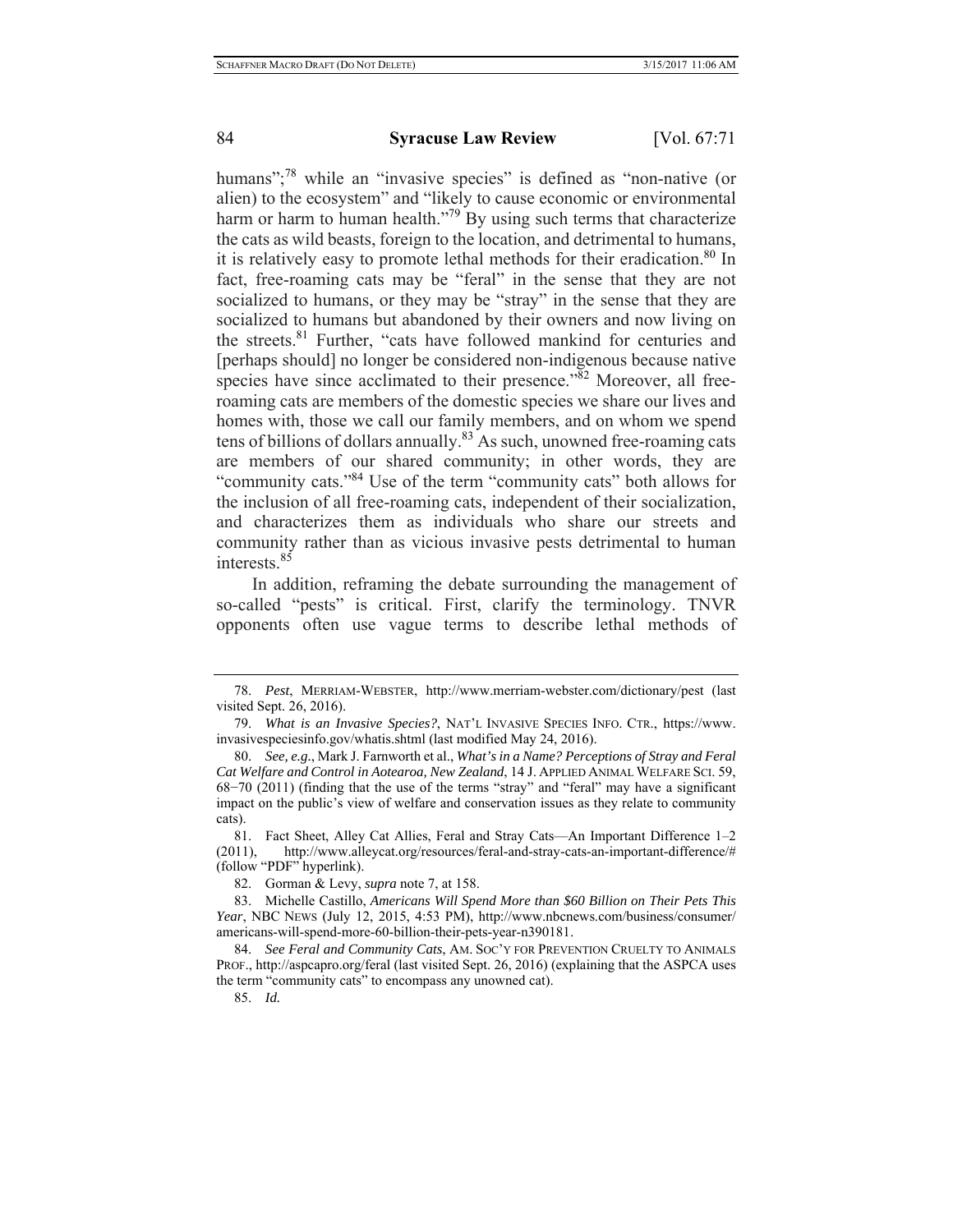management that do not readily identify the method as lethal. For example, they state they will "trap and remove" the cats.<sup>86</sup> However, "remove" is a euphemism for "kill" since community cats generally are unadoptable.87 Thus, TNVR advocates must make clear the true outcome for the cats under lethal methods. Second, emphasize the shared common interest of those in favor and against TNVR to reduce the population of community cats and protect wildlife. This common goal, when emphasized, will help to narrow the gap among the groups debating TNVR.88 Third, introduce additional goals often ignored by TNVR opponents, but important to localities and the public.<sup>89</sup> These goals include the cost to local animal control agencies of impounding community cats, concern for individual animal welfare, and respect for cats' lives.<sup>90</sup> In sum, reframing the debate helps make clear that TNVR is the most effective, efficient, and humane means of managing community cats and allows for TNVR advocates to more easily influence human hearts and minds to protect the cats' lives by using non-lethal methods of management.

#### II. THE SCIENCE

The second step to changing the traditional paradigm is to challenge the science used both to (1) vilify community cats and TNVR and (2) promote lethal methods of management, while (3) critically studying and documenting the efficacy of TNVR.

First, challenge the science used to vilify community cats and TNVR. Opponents of TNVR vilify community cats for killing native birds, some of whom are threatened or endangered, citing predation

<sup>86.</sup> *See generally Outdoor Cats: Frequently Asked Questions*, HUMANE SOC'Y U.S., http://www.humanesociety.org/issues/feral\_cats/qa/feral\_cat\_FAQs.html (last visited Sept. 26, 2016) (describing the process by which local animal control utilizes "trap and remove" when TNR methods are unavailable).

<sup>87.</sup> *Id.*

<sup>88.</sup> *See* Dara Wald et al., *Outdoor Cats: Identifying Differences Between Stakeholder Beliefs, Perceived Impacts, Risk and Management*, 167 BIOLOGICAL CONSERVATION 414, 422 (2013); *Hayden Island Cat Project*, AUDUBON SOC'Y PORTLAND, http://Audubon portland.org/issues/hazards/cats/hayden (last visited Sept. 26, 2016) (discussing partnership between Audubon Society of Portland and Feral Cat Coalition of Oregon to humanely reduce cat population on island).

<sup>89.</sup> *See, e.g.*, SIZEMORE, *supra* note 40, at 3 (discounting success of TNR based on reduced intake of cats to shelters, and arguing that the only accurate representation of TNR's success would be a reduction in the total population of free-roaming cats).

<sup>90.</sup> Wald et al., *supra* note 88, at 422.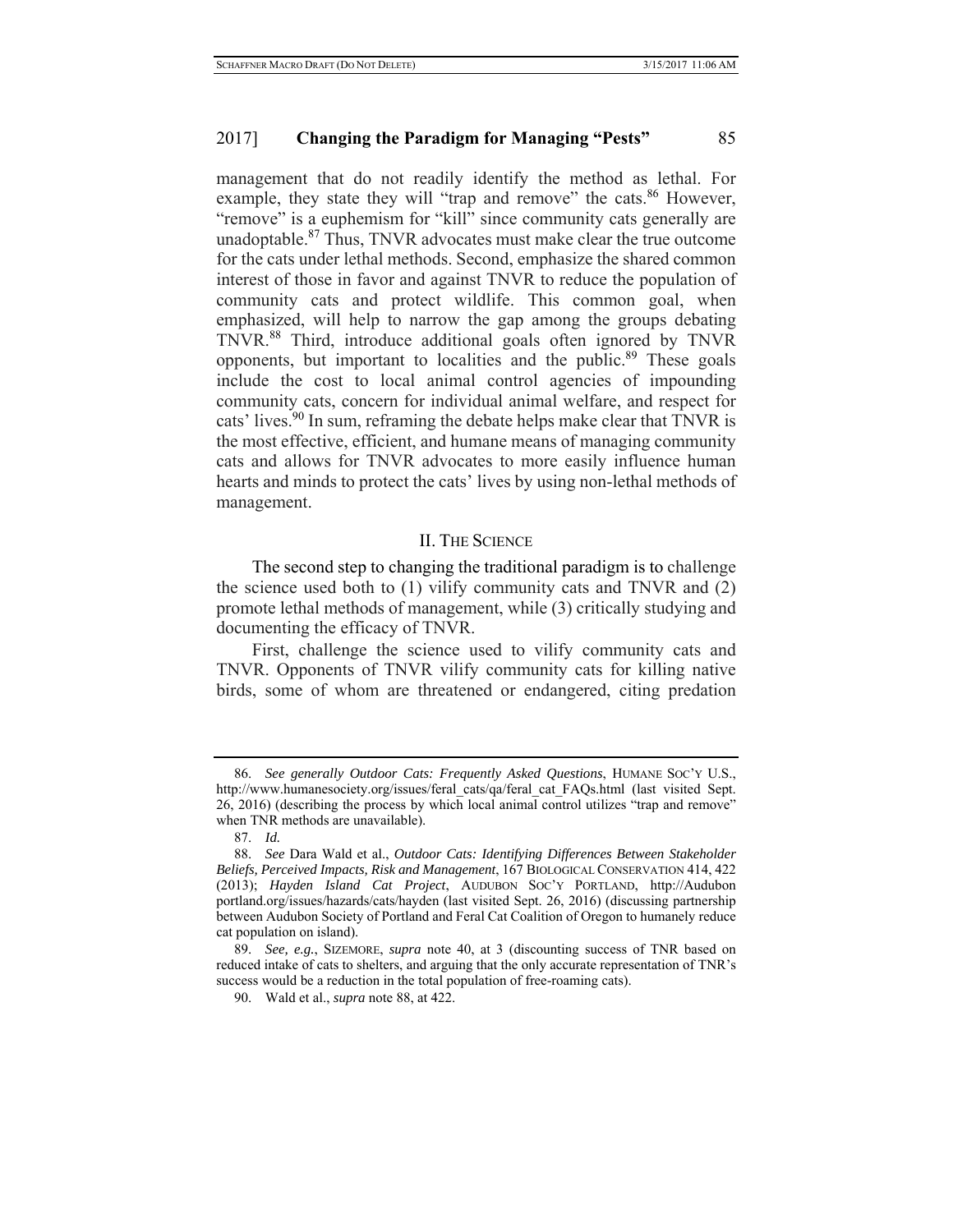estimates and economic impacts that are derived from flawed science.<sup>91</sup> *The Impact of Free-Ranging Domestic Cats on Wildlife of the United States*, 92 cited in the District of Columbia's *Wildlife Action Plan* to support the claim that "an estimated 1.3–4.0 billion birds and 6.3–22.3 billion small mammals are lost to cats in the United States annually," is one such paper.<sup>93</sup> In fact, this one paper has received much attention within the mainstream media and scientific community despite serious flaws in methodology.94 Given that the total number of landbirds in the United States is estimated at 3.2 billion, the authors' high-end estimate of birds killed by cats in the 48 contiguous states annually exceeds the total number of birds estimated to populate the entire country.<sup>95</sup> If true, one would expect the United States landbird population to have long ago disappeared.

The estimates are grossly exaggerated because the model from which the estimates are generated is seriously flawed.<sup>96</sup> For example, identifying just a few of the problems, the model (1) inflates the estimate of unowned cats in the United States by using the frequently cited values which are not grounded in empirical data, (2) inflates the predation rate of unowned cats by relying on decades-old studies that did not use random-sampling of free-roaming cats but instead focused on hunting cats, (3) uses unproven methods for converting stomach contents of cats to annual predation rates, and (4) assumes that 80%–100% of unowned cats successfully hunt birds, again inflated because of a heavy reliance on

<sup>91.</sup> Fact Sheet, Vox Felina, No. 2, Predation (Aug. 2012) [hereinafter Fact Sheet, Predation], http://voxfelina.com/voxfelina/Vox\_Felina\_Fact\_Sheet\_Predation\_v\_1.1.pdf.

<sup>92.</sup> Scott R. Loss et al., *The Impact of Free-Ranging Domestic Cats on Wildlife of the United States*, NATURE COMM., Jan. 29, 2013, at 1, 2. Peter Marra is a co-author of *The Impact of Free-Ranging Domestic Cats on Wildlife of the United States* and of the recent book *Cat Wars: The Devastating Consequences of a Cuddly Killer*. See MARRA & SANTELLA, *supra* note 5.

<sup>93.</sup> DDOE WILDLIFE ACTION PLAN, *supra* note 4, at 109–10.

<sup>94.</sup> *Article Metrics for: The Impact of Free-Ranging Domestic Cats on Wildlife of the United States*, NATURE COMM., http://www.nature.com/articles/ncomms2380/metrics (last updated Oct. 14, 2016, 11:39 PM).

<sup>95.</sup> *Partners in Flight: Population Estimates Database*, ROCKY MOUNTAIN BIRD OBSERVATORY, http://rmbo.org/pifpopestimates/Database.aspx (last visited Sept. 26, 2016).

<sup>96.</sup> *See The Draft 2015 District of Columbia Wildlife Action Plan: Hearing Before the Comm. on Transp. & the Env't*, Council Period 21 (D.C. 2015) (written testimony of Peter J. Wolf, Cat Initiatives Analyst, Best Friends Animal Soc'y) [hereinafter *Hearing*] (on file with author); *see also* GREGORY MATTHEWS, A REVIEW OF THE STATISTICAL METHODS EMPLOYED IN THE ARTICLE "THE IMPACT OF FREE-RANGING DOMESTIC CATS ON WILDLIFE OF THE UNITED STATES" (2013), http://www.alleycat.org/alley-cat-allies-delivers-55000-signatures-tosmithsonian-to-protest-flawed-study-on-cats-and-birds/ (follow "analysis by an independent researcher that found major flaws in Smithsonian study" hyperlink).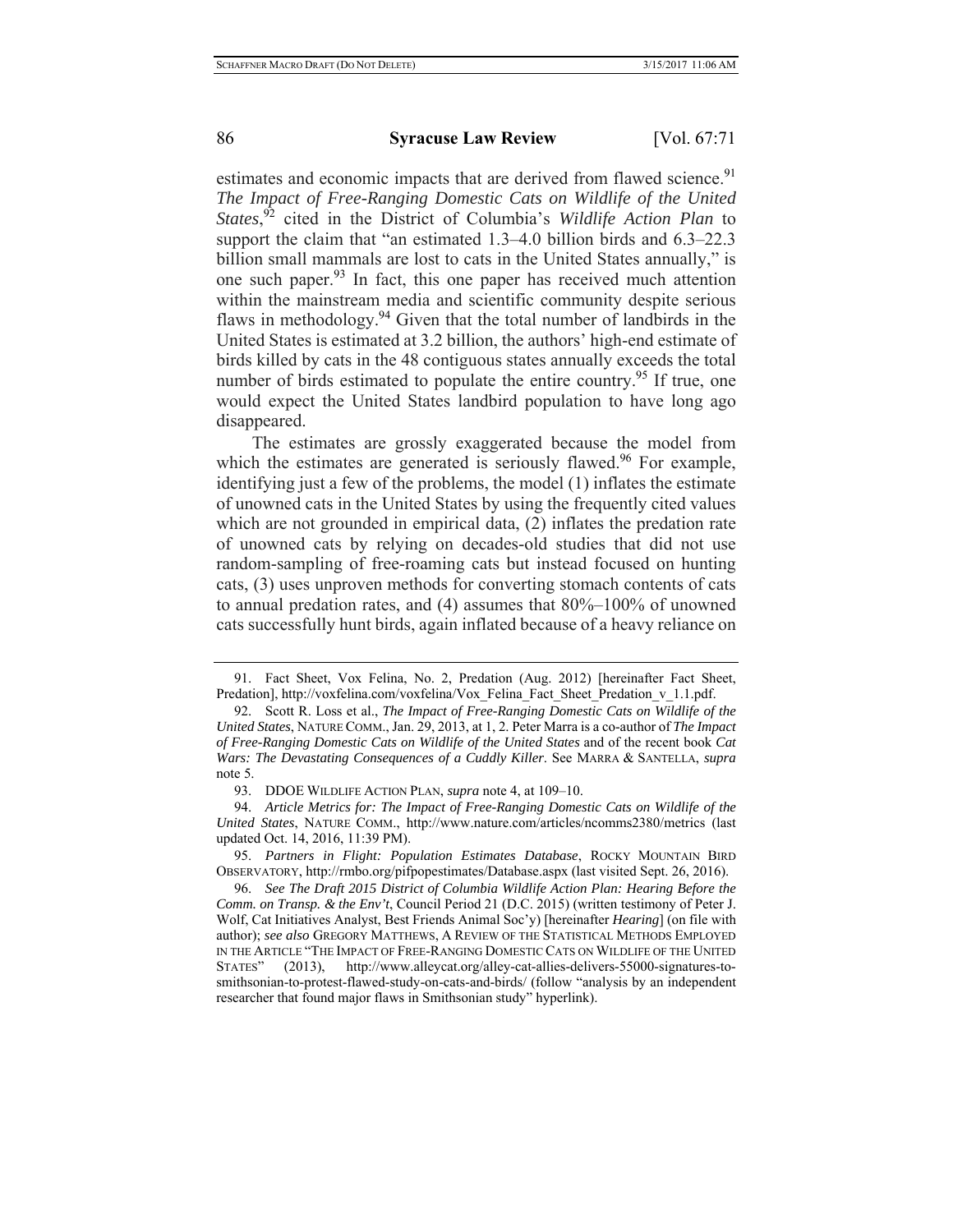studies of rural cats, when in fact most unowned cats live in urban areas where they are less reliant on prey.<sup>97</sup>

Similarly, ecologists at Cornell University published several papers allegedly quantifying "the environmental impact of non-native species in the United States," including "an economic cost assigned to the domestic cat based on the notion of environmental damage as the result of wild bird depredation<sup>"98</sup> at seventeen billion dollars.<sup>99</sup> However, the results are "meaningless estimates based on inaccurate assumptions and poor data."100 The flaws in this study are typical of other predation estimates and include the following: (1) "cats prey only on native birds" when in fact "cats [prey] primarily on non-native species of rodents and birds" which may have a positive effect on native wildlife; (2) "all birds eaten by cats were alive, hunted, and killed by the cat" when in fact, analysis of stomach contents cannot determine "whether the bird was injured, dead, or alive when the cat encountered it"; (3) all cats have the same hunting profiles, when in fact not all cats hunt and those cats who do have scavenging profiles that differ across habitats; and (4) "all [cat] hunting is additive" when in fact cat predation may be largely compensatory in that cats primarily prey on "weak, sick, or injured birds that would not have survived to breed."<sup>101</sup> In fact, the Royal Society for the Protection of Birds states, "It is likely that most of the birds killed by cats would have died anyway from other causes before the next breeding season, so cats are unlikely to have a major impact on populations."<sup>102</sup>

Moreover, in addition to the unreliable and often inflated estimates of free-roaming cats in the United States, the predation habits of freeroaming owned cats differs from that of unowned cats, yet owned cats are the subject of most predation studies.<sup>103</sup> Unowned cats who rely primarily on prey to survive optimize their hunting strategy given prey availability and thus kill many more rodents than birds when both prey

<sup>97.</sup> *Hearing*, *supra* note 96, at 8 (written testimony of Peter J. Wolf, Cat Initiatives Analyst, Best Friends Animal Soc'y).

<sup>98.</sup> Laurie D. Goldstein, *All Dollars and No Sense: Critique of Dr. Pimentel's Estimated Economic Impact of Domestic Cat Predation*, 2 MID-ATLANTIC J. ON L. & PUB. POL'Y 153, 154 (2013).

<sup>99.</sup> Fact Sheet, Predation, *supra* note 91.

<sup>100.</sup> Goldstein, *supra* note 98, at 158.

<sup>101.</sup> *Id.* at 158–65.

<sup>102.</sup> *Are Cats Causing Bird Declines?*, ROYAL SOC'Y FOR PROTECTION BIRDS, http://www.rspb.org.uk/makeahomeforwildlife/advice/gardening/unwantedvisitors/cats/bird declines.aspx (last visited Sept. 26, 2016).

<sup>103.</sup> Goldstein, supra note 98, at 169.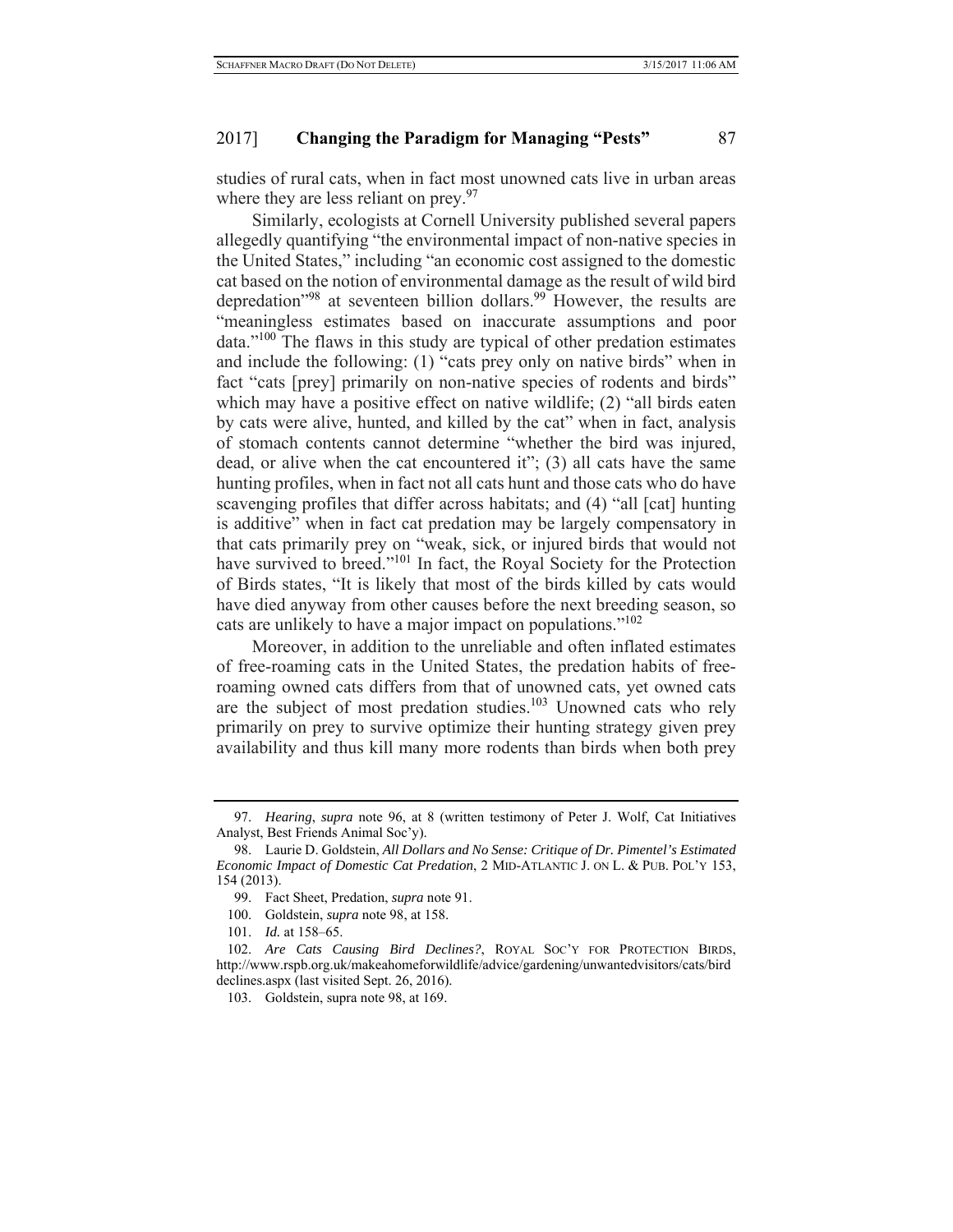are available.<sup>104</sup> Further, in scaling up the predation rate across the population of free-roaming cats, the studies use the mean rate rather than the median rate which can inflate the estimates since only "a small percentage of cats [are] exceptional predators."105

TNVR opponents also vilify free-roaming cats as public health hazards given the potential for cats to transmit rabies, toxoplasmosis, and other diseases.<sup>106</sup> However, the claims often are exaggerated.<sup>107</sup> Regarding rabies, "[s]ince 1960, only two cases of human rabies have been attributed to cats."108 In 2014, 272 cases of rabid cats were reported to the Centers for Disease Control, representing 4.51% of all reported cases, with the number of rabid cats remaining largely unchanged over the past twenty-five years despite the increasing popularity of TNVR.<sup>109</sup> In fact, TNVR programs evaluate cats and return only healthy cats after vaccinating them for rabies, thereby reducing, for years, the risk of rabies in the returned cats.110 Finally, community cats, many unsocialized to humans, rarely have contact with humans, thus making disease transmission highly unlikely. $^{111}$ 

While toxoplasmosis is a legitimate public health concern,

<sup>104.</sup> *Id.* at 169–70 (citing Olof Liberg, *Food Habits and Prey Impact by Feral and House-Based Domestic Cats in a Rural Area in Southern Sweden*, 65 J. MAMMALOGY 424, 430 (1984)) (discussing a lack of bird hunting by feral cats whose primary prey were rabbits).

<sup>105.</sup> *Id.* at 171–72 (discussing a 1998 study in which 70% of the 138 cats caught less than ten prey animals annually, but 6% caught more than 50 prey animals resulting in a sample median approximately half that of the sample mean predation rate).

<sup>106.</sup> *See, e.g.*, MARRA & SANTELLA, *supra* note 5, ch. 5 (The Zombie Maker: Cats as Agents of Disease); Roebling et al., *supra* note 5, at 3. Cats also have been linked to certain intestinal parasites and flea-borne typhus, yet studies have shown they do not create any serious risk of transmission to humans. *See* Fact Sheet, Alley Cat Allies, Feral Cats and the Public—A Healthy Relationship 1–2 (2011) [hereinafter Fact Sheet, Feral Cats and the Public], http://www.alleycat.org/resources/feral-cats-and-the-public-a-healthy-relationship/ (follow "PDF" hyperlink) (citing various scientific studies on the cat-associated diseases and their transmission to humans).

<sup>107.</sup> Fact Sheet, Vox Felina, No. 3, Rabies (Aug. 2012) [hereinafter Fact Sheet, Rabies], http://voxfelina.com/voxfelina/Vox\_Felina\_Fact\_Sheet\_Rabies\_v\_1.1.pdf.

<sup>108.</sup> *Id.* (citing *Recovery of a Patient from Clinical Rabies—California, 2011*, 61 CENTERS FOR DISEASE CONTROL & PREVENTION: MORBIDITY AND MORTALITY WEEKLY REPORT 61, 64 (2012)).

<sup>109.</sup> Benjamin P. Monroe et al., *Rabies Surveillance in the United States During 2014*, 248 J. AM. VETERINARY MED. ASS'N 777, 779 tbl.1, 784 (2016).

<sup>110.</sup> Fact Sheet, Rabies, *supra* note 107 (quoting *What You Need to Know About Rabies*, SHADOW CATS, http://www.shadowcats.net/resources/what%20you%20need%20to%20kno w%20about%20rabies.php (last visited Sept. 26, 2016)).

<sup>111.</sup> Fact Sheet, Feral Cats and the Public, *supra* note 106, at 1 (quoting Jeffrey D. Kravetz & Daniel G. Federman, *Cat-Associated Zoonoses*, 162 ARCHIVES INTERNAL MED. 1945, 1951 (2002)).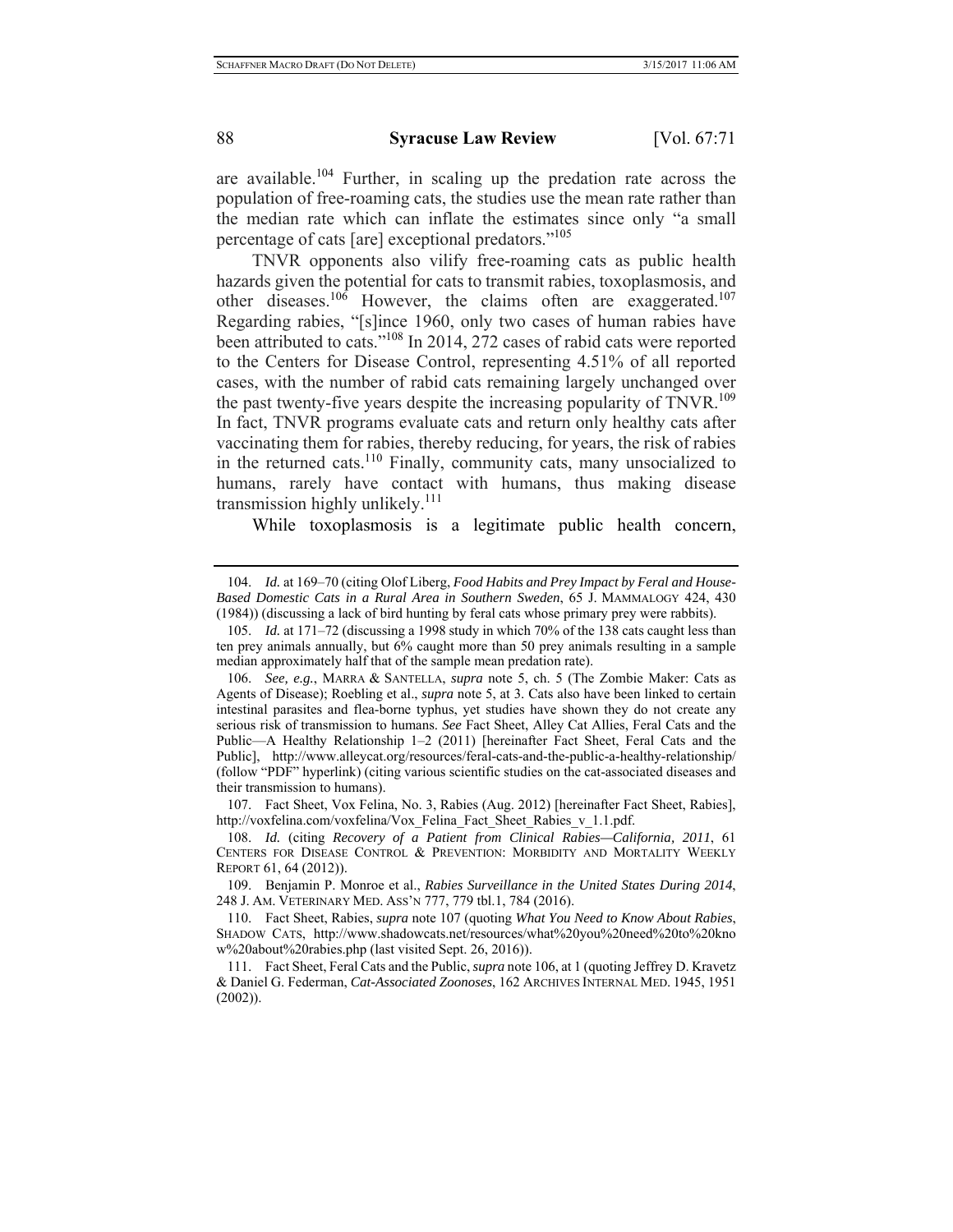"epidemiological studies often disagree on important risk factors for infection and disease, making health recommendations difficult to uniformly advocate."<sup>112</sup> Moreover, data from the large-scale National Health and Nutrition Examination Survey reveal a significant decrease between 1988 and 2010 in age-adjusted seroprevalence of *Toxoplasma gondii* among people 12–49 years of age born in the United States, decreasing from 14.1% in 1988–1994 to 6.6% in 2009–2010.<sup>113</sup> Over this same period, the popularity of TNVR increased dramatically, raising doubts about any suggestion that community cats pose a serious threat of infecting humans with the *T. gondii* parasite.<sup>114</sup> In 2013, researchers reported that unmanaged "feral" cats are 4.8 times more likely to be exposed to the *T. gondii* parasite than managed colony cats, and 11.8 times more likely to shed infectious spore-like oocysts in their feces.<sup>115</sup> Thus, feeding community cats would appear to be an effective measure at reducing the likelihood of *T. gondii* exposure in both cats and, by extension, humans.<sup>116</sup>

Second, challenge the efficacy of killing cats as a means of management. Although TNVR opponents claim that lethal methods are necessary to manage their population, they lack proof that lethal methods are effective.<sup>117</sup> In fact, recent research from Australia found that lethal methods increased the population of free-roaming cats.<sup>118</sup> The only instances where lethal methods successfully eradicated the population of free-roaming cats are those on "small oceanic islands" using cruel and hazardous methods.<sup>119</sup> Perhaps the most "celebrated" case is Marion Island, 115 square miles, where it "took 19 years to exterminate approximately 2,200 cats—using feline distemper, poisoning, hunting

118. *Id.*

<sup>112.</sup> Natalie J. Miller, *Toxoplasma gondii* Diversity: From Seroprevalence in Multiple Host Species to Genotypic Analysis of Field Isolates 16 (Jan. 1, 2013) (unpublished Ph.D. dissertation, University of Pennsylvania), http://repository.upenn.edu/dissertations/AAI3565 168/ (follow "View More" hyperlink).

<sup>113.</sup> Whitney S. Krueger et al., *Drinking Water Source and Human* Toxoplasma gondii *Infection in the United States: A Cross-Sectional Analysis of NHANES Data*, 14 BMC PUB. HEALTH, July 10, 2014, at 4–6, 9.

<sup>114.</sup> *See* HOLTZ, *supra* note 21, at 4, 11.

<sup>115.</sup> Elizabeth VanWormer et al., Toxoplasma gondii, *Source to Sea: Higher Contribution of Domestic Felids to Terrestrial Parasite Loading Despite Lower Infection Prevalence*, 10 ECOHEALTH 277, 282–83 tbls.1 & 2 (2013).

<sup>116.</sup> *Id.* at 285.

<sup>117.</sup> *Prank Culls*, VOX FELINA (Apr. 6, 2015), http://www.voxfelina.com/2015/04/prankculls/.

<sup>119.</sup> Fact Sheet, Vox Felina, No. 1, Trap-Neuter-Return (Aug. 2012), http://voxfelina. com/voxfelina/Vox\_Felina\_Fact\_Sheet\_TNR\_v\_1.1.pdf.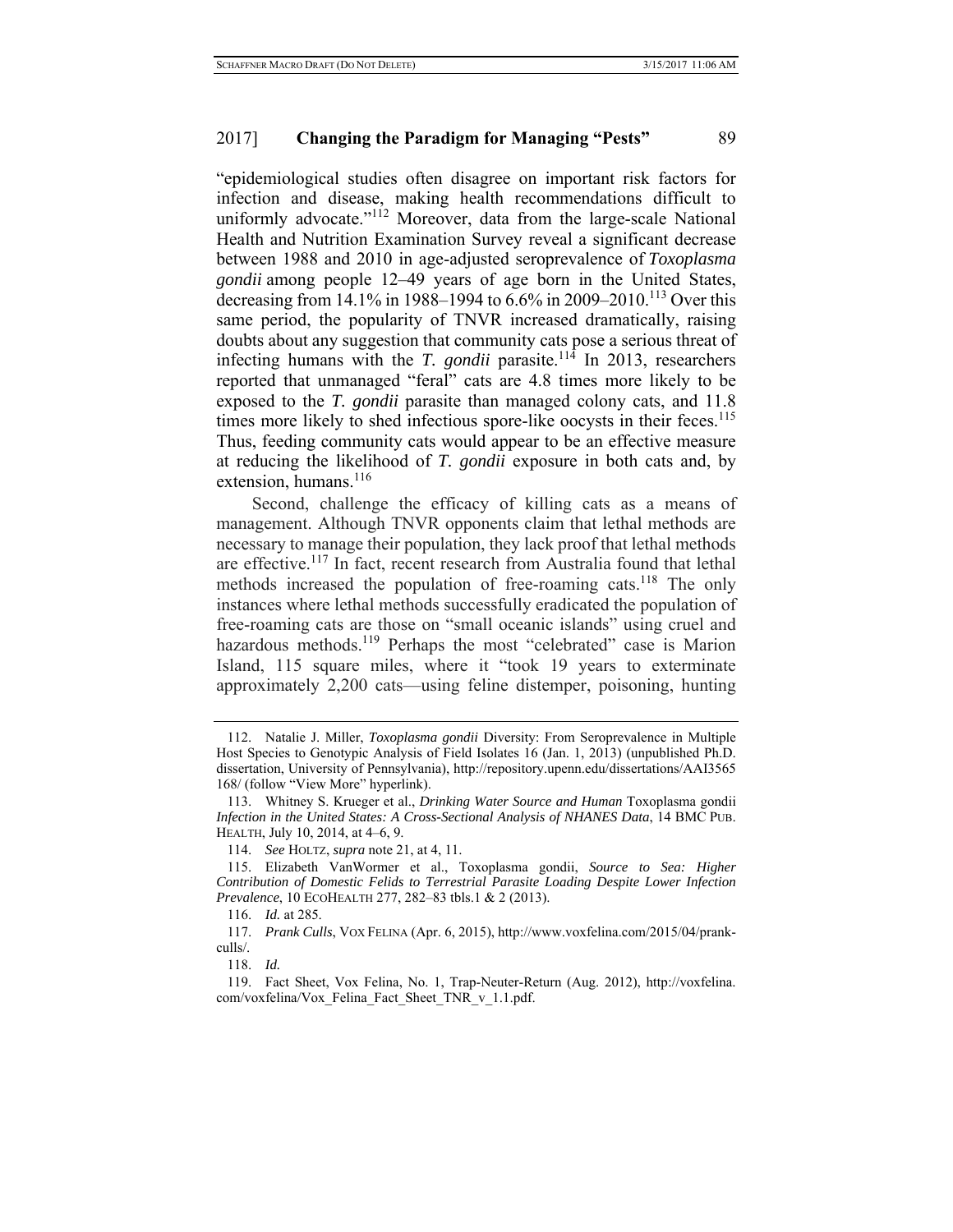and trapping, and dogs. . . . On Ascension Island, roughly one-third the size of Marion Island, it cost approximately \$1,732 per cat to eradicate an estimated 635 cats over 27 months."120

Finally, cats were introduced centuries ago to many habitats and "may now serve a beneficial role in some ... ecosystems."<sup>121</sup> Studies have shown that cats may control the presence of nonindigenous species that if not controlled would do more harm than the cats do to the indigenous and endangered species.<sup>122</sup> For example, a study from New Zealand in Orongorongo Valley "concluded that by suppressing the introduced rat population, cats allowed a denser population of native birds to exist. $v^{123}$  In fact, the irony of the so-called "successful" eradication of cats from Marion Island resulted in a burgeoning and uncontrolled mouse population that is harming albatross chicks.<sup>124</sup> Thus, suddenly removing cats, rather than allowing them to die naturally over time through TNVR, in certain habitats may cause more harm than good to native birds and wildlife.

Third, critically study and document the efficacy of TNVR. There are several studies that have shown TNVR to decrease cat colony size over time.125 For example, one study tracked a TNVR program on a college campus over eleven years and found the population had decreased by eighty-five percent.<sup>126</sup> Another study documented a thirty-six percent decline in six cat colonies in rural North Carolina after two years (while unsterilized colonies experienced an average forty-seven percent increase) with continued decline or eradication over the next five years.<sup>127</sup> A third study of 132 colonies containing 920 cats in Florida showed a decline of twenty-six percent in the first year of TNVR.<sup>128</sup> And, in Rome,

124. John Yeld, *Marion Island's Plague of Mice*, IOL (Aug. 17, 2013, 9:00 AM), http:// www.iol.co.za/scitech/science/environment/marion-islands-plague-of-mice-1563686.

125. Sheilah A. Robertson, *A Review of Feral Cat Control*, 10 J. FELINE MED. & SURGERY 366, 371–72 (2008).

126. Julie K. Levy et al., *Effect of High-Impact Targeted Trap-Neuter-Return and Adoption of Community Cats on Cat Intake to a Shelter*, 201 VETERINARY J. 269, 269 (2014) [hereinafter *Effect on Cat Intake*] (citing Julie K. Levy et al., *supra* note 24, at 42–44 (2003)).

127. *See* Michael K. Stoskopf & Felicia B. Nutter, *Analyzing Approaches to Feral Cat Management—One Size Does Not Fit All*, 225 J. AM. VETERINARY MED. ASS'N 1361, 1363 (2004).

128. *See Effect on Cat Intake*, *supra* note 126, at 269 (citing Lisa A. Centonze & Julie K. Levy, *Characteristics of Free-Roaming Cats and Their Caretakers*, 220 J. AM. VETERINARY

<sup>120.</sup> *Id.*

<sup>121.</sup> Gorman & Levy, *supra* note 7, at 170.

<sup>122.</sup> *Id.*

<sup>123.</sup> *Id.* (citing B.M. Fitzgerald & B.J. Karl, *Foods of Feral House Cats (*Felis catus L.*) in Forest of the Orongorongo Valley, Wellington*, 6 N.Z. J. ZOOLOGY 107, 124 (1979)).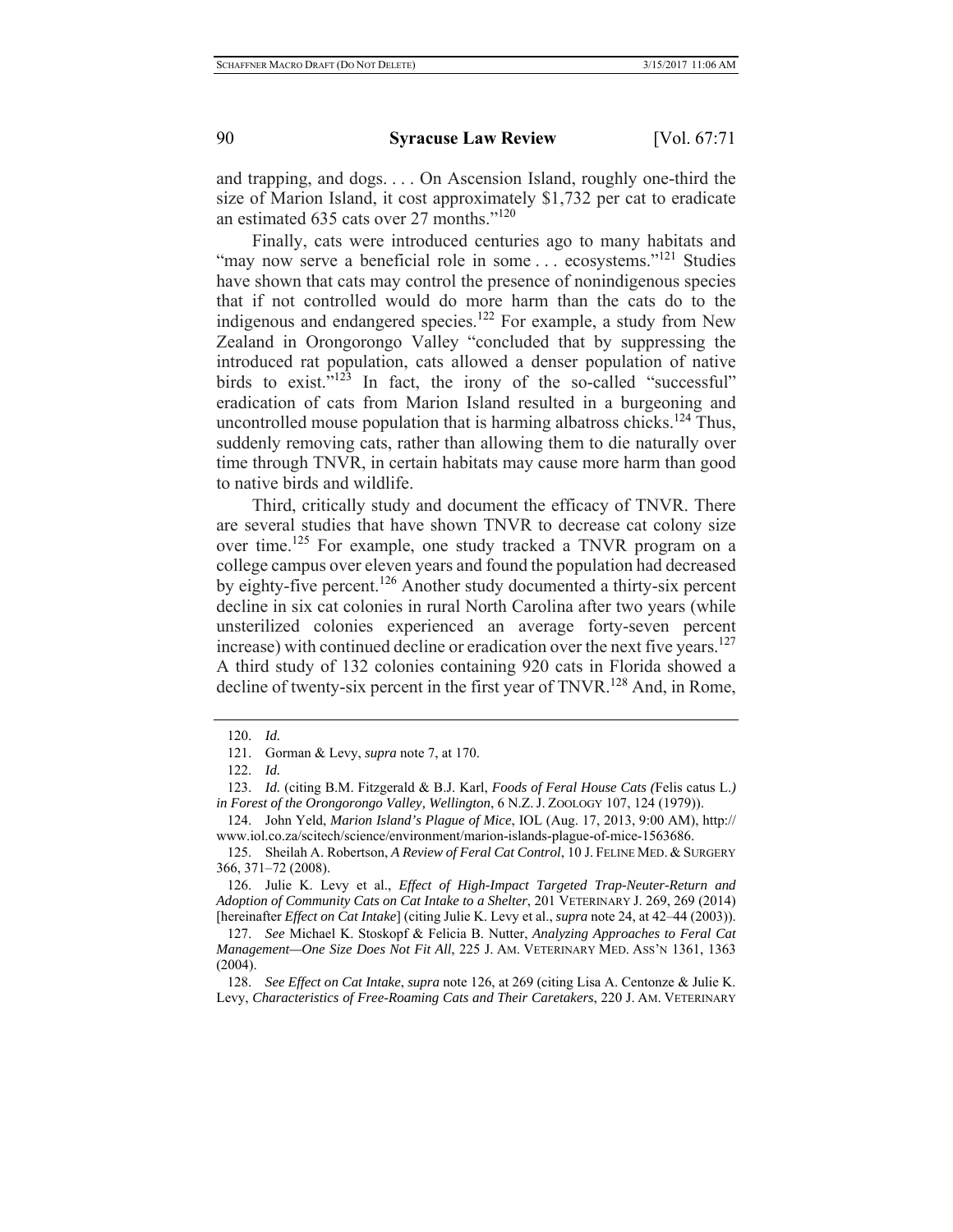## 2017] **Changing the Paradigm for Managing "Pests"** 91

Italy, a survey of cat caregivers for 103 cat colonies revealed a twentytwo percent decrease overall in cat population over several years.<sup>129</sup> Further, researchers, through sophisticated population modeling, have shown that successful population management can be accomplished by sterilizing thirty percent of a given population every six months.<sup>130</sup>

Moreover, while the reduction in community cats is beneficial for wildlife and conservation advocates, TNVR provides significant relief to animal control and shelters as well. A recent study of the effect of a targeted TNVR program in Alachua County, Florida—to capture and neuter at least 50% of the projected population (2366 cats) over two years—resulted in a 66% decrease in cat impoundment.<sup>131</sup> A second study of San Jose Animal Care and Services four years after implementing TNVR reported "impounds decreased 29.1%; euthanasia decreased from over 70% of intakes in 2009, to 23% in 2014. Euthanasia in the shelter for Upper Respiratory Disease decreased 99%; [and] dead cat pick up off the streets declined 20%."132 Additionally, because TNVR reduces certain nuisance behaviors by cats, such as roaming for mates, fighting, and urine-spraying, TNVR case studies have documented a significant reduction in nuisance complaint calls to animal control.<sup>133</sup> Thus, TNVR is more efficient, effective, and humane than lethal methods of control.

MED. ASS'N 1627, 1631, 1633 (2002)).

<sup>129.</sup> Natoli et al., *supra* note 21, at 183–84 (discussing that although some colonies initially experienced an increase in population, numbers began to decrease significantly after three years of TNVR).

<sup>130.</sup> Philip S. Miller et al., *Simulating Free-Roaming Cat Population Management Options in Open Demographic Environments*, PLOS ONE, Nov. 26, 2014, at 1, 8–11, http:// journals.plos.org/plosone/article?id=10.1371/journal.pone.0113553 (follow "Download PDF" hyperlink) (discussing that while the same simulation shows that successful population management can be accomplished by removing (i.e., killing) 20% of the given population every six months, the costs of trap and kill as compared to TNVR, including economic, social, and ethical costs, outweigh the slight "benefit").

<sup>131.</sup> *Effect on Cat Intake*, *supra* note 126, at 271–73.

<sup>132.</sup> Karen L. Johnson & Jon Cicirelli, Abstract, *Study of the Effect on Shelter Cat Intakes and Euthanasia From a Shelter Neuter Return Project of 10,080 Cats from March 2010 to June 2014*, PEERJ, Oct. 30, 2014; *see also* Mazzola, *supra* note 46 (explaining that in Cook County, Illinois, several years after enactment of the Community Cat Ordinance, the cats now reside in over 1,000 registered colonies with a 41% reduction in the total number of freeroaming cats and a 30–40% decrease in stray cats being relinquished to shelters in Cook County).

<sup>133.</sup> *See How TNR Reduces Nuisance Complaints: What the Research Tells Us*, BEST FRIENDS ANIMAL SOC'Y, http://bestfriends.org/resources/how-tnr-reduces-nuisancecomplaints-what-research-tells-us (last visited Sept. 26, 2016) [hereinafter *How TNR Reduces Nuisance Complaints*].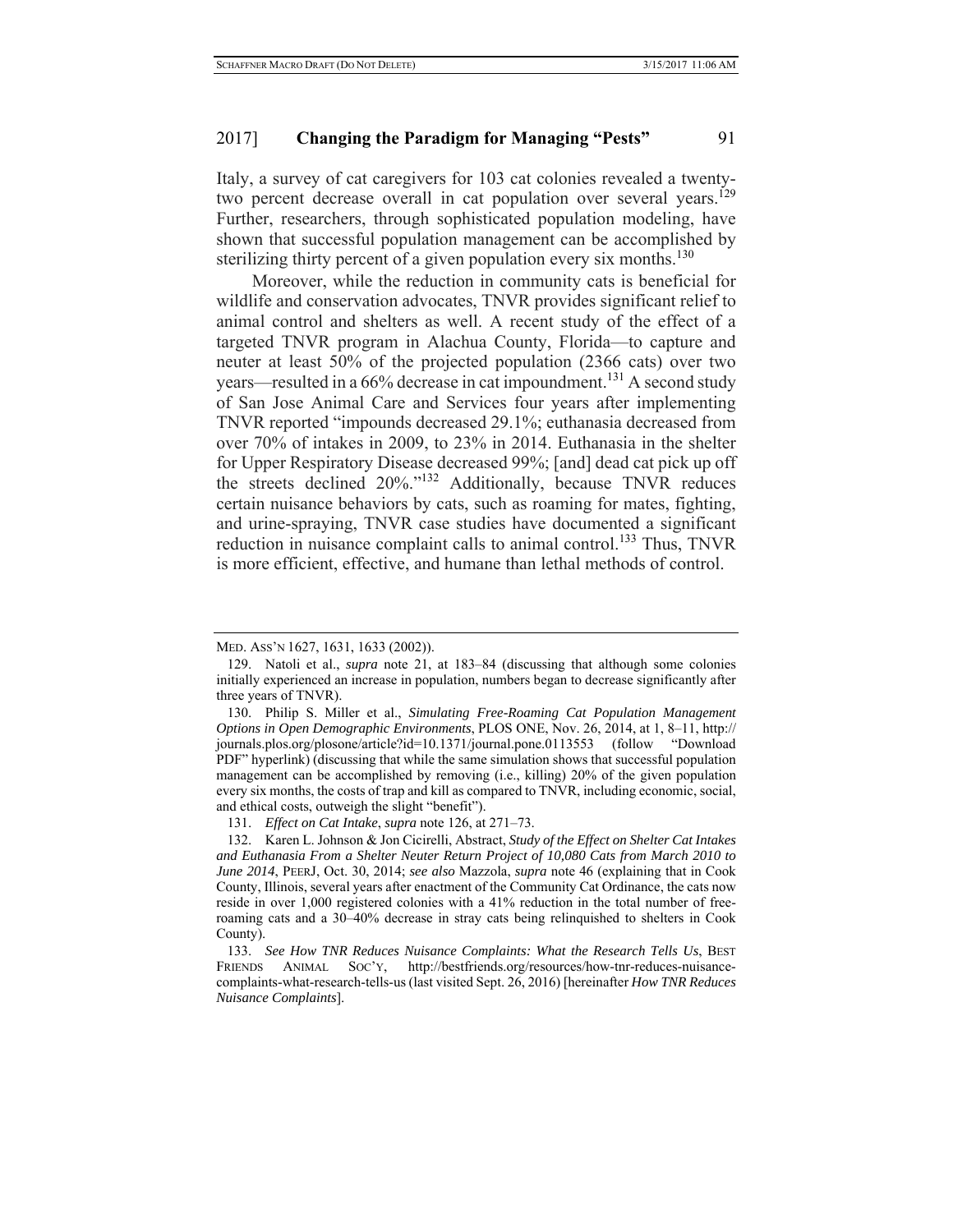### III. THE LAW

The final step to change the traditional paradigm is to implement legal reform to allow for the implementation of non-lethal methods as the primary (if not sole) means for managing so-called "pest" animals. Community cats and TNVR face serious legal challenges that arguably are more complex than addressing wildlife "pests" because cats are considered domesticated animals and thus governed primarily under traditional state and local animal control laws.<sup>134</sup> Additionally, they also may be affected by state and federal wildlife laws focused on the protection of threatened and endangered species, especially the Endangered Species Act.135 The following will discuss the legal challenges and the progress made to save community cats' lives and legalize TNVR.

## *A. Traditional State and Local Animal Control Laws*

Traditional animal control law creates serious problems for community cats as free-roaming cats often are viewed by animal control as "pests" that create a nuisance and thus are subject to eradication to protect the health and safety of humans.<sup>136</sup> Local animal control ordinances vary across jurisdictions; however, there are many commonalities. Community cats, as free-roaming, often are defined as "stray" or "at-large" and subject to impoundment.<sup>137</sup> Once impounded, the cats generally must be held for a specific period of time, referred to as the "stray-hold period," typically five days.138 If not claimed within the stray-hold period, they become the property of the locality and may be killed, adopted, or released to a humane society or shelter.<sup>139</sup> Since community cats often are not considered "owned" by anyone, they will

<sup>134.</sup> Gorman & Levy, *supra* note 7, at 160, 174.

<sup>135.</sup> *Id.* at 158.

<sup>136.</sup> *See* Verne R. Smith, *The Law and Feral Cats*, 3 J. ANIMAL L. & ETHICS 7, 16 (2009) (discussing historical treatment); *see also* Jeremy Masten, Note, *Don't Feed the Animals: Queso's Law and How the Texas Legislature Abandoned Stray Animals, A Comment on H.B.2328 and the New Tex. Penal Code § 42.092*, 60 BAYLOR L. REV. 964, 967 (2008).

<sup>137.</sup> *See, e.g.*, PRINCE GEORGE'S COUNTY, MD., CODE OF ORDINANCES § 3-135 (2016).

<sup>138.</sup> *See* VA. CODE ANN. § 3.2-6546(C) (Repl. vol. 2016).

<sup>139.</sup> *See, e.g.*, *id.* § 3.2-6546(D). Note that the code uses the term "euthanized," however, it is not an accurate use of the term. *Id.* Euthanasia is the killing of a very sick or injured individual to prevent additional suffering. *Euthanasia*, MERRIAM-WEBSTER, http:// www.merriam-webster.com/dictionary/euthanasia (last visited Sept. 26, 2016). Under the code, any animal, even those that are perfectly healthy, are subject to death by the jurisdiction. VA. CODE ANN. § 3.2-6546(D). The killing of a healthy animal is just that, killing, not euthanasia. *Cf. Euthanasia*, *supra*.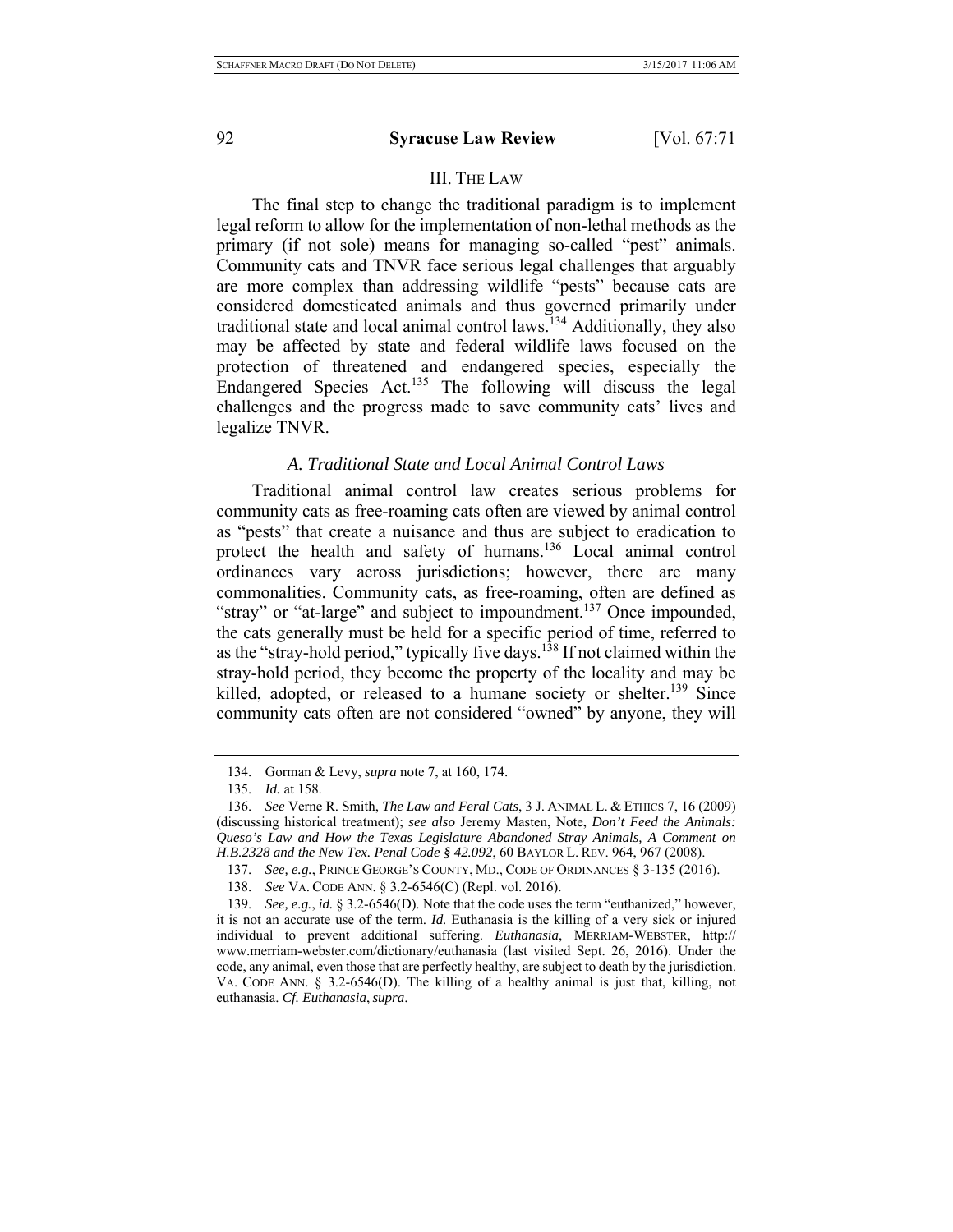# 2017] **Changing the Paradigm for Managing "Pests"** 93

not be reclaimed, and because many are unsocialized to humans, they are only rarely candidates for adoption.<sup>140</sup> Thus they are killed. In fact, in some jurisdictions they will be killed immediately upon impoundment if they are deemed to pose a risk of physical injury to shelter workers.<sup>141</sup>

Stray-hold periods are designed to allow owners to reunite with their loved felines, however, the national average reunification rate for cats is less than 5%.142 Thus, stray-hold periods for most cats, but certainly for unowned, unsocialized community cats, generally do more harm than good. They require that shelters house the community cats in a crowded shelter environment, subjecting them to stress and disease, with no opportunity to be reclaimed and eventually killed because they are unadoptable, while utilizing cage space that could otherwise house surrendered, socialized, and adoptable cats. $143$ 

Traditional animal control law also creates serious concerns for advocates working to protect community cats through TNVR, as they may find themselves in violation of local and/or state law.144 Local animal control laws create duties for persons who own animals.<sup>145</sup> If the TNVR volunteer, typically the caregiver, is deemed the owner of the community cat, they could be subject to such duties, which may include licensing, pet limits, and at-large or leash laws, making it virtually impossible to perform TNVR caregiving activities.<sup>146</sup> Even if not deemed an owner, feeding bans, nuisance laws, and laws prohibiting abandonment, may subject them to civil and/or criminal prosecution.<sup>147</sup> Finally, they may be liable to third parties harmed by the community cat.<sup>148</sup>

The first question for TNVR volunteers is whether they are deemed "owners" under the law. A typical definition of owner is "any person having the right of property in an animal, who *keeps or harbors* an

147. *See infra* notes 149–58 and accompanying text.

<sup>140.</sup> *See* Slater, *supra* note 13.

<sup>141.</sup> *See* VA. CODE ANN. § 3.2-6546(G).

<sup>142.</sup> *Pet Statistics*, *supra* note 11.

<sup>143.</sup> *'No-Kill' Label Slowly Killing Animals*, PEOPLE FOR ETHICAL TREATMENT ANIMALS, http://www.peta.org/issues/companion-animal-issues/animal-shelters/kill-label-slowlykilling-animals/ (last visited Sept. 26, 2016).

<sup>144.</sup> *See* David Fry, *Detailed Discussion of Feral Cat Legal Issues*, ANIMAL LEGAL & HIST. CTR. (2010), https://www.animallaw.info/article/detailed-discussion-feral-cat-legalissues.

<sup>145.</sup> *See infra* notes 149–58 and accompanying text.

<sup>146.</sup> *See infra* notes 149–58 and accompanying text.

<sup>148.</sup> *See, e.g.*, PRINCE GEORGE'S COUNTY, MD., CODE OF ORDINANCES § 3-135(c) (2016) ("The owner of any animal running at large shall be held strictly liable for a violation of this statute . . . and for any damages caused by said animal.").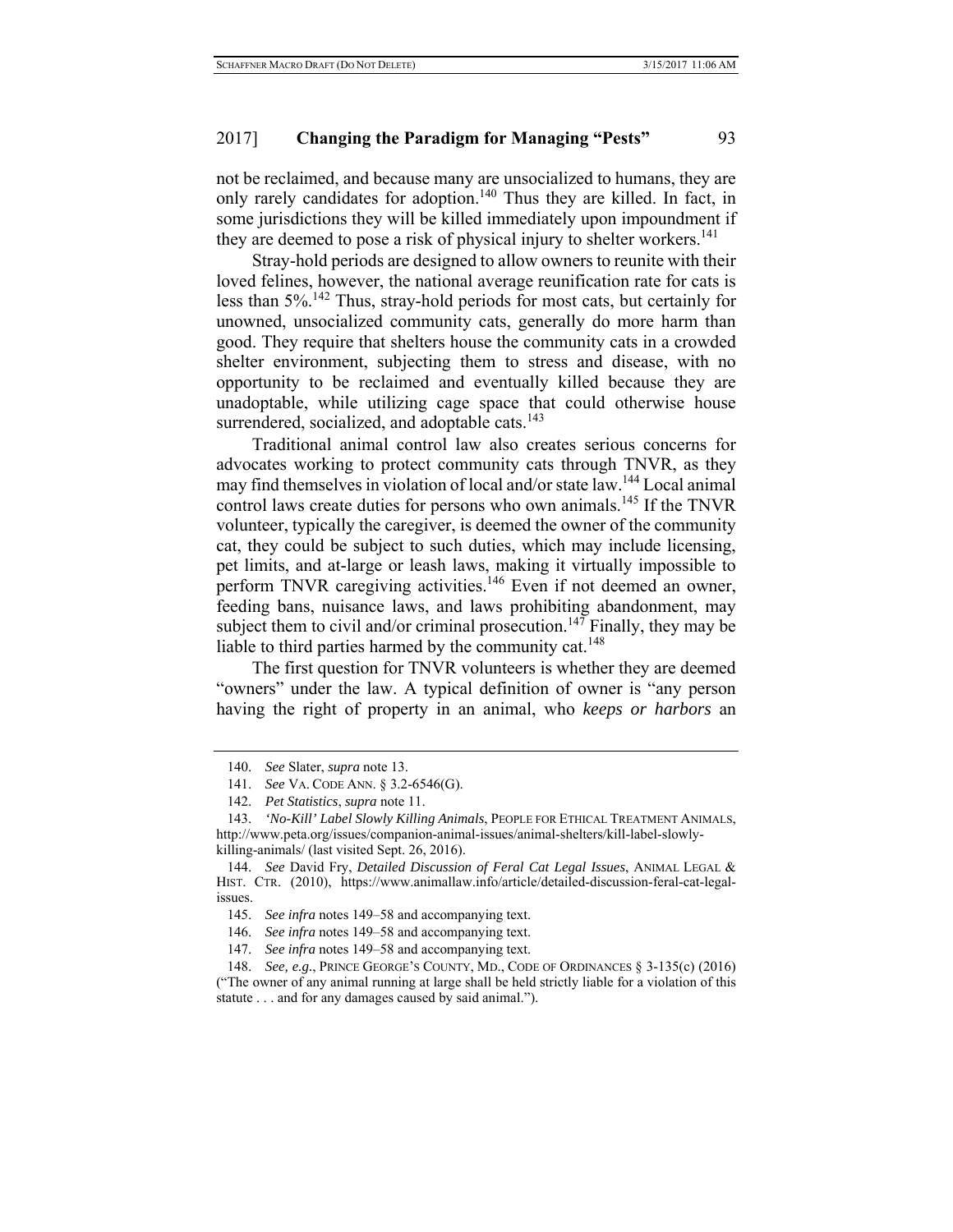animal, who has it in their care, acts as its custodian or who *knowingly permits an animal to remain on or about any premises occupied by them*."<sup>149</sup> Jurisdictions typically define "keeps or harbors" to mean "the act of, or the permitting or sufferance by, an owner or occupant of real property either of feeding or sheltering any domesticated animal on the premises of the occupant or owner thereof."150 Under this definition the caregiver could be deemed the "owner" of the community cats if the cats are fed and/or found on or about the caregiver's premises.<sup>151</sup>

If deemed an owner, the caregiver may be subject to the following collection of duties.<sup>152</sup> First, they may need to license each cat.<sup>153</sup> If the caregiver is providing for several community cats, this may be burdensome. Second, many jurisdictions have limits on the number of pets one may own.154 Others require a permit if the owner exceeds a certain limit.<sup>155</sup> Since community cats often live in colonies that may include several cats, a caregiver may provide for multiple colonies and could be in violation of the limit.<sup>156</sup> Third, although most jurisdictions prohibit dogs from being at-large, $157$  some jurisdictions include cats as well,<sup>158</sup> sometimes defining such behavior as a "public nuisance."<sup>159</sup> A TNVR caregiver could be liable under such a law as the cats are freeroaming and thus at-large.

There is, however, one benefit to the TNVR caregiver being deemed an owner as it allows them to regain custody of the cat if impounded by

<sup>149.</sup> COOK COUNTY.,ILL.,CODE OF ORDINANCES § 10-2 (2016) (emphasis added); *see also* PRINCE GEORGE'S COUNTY, MD., CODE OF ORDINANCES § 3-101(57).

<sup>150.</sup> PRINCE GEORGE'S COUNTY., MD., CODE OF ORDINANCES § 3-101(50).

<sup>151.</sup> *Id.*

<sup>152.</sup> *See* Smith, *supra* note 136, at 18–23 (explaining the obligations of individuals who are owners of cats).

<sup>153.</sup> *See, e.g.*, PRINCE GEORGE'S COUNTY, MD., CODE OF ORDINANCES § 3-145 ("A . . . cat which is four months of age shall be licensed by the owner.").

<sup>154.</sup> Rebecca F. Wisch, *Overview of Pet Number Restrictions in Municipal Ordinances*, ANIMAL LEGAL & HIST. CTR. (2004), https://www.animallaw.info/article/overview-petnumber-restrictions-municipal-ordinances.

<sup>155.</sup> *See, e.g.*, PRINCE GEORGE'S COUNTY, MD., CODE OF ORDINANCES § 3-148.01(a) ("No person may keep or harbor five (5) or more animals larger than a guinea pig or over the age of four months, without first obtaining an animal hobby permit.").

<sup>156.</sup> *See id.*

<sup>157.</sup> Rebecca F. Wisch, *Detailed Discussion of State Dog Impound Laws*, ANIMAL LEGAL & HIST. CTR. (2003), https://www.animallaw.info/article/detailed-discussion-state-dogimpound-laws.

<sup>158.</sup> *See, e.g.*, PRINCE GEORGE'S COUNTY, MD.,CODE OF ORDINANCES § 3-135(c) ("It shall be unlawful for the owner . . . of any animal . . . to permit the animal to run at large.").

<sup>159.</sup> *Id.* § 3-131(c); *see also* WYO. STAT. ANN. § 11-31-301(a) (2015).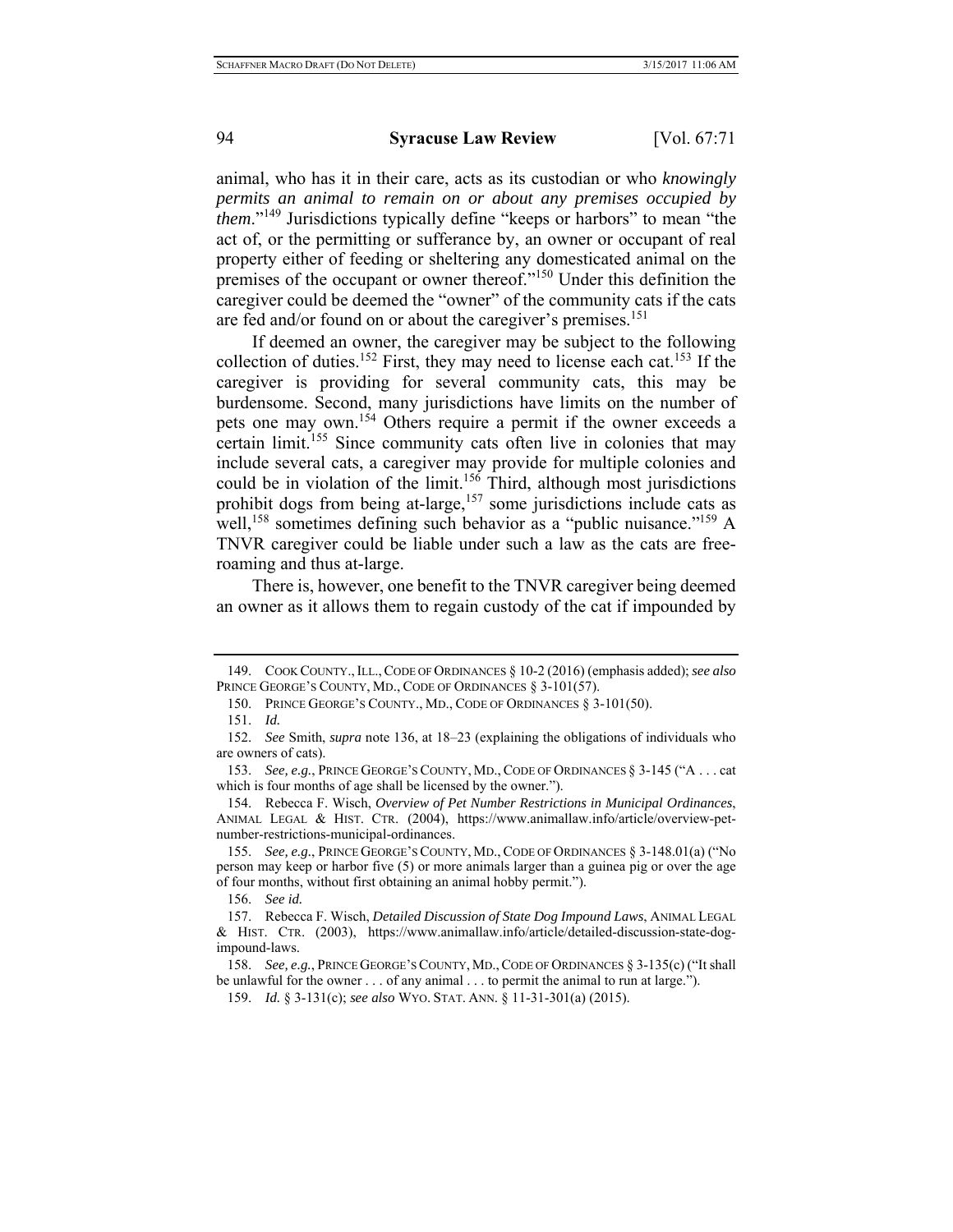animal control. As a practical matter, however, this is little consolation. First, it is unlikely the caregiver would observe that a cat in the colony was "missing" until the stray-hold period was over and, secondly, an impounded community cat would likely be deemed feral and immediately killed.

Even if the caregiver is not deemed an owner, TNVR nevertheless may be prohibited under the law. First, feeding bans are the death knell for community cat caregivers as they out rightly prohibit people from feeding stray or feral cats. The feeding bans may apply to public and/or private property within the locality. For example, in 2014, the Township of West Orange, New Jersey, amended its feeding ban ordinance to include private as well as public property: "No person shall feed any wildlife, excluding confined wildlife, anywhere within the Township."<sup>160</sup> In support of the amendment, the township stated that "the existence of stray, feral and otherwise unconfined wildlife" posed a threat to the health of residents and their pets.<sup>161</sup> Noting the hundreds of stray cat complaints received from 2010 to 2013, the township stated that existing law limiting the ban on feeding to public property had proven insufficient to address the health concerns.<sup>162</sup> Another jurisdiction defines a "nuisance cat" as any stray, feral, or abandoned cat and prohibits anyone from keeping, harboring, or feeding such cat.<sup>163</sup>

Feeding bans that include community cats generally are ineffective and inhumane.<sup>164</sup> First, other food sources are available, and since cats are scavengers, efforts to eradicate the cats through starvation fails.<sup>165</sup> They do, however, "encourage [the] cats to roam further to find food," which, in turn, increases their visibility and related public complaints.<sup>166</sup>

<sup>160.</sup> West Orange, N.J., An Ordinance Amending Chapter 4, Section 35.2 of the Revised General Ordinances of the Township of West Orange (Sept. 9, 2014). Interestingly, this township refers to stray cats as wildlife. *See* WEST ORANGE, N.J., REVISED GENERAL ORDINANCES § 4-35.1 (2015).

<sup>161.</sup> West Orange, N.J., An Ordinance Amending Chapter 4, Section 35.2 of the Revised General Ordinances of the Township of West Orange.

<sup>162.</sup> *Id.*

<sup>163.</sup> City of Cordova, Ala., Ordinance 005-2016 (Aug. 26, 2016).

<sup>164.</sup> Nate Gartrell, *Antioch Feral Cat Feeding Ban Proves Futile*, THE MERCURY NEWS (Dec. 24, 2014, 10:58 AM), http://www.mercurynews.com/my-town/ci\_27204488/antiochferal-cat-feeding-ban-proves-futile.

<sup>165.</sup> *See Feeding Ban Position Statement*, ALLEY CAT ALLIES (citing *Advancing Sustainable Materials Management: Facts and Figures*, U.S. ENVTL. PROTECTION AGENCY, https://www.epa.gov/smm/advancing-sustainable-materials-management-facts-and-figures (last visited Sept. 26, 2016)), http://www.alleycat.org/resources/feeding-ban-positionstatement/ (last visited Sept. 26, 2016).

<sup>166.</sup> *Id.*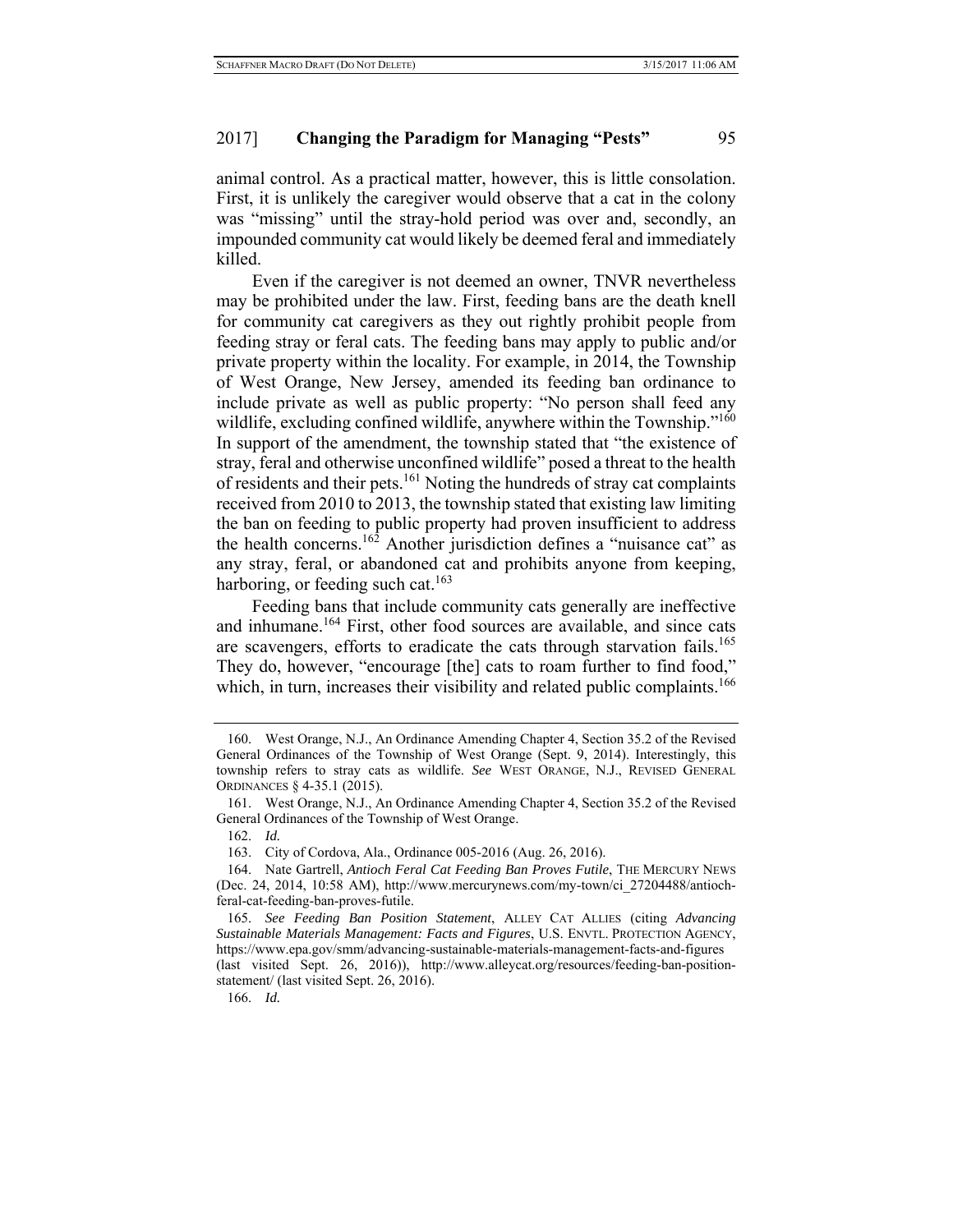Moreover, such laws are very difficult to enforce.<sup>167</sup> Arguably, encouraging TNVR efforts that are designed to humanely reduce the community cat population is more effective than punitive measures directed at individuals who care about community cats.<sup>168</sup>

Second, one may be held criminally liable for creating a public nuisance, which is defined generally as "activities deemed to violate public peace, comfort, and morals."<sup>169</sup> Nuisance behaviors typically associated with cats include noise from cat fighting and mating, and odor from feces and the spraying of urine to mark their territory.<sup>170</sup> As cats roam, often to find mates, these behaviors affect more individuals and may constitute a "public nuisance."<sup>171</sup>

Arguably, activities associated with TNVR and ongoing caregiving should not create a public nuisance but, in fact, should help reduce such nuisance behaviors by community cats. Researchers with the Alliance for Contraception in Cats & Dogs have noted that "[c]redible studies indicate that neutering reduces urine spraying and roaming in search of mates by male cats, and spaying eliminates estrous-associated behaviors in female cats, including aggression [and] vocalization."172 Moreover, TNVR case studies have shown a significant reduction in nuisance complaint calls to animal control in communities with  $TNVR$ <sup> $173$ </sup>

Finally, some jurisdictions extend their anticruelty abandonment law to include "every person who willfully abandons any animal."<sup>174</sup> Prohibiting abandonment of owned animals is important to protect the animals and to deter owners from contributing to the community cat population. The problem for TNVR volunteers arises when a jurisdiction views the "Return" in TNVR as "abandonment." A typical definition of "abandon" is "to desert, forsake, or absolutely give up an animal without having secured another owner or custodian for the animal or by failing to provide the elements of basic care."175

<sup>167.</sup> *See id.*

<sup>168.</sup> *Id.*

<sup>169.</sup> Richard O. Faulk & John S. Gray, *Alchemy in the Courtroom? The Transmutation of Public Nuisance Litigation*, 2007 MICH. ST. L. REV. 941, 950 (2007).

<sup>170.</sup> *How TNR Reduces Nuisance Complaints*, *supra* note 133.

<sup>171.</sup> *Cf.* Montana v. Zimmerman, 228 P.3d 1109, 1115 (Mont. 2010) (discussing defendant who fed outdoor cats and was convicted for maintaining a public nuisance based on witnesses' objections to the cats' urine and feces, destruction of flowerbeds, and fighting).

<sup>172.</sup> KATHERINE MOLDAVE & LINDA RHODES, ALL. FOR CONTRACEPTION IN CATS & DOGS, CONTRACEPTION AND FERTILITY CONTROL IN DOGS AND CATS 100 (2013).

<sup>173.</sup> *How TNR Reduces Nuisance Complaints*, *supra* note 133.

<sup>174.</sup> CAL. PENAL CODE § 597s (West 2010).

<sup>175.</sup> VA.CODE ANN. § 3.2-6500 (Repl. Vol. 2016); *see also* FLA. STAT. § 705.19(3) (2013)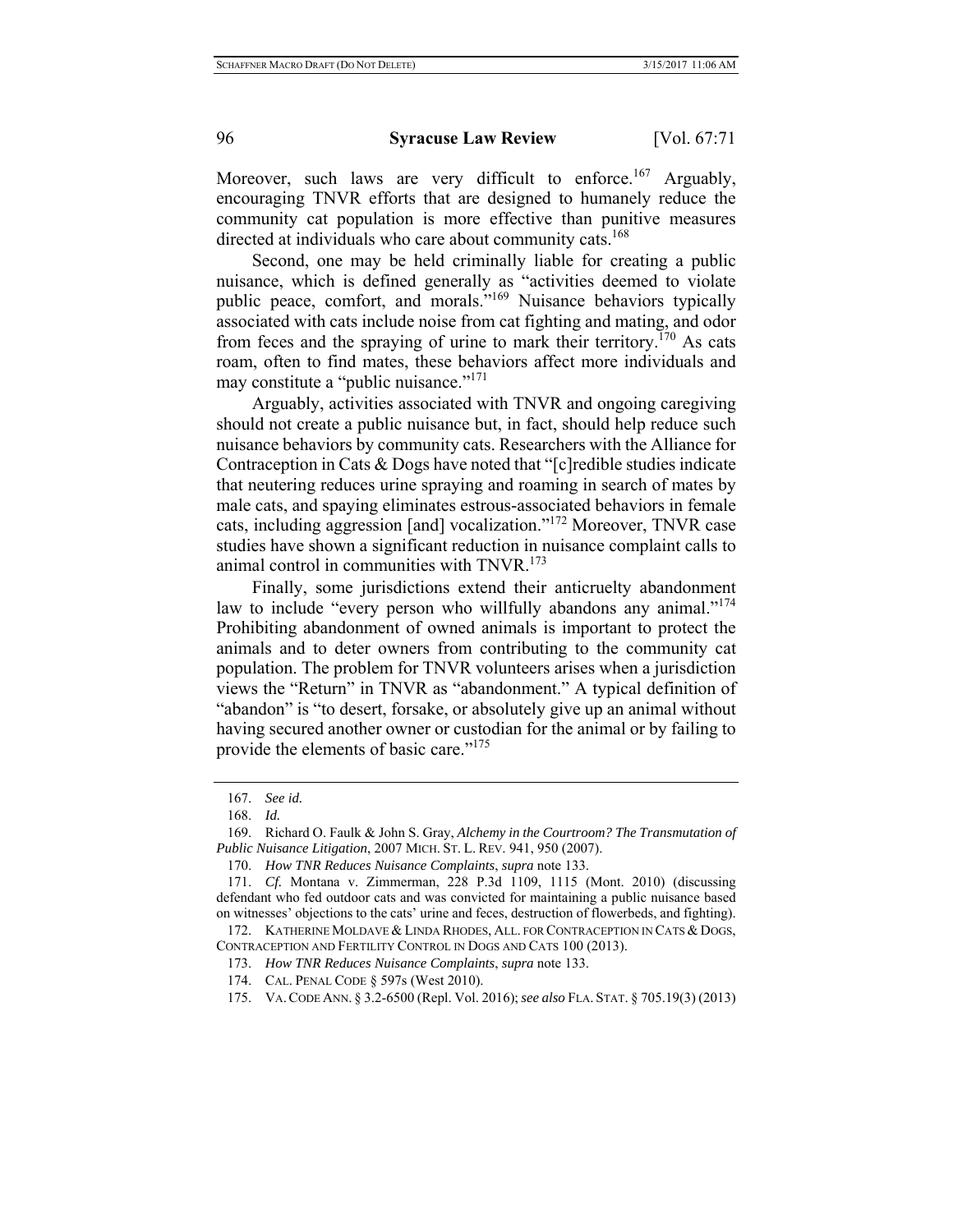### 2017] **Changing the Paradigm for Managing "Pests"** 97

Does returning a community cat to their original location constitute abandonment? First, in TNVR programs where a caregiver is present to provide food and water and monitor the cats for future illness or injury, the cats arguably are not deserted or forsaken; thus there is no abandonment.<sup>176</sup> However, for TNVR programs where there is no officially identified caregiver, the interpretation becomes less clear.<sup>177</sup> The anticruelty laws proscribe conduct, including abandonment "under circumstances reasonably likely to result in the infliction of unjustifiable pain, or suffering, or cruelty upon [the animal]."178 However, TNVR is designed to improve and save the lives of community cats. First, only healthy cats are returned to their homes and since the cats were healthy when trapped there is no reason to believe that returning them to the original location would subject them to pain, suffering, or cruelty.<sup>179</sup> Second, the cats' health and well-being is enhanced after neutering and vaccination.180 And finally, the alternative for the cat is almost certainly death in the shelter. Thus, arguably, although they remain outdoors, they are not "abandoned." Nevertheless, the legislative history surrounding the amendment to one state's abandonment statute suggests that the law may have intended to protect not only the abandoned animal, but also the environment from damage caused by abandoned animals who may become feral, suggesting that "return" could be considered abandonment by some jurisdictions.<sup>181</sup>

Finally, TNVR participants may be liable to third parties who are

176. VA. CODE ANN. § 3.2-6500.

178. People v. Untiedt, 116 Cal. Rptr. 899, 901 (Cal. Ct. App. 1974).

179. *See* Fact Sheet, Why TNR?, *supra* note 41, at 2.

180. *See* Fact Sheet, Alley Cat Allies, Key Scientific Studies on Trap-Neuter-Return 1 (2012), http://www.alleycat.org/TNRStudies (follow "PDF" hyperlink).

181. *See* STATE OF CAL. S.COMM. ON PUB. SAFETY, A.B. 1540B. ANALYSIS, 1999–00 Reg. Sess., at 1 (1999).

<sup>(&</sup>quot;'[A]bandoned' shall mean to forsake entirely, or to neglect or refuse to provide or perform the legal obligations for care and support of an animal by its owner, or its owner's agent."); KAN. STAT. ANN. § 47-835(c) (2000).

<sup>177.</sup> The Virginia Attorney General issued an opinion arguing that returning a cat to their original location may be considered dumping and/or abandonment under Virginia law. Letter from Kenneth T. Cuccinelli II, Attorney Gen., Commonwealth of Va. Office of the Attorney Gen., to Douglas W. Napier, Town Attorney, Town of Front Royal (July 12, 2013), http://ag.virginia.gov/files/Opinions/2013/12-100\_Napier.pdf (official advisory opinion 12- 100). *But see* Letter from G. Timothy Oksman, Ops. Counsel, Commonwealth of Va. Office of the Attorney Gen., to Rob Blizard, Exec. Dir., Norfolk Soc'y for the Prevention of Cruelty to Animals (May 4, 2015), http://www.alleycat.org/virginia-office-of-the-attorney-generalclarifies-yes-tnr-is-legal/ (follow "letter written by G. Timothy Oksman" hyperlink) (stating that the prior AG opinion was applicable only to the release of cats by the locality although there did not appear to be any difference in the analysis regarding abandonment and dumping).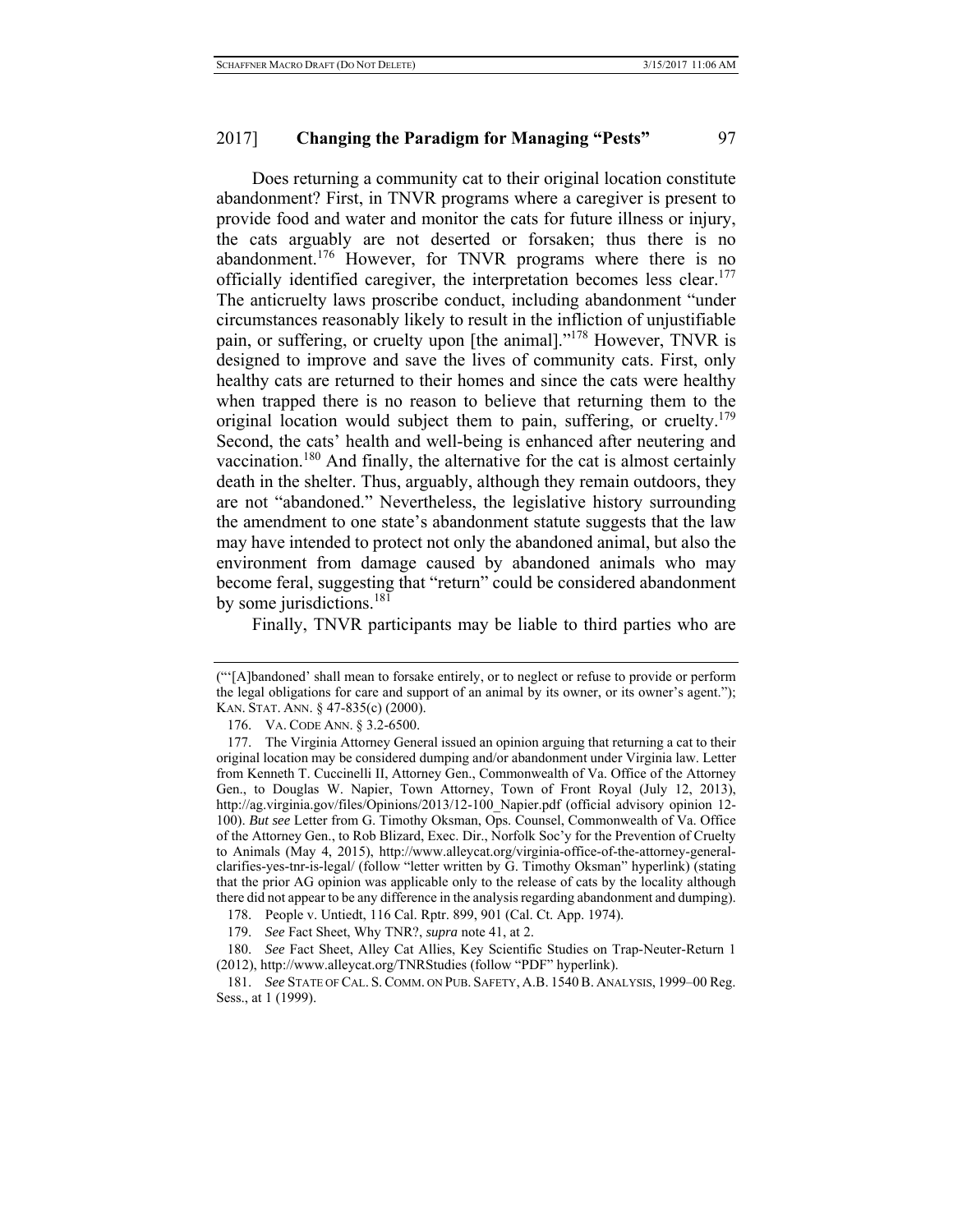### 98 **Syracuse Law Review** [Vol. 67:71

"harmed" by community cats. First, some jurisdictions override common law via statute and hold the owner of any at-large animal strictly liable for any damage caused by the animal.<sup>182</sup> Thus, if a third party can prove that a community cat caused any damage to their person or property, the caregiver could be held responsible for such damage if deemed an owner.

Under the common law, owners have no legal duty to keep their cats confined because cats are regarded as domestic animals unlikely to do harm if left to themselves and incapable of constant control.<sup>183</sup> As a result, owners generally are not liable for damage to property caused by cats roaming onto another's property unless it is a situation where allowing them to roam would be deemed negligent (e.g., the owner has an animal known to be dangerous and/or likely to cause harm or damage to another).184 In contrast, a case from California held that if a person (whether an owner or not) did something that caused the cats to be attracted to an area owned by another and the cats did damage to and/or caused a private nuisance that affected the landowner's enjoyment of their property, that person may be liable for damages.<sup>185</sup>

# *B. "Legalizing" TNVR to Embrace Community Cats*

In light of the potential legal obstacles to TNVR, advocates have lobbied, successfully in hundreds of jurisdictions, to embrace community cats by expressly providing for TNVR as the means for managing community cats.<sup>186</sup> The most productive legal approach is to remove the barriers to TNVR and promote or support its use without overregulating.187 TNVR most often is conducted by nonprofit groups

<sup>182.</sup> *See, e.g.*, PRINCE GEORGE'S COUNTY, MD., CODE OF ORDINANCES § 3-135(c) (2016) ("The owner of any animal running at large shall be held strictly liable for a violation of this statute . . . and for any damages caused by said animal.").

<sup>183.</sup> McElroy v. Carter, No. M2005-00414-COA-R3-CV, 2006 Tenn. App. LEXIS 635, at \*13 (Tenn. Ct. App. Sept. 29, 2006) (quoting RESTATEMENT (SECOND) OF TORTS § 518 cmt. j (AM. LAW INST. 1977)) (explaining that there is no common law legal duty to confine cats because they are generally regarded as domestic animals unlikely to do harm if left to themselves and incapable of constant control).

<sup>184.</sup> *Id.* at 13.

<sup>185.</sup> Kyles v. Great Oaks Interests, 2007 Cal. App. Unpub. LEXIS 1303, at \*38–39 (Cal. Ct. App. Feb. 16, 2007) (explaining that apartment manager may be liable to landowner for overflowing garbage bins that attracted cats).

<sup>186.</sup> *See* sources cited *supra* note 21.

<sup>187.</sup> *See, e.g.*, COOK COUNTY., ILL., CODE OF ORDINANCES § 10-95 (2016). Although this ordinance has been successful in Cook County, Illinois, it provides detailed regulations and enforcement mechanisms for the management of community cats and may dissuade some volunteers from participating. *See id.*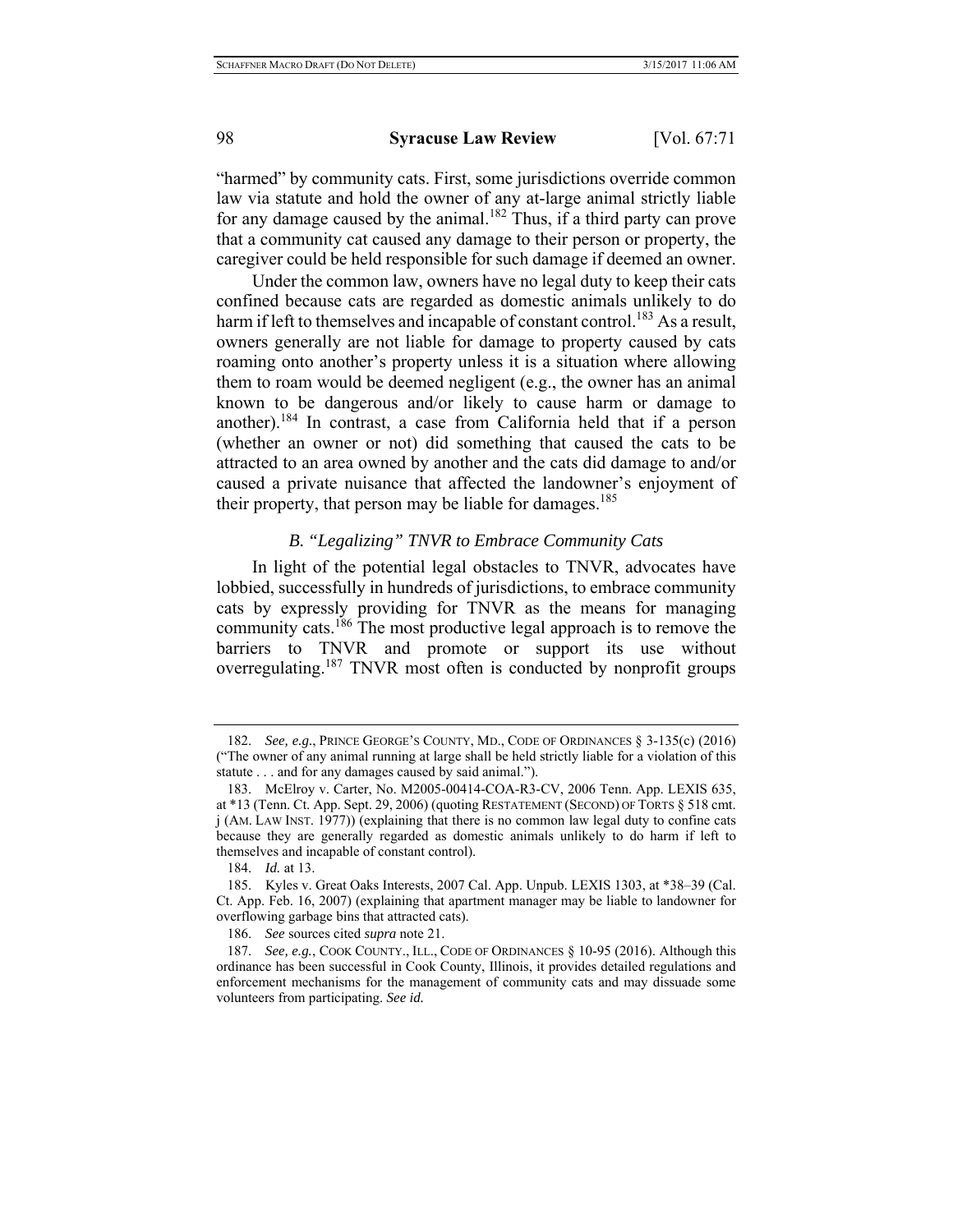and individual volunteers.<sup>188</sup> If the law imposes unnecessarily burdensome requirements on volunteers, they are unlikely to participate or fail to follow them exactly, which may result in penalty or liability for their good-intentioned efforts.

The elements of a successful Community Cat Ordinance are as follows:

First, the ordinance must define key terms.

*Community Cat:* "[A]ny free-roaming cat or kitten, whether abandoned, stray, lost or feral, that may be cared for by one or more known or unknown residents . . . and that may live on its own or in a colony of other such felines."189

Note that this definition does not require that the cat be unsocialized, $190$  in fact, even owned cats who are "abandoned" or "lost" are included in this definition. This broad definition is best given the purpose of TNVR is to manage the population of all free-roaming cats, and it is very difficult, if not often impossible, to distinguish among owned or unowned cats, unless of course the cat is collared or microchipped and their owner can be identified.<sup>191</sup>

*Community Cat Caregiver:* "[Any] person who, in accordance with [a good faith effort to trap, neuter, vaccinate, and return a community cat] provides care, including food, water, shelter or veterinary care to a Community Cat. A Community Cat Caregiver shall not be considered the owner of a Community Cat and shall not be subject to the definition of 'kennel.'"<sup>192</sup>

Note that this definition does not require that the caregiver be associated with a formally recognized TNVR program. Although some ordinances require such affiliation, it can impose a substantial burden and dissuade many individuals from participating.<sup>193</sup> This definition does not prohibit the creation of a formal program but it also does not mandate that

<sup>188.</sup> *See* Mazzola, *supra* note 46.

<sup>189.</sup> LAKE COUNTY, FLA., ORDINANCE § 4-3 (BD. OF CTY. COMM'RS OF LAKE CTY., FLA., Proposed Official Draft No. 4-22-15, 2015).

<sup>190.</sup> *Contra* COOK COUNTY.,ILL.,CODE OF ORDINANCES § 10-95 ("[A] cat that: (1) Is born in the wild or is the offspring of an owned or feral cat and is not socialized; (2) Is a formerly owned cat that has been abandoned and is no longer socialized; or (3) Lives on a farm."); City of Detroit, Or., Ordinance 233  $\S 2$  (July 12, 2014) ("[A] cat that is not socialized to humans and is not an owned cat.").

<sup>191.</sup> See, for example, City of Detroit, Or., Ordinance 233 § 2, which defines "owned cat" as "a cat that is a companion to a person, is regularly fed and sheltered in that same person's habitation, and carries visible indicia of ownership, including a collar or tag."

<sup>192.</sup> LAKE COUNTY, FLA., CODE OF ORDINANCES § 4-3 (2016).

<sup>193.</sup> *See, e.g.*, COOK COUNTY, ILL., CODE OF ORDINANCES § 10-95.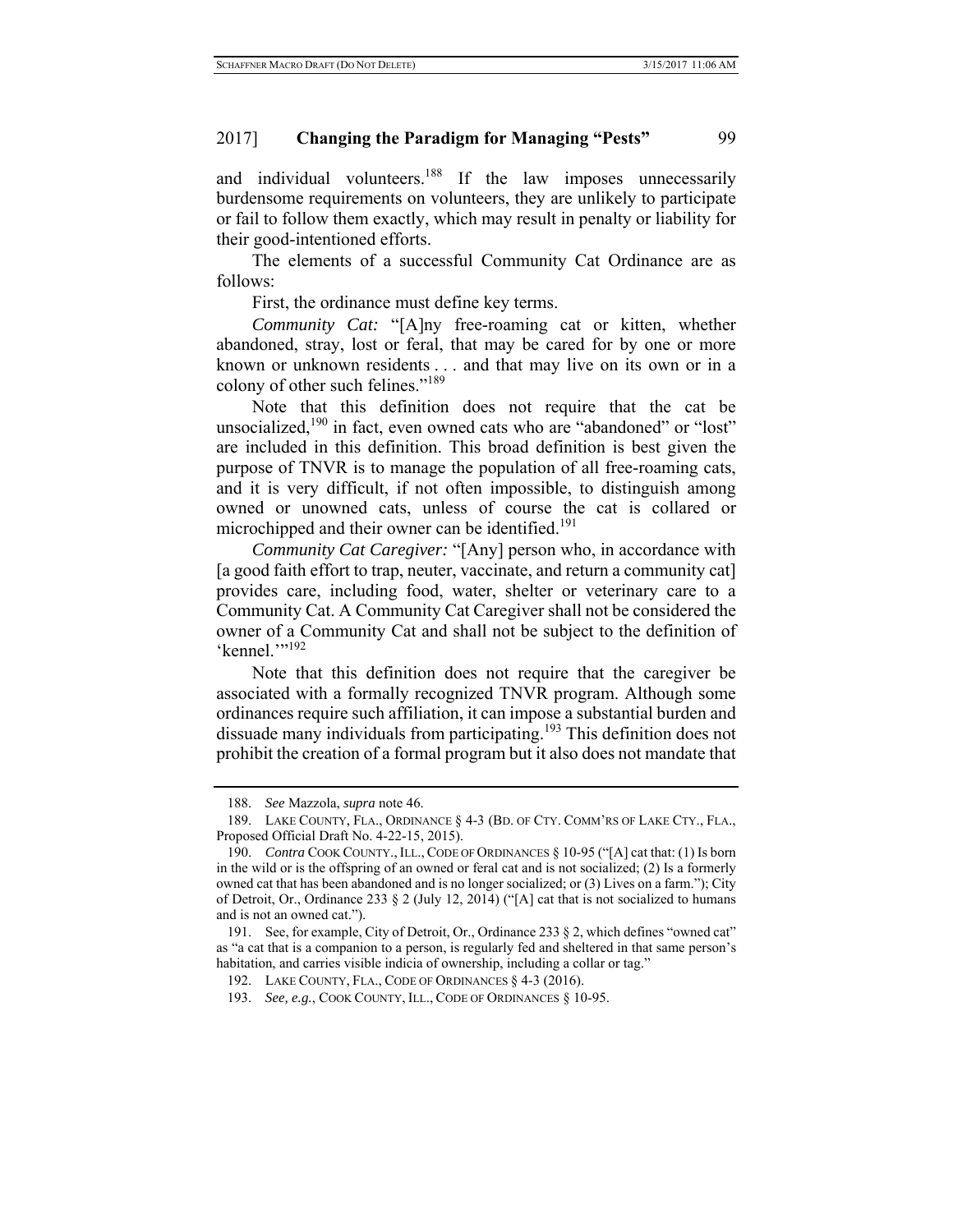every caregiver formally join such a program.

*Ear-Tipping:* "[T]he removal of the ¼ inch tip of a Community Cat's left ear, performed while the cat is under anesthesia, to identify the Community Cat as being sterilized and lawfully vaccinated for rabies."194

*Trap-Neuter-Vaccinate-Return (TNVR):* "[T]he process of humanely trapping, sterilizing, vaccinating for rabies, Eartipping, and returning Community Cats to their original location."<sup>195</sup>

Second, the ordinance should exempt community cats from existing provisions that hamper TNVR efforts and place strains on shelters or the community cats. For example, stray-hold periods, cat at-large laws, licensing requirements, and feeding bans should expressly exempt eartipped community cats.

Third, the ordinance should exempt community cat caregivers from existing provisions that hamper TNVR efforts. Community Cat Caregivers should be exempt from the definition of owner and their efforts in performing TNVR should not be considered abandonment.

Fourth, the ordinance should establish minimal provisions empowering TNVR and providing immunity from suit for all participants as follows:

- This community recognizes that TNVR "is the only effective and humane method to manage, and over time, reduce the population of community cats. [TNVR] shall be permitted, and community cat caregivers, organizations, city staff, and animal control officers are encouraged to carry out [TNVR]."<sup>196</sup>
- An ear-tipped Community Cat shall not be impounded—if such cat is received by animal control the cat shall be returned to its original location or if such cat is trapped by animal control the cat shall be released on-site, unless veterinary care is necessary.<sup>197</sup> In the exceptional case that return to the original site would create a serious threat to the well-being of the cat and/or endangered or threatened wildlife, the cat shall be relocated to an appropriate location.
- "[Community Cat Caregivers] are empowered to reclaim impounded community cats without proof of ownership."198
- "[Community Cat Caregivers] are empowered to provide or

<sup>194.</sup> LAKE COUNTY, FLA., CODE OF ORDINANCES § 4-3.

<sup>195.</sup> *Id.*

<sup>196.</sup> City of Detroit, Or., Ordinance 233 § 3(1).

<sup>197.</sup> *Id.* § 3(2).

<sup>198.</sup> *Id.* § 3(3).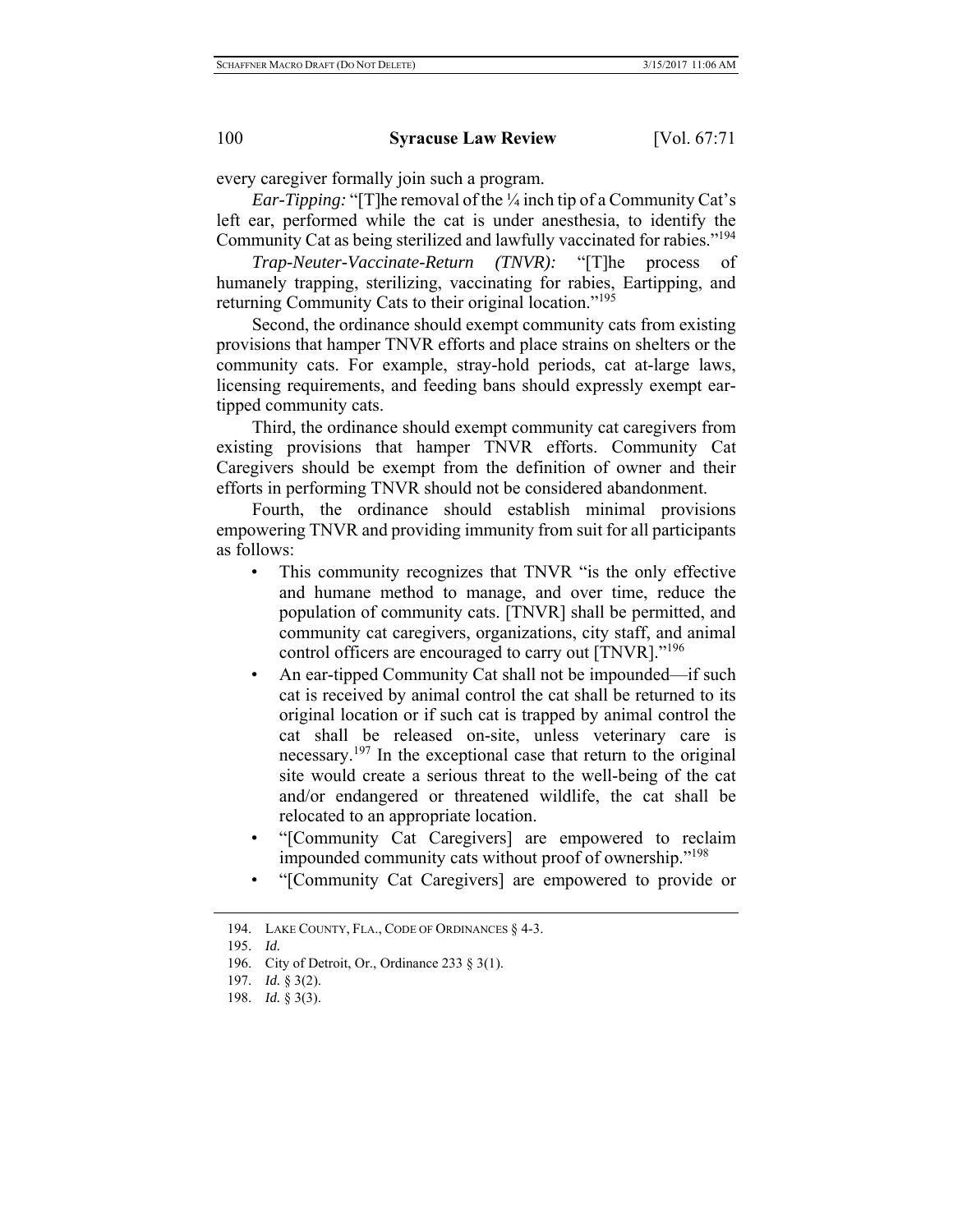# 2017] **Changing the Paradigm for Managing "Pests"** 101

arrange for the provision of adequate food," water, shelter, and veterinary care for community cats and to make reasonable efforts to remove and find foster and/or adoptive homes for kittens born to a community cat. $199$ 

• All municipalities, community cat caregivers, organizations, city staff and animal control officers are immune from criminal liability and are not civilly liable, except for willful and wanton misconduct, for damage caused while conducting TNVR.<sup>200</sup>

# *C. Legal Challenges to Community Cat Ordinances*

Even if advocates are successful at persuading a local jurisdiction to embrace TNVR, the ordinance may be challenged by localities that do not wish to support non-lethal control efforts and/or by conservationists who argue such efforts violate laws protecting endangered species.

#### *1. Locality Home Rule Authority to Outlaw TNVR*

Cook County embraced community cats when it enacted its Community Cat Ordinance in 2007, authorizing the managed care of feral cats by sponsors and their caregivers.201 In 2009, the Village of Bridgeview within Cook County adopted an ordinance forbidding residents from operating feral cat colonies within the village limits and imposed fines on anyone doing so.202 Cook County filed suit, arguing the Bridgeview ordinance infringed on Cook County's authority to control and prevent the spread of rabies and control feral cats within its jurisdiction.<sup>203</sup> Cook County won with the court finding that Bridgeview

<sup>199.</sup> *See id.* § 3(4)–(6).

<sup>200.</sup> *See* 510 ILL. COMP. STAT. 5/35 (2014). Such immunity should include that to the owner of a free-roaming cat whose cat may be trapped and sterilized "by accident." In conducting TNVR an "owned" free-roaming cat may be trapped "accidentally." TNVR participants initially check for a microchip delineating the owner of the cat when brought to the clinic so as to sterilizing an "owned" cat without the owner's permission. However, if the cat is not microchipped the cat will likely be vaccinated, sterilized and returned. In this instance TNVR participants should not be held liable to the owner for sterilizing the cat. Note that if the law does not expressly immunize participants from liability, the existence of a Community Cat Ordinance may be used as a "defense" against claims of nuisance or negligence for the damage to property caused by community cats by demonstrating that the activities of the cat caregiver are "approved" by the municipality and thus "exempt" from liability to third parties if in compliance with the ordinance. *See, e.g.*, Judgment at 4, Baker v. Kuchler, No. 29D05-0605-SC-1055 (Ind. Super. Ct., Mar. 2, 2007).

<sup>201.</sup> Cook County, Ill., Code of Ordinances § 10-99 (2016).

<sup>202.</sup> County of Cook v. Village of Bridgeview, 8 N.E.3d 1275, 1278 (Ill. App. Ct. 2014). 203. *Id.*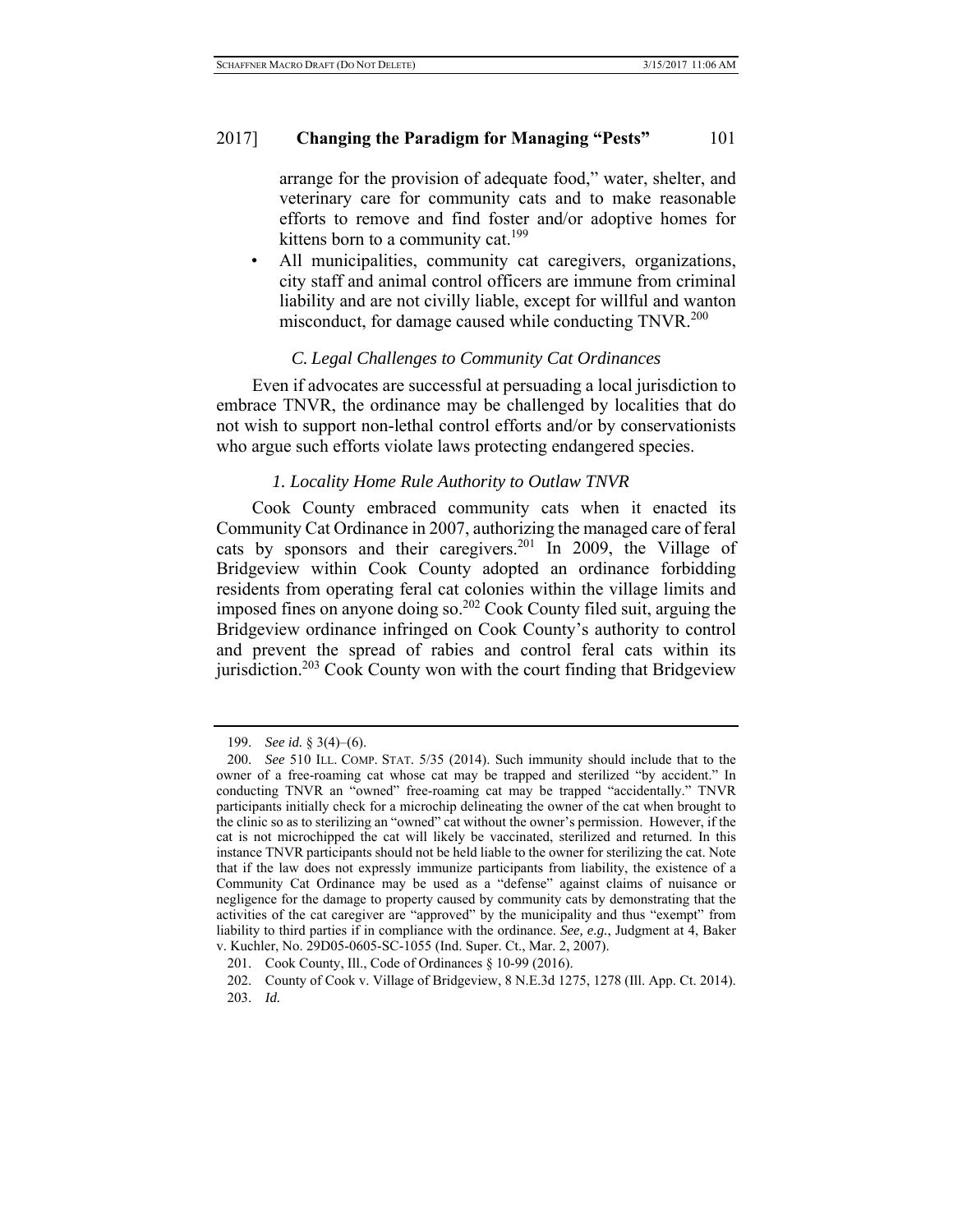lacked home rule authority to enact its ordinance.<sup>204</sup>

Under the Illinois Constitution "a home rule unit may exercise any power and perform any function *pertaining to its government and affairs* including, but not limited to, the power to regulate for the protection of the public health, safety, morals and welfare."205 The scope of authority thus depends upon the definition of "pertaining to its government and affairs."206 Illinois courts have held that "[a]n ordinance *pertains to the government and affairs of a home rule unit* where the ordinance relates to problems that are *local in nature* rather than State or national."207 The court in *Bridgeview* determined that problems relating to animal control, overpopulation, and the spread of rabies are both local and statewide concerns and thus a weighing of several factors is necessary to determine which concern is most relevant.<sup>208</sup>

The factors to be weighed are "[1] the nature and extent of the problem, [2] the units of government which have the most vital interest in [resolving the problem], and [3] the role traditionally played by local and statewide authorities in dealing with [the problem]."<sup>209</sup> The court held that the community cat problem is not a purely local concern since cats know no political or jurisdictional boundaries and allowing localities to hinder county efforts would have a detrimental effect on the county's efforts to address feral cats.<sup>210</sup> Moreover, "[t]he General Assembly, through the Animal Control Act, has determined that the issues of animal control . . . and the control of rabies are more effectively addressed at the county level" because "[c]ounties have greater geographical reach and thus can more comprehensively and effectively address feral cat control than local municipalities," thus the county has the most vital interest in

<sup>204.</sup> *Id.* at 1280–81. The Village also argued they had statutory authority under Illinois's Animal Control Act to outlaw TNVR. *Id.* at 1280. The court disagreed, stating that a locality may enact more rigorous or definite regulations, but may not conflict with the statute. *Id.* at 1281. Thus, although Bridgeview has authority to "prohibit animals from running at large" and "to further control and regulate . . . cats" it may not outlaw the operation of feral cat colonies in direct conflict with Illinois or Cook County law. *See Village of Bridgeview*, 8 N.E.3d at 1280 (quoting 510 Ill. Comp. Stat. 5/24).

<sup>205.</sup> *Id.* (emphasis added) (quoting Ill. Const. art. VII, § 6(a)).

<sup>206.</sup> *Id.* (quoting City of Chicago v. Village of Elk Grove, 820 N.E.2d 1158, 1161 (Ill. App. Ct. 2004)).

<sup>207.</sup> *Id.* at 1278–79 (emphasis added) (quoting Village of Bolingbrook v. Citizens Utils. Co., 632 N.E.2d 1000, 1002 (Ill. 1994)).

<sup>208.</sup> *Id.* at 1279.

<sup>209.</sup> *Village of Bridgeview*, 8 N.E.3d at 1279 (quoting Kalodimos v. Village of Morton Grove, 470 N.E.2d 266, 274 (Ill. 1984)).

<sup>210.</sup> *Id.* at 1280.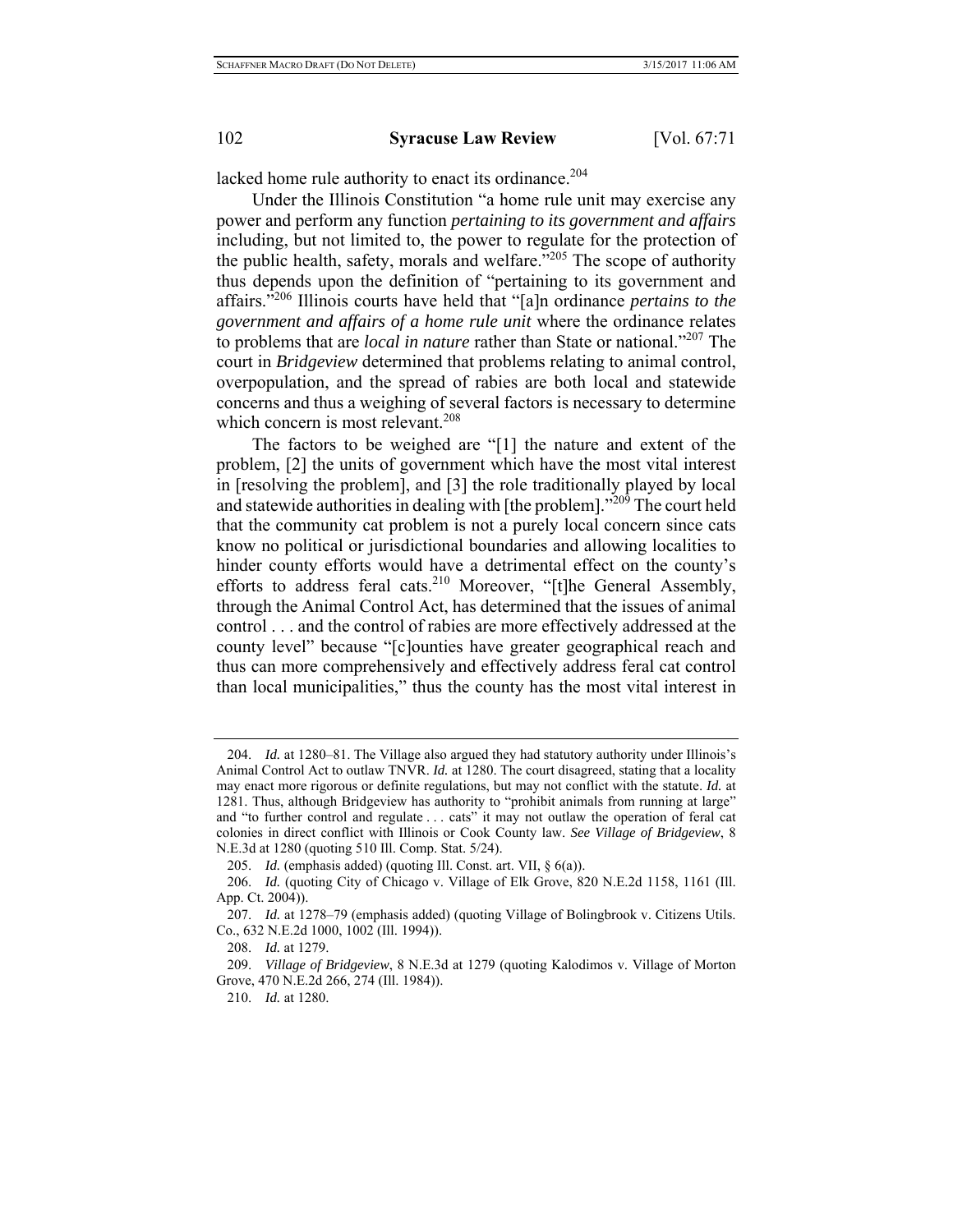its solution and plays the primary role in dealing with these issues.<sup>211</sup> In sum, Bridgeview lacked home rule authority to forbid feral cat colony caretaking when such a prohibition was in conflict with the Cook County ordinance.<sup>212</sup>

### *2. TNVR as a Taking Under the Endangered Species Act*

Academics have argued that TNVR may violate the Endangered Species Act  $(ESA)^{213}$  and the U.S. Fish and Wildlife Service (FWS) has threatened local jurisdictions approving of TNVR with possible prosecution under the ESA.<sup>214</sup> However, no case had been filed to test this argument until March 31,  $2016$ ,<sup>215</sup> when the American Bird Conservancy (ABC) filed suit against the New York Commissioner of Parks, Recreation and Historic Preservation ("Parks") to compel the Commissioner "to cease violating the Endangered Species Act by authorizing, facilitating, and maintaining feral cat colonies at Jones Beach State Park in close proximity to the nesting sites of Piping Plovers."<sup>216</sup>

Piping Plovers in New York are listed as threatened under the ESA.<sup>217</sup> Section 9 of the ESA prohibits any "person" from "tak[ing]" any member of an endangered species.<sup>218</sup> "The term take" includes any actions that "harass, harm, pursue, hunt, shoot, wound, trap, capture, or collect, or attempt to engage in any such conduct."219 The FWS defines "harass" to include "an intentional or negligent act or omission which

215. Complaint for Declaratory & Injunctive Relief at 10, Am. Bird Conservancy v. Harvey, No. 2:16-cv-01582 (E.D.N.Y. Mar. 31, 2016).

216. Amended Complaint for Declaratory & Injunctive Relief at 1, Am. Bird Conservancy v. Harvey, No. 2:16-cv-01582 (E.D.N.Y. May 23, 2016).

<sup>211.</sup> *Id.* at 1279–80.

<sup>212.</sup> *Id.* at 1281.

<sup>213.</sup> *See* Pamela Jo Hatley, *Feral Cat Colonies in Florida: The Fur and Feathers Are Flying*, 18 J. LAND USE & ENVTL. L. 441, 442 (2003); *see also* Gorman & Levy, *supra* note 7, at 174.

<sup>214.</sup> Letter from Acting Supervisor, U.S. Dep't of the Interior, to David Chanda, Dir., N.J. Dep't of Envtl. Prot. 3 (Nov. 20, 2009), http://abcbirds.org/wp-content/uploads/2015/05/ 2009.11.20-FWS-letter-in-support-of-NJ-ban-of-TNR.pdf (stating that the Fish and Wildlife Service opposes free-roaming cats and failure to take action to reduce the likelihood of death or injury to threatened and endangered species from feral cats could result in the violation of the ESA with civil sanctions up to \$25,000 per take and criminal penalties up to \$50,000 per take and up to one year in prison).

<sup>217.</sup> *Id.* The Piping Plover is listed as an endangered species under New York law. 6 N.Y.C.R.R. § 182.5 (2010).

<sup>218. 16</sup> U.S.C. § 1538(a)(1)(B) (2012).

<sup>219.</sup> *Id.* § 1532(19).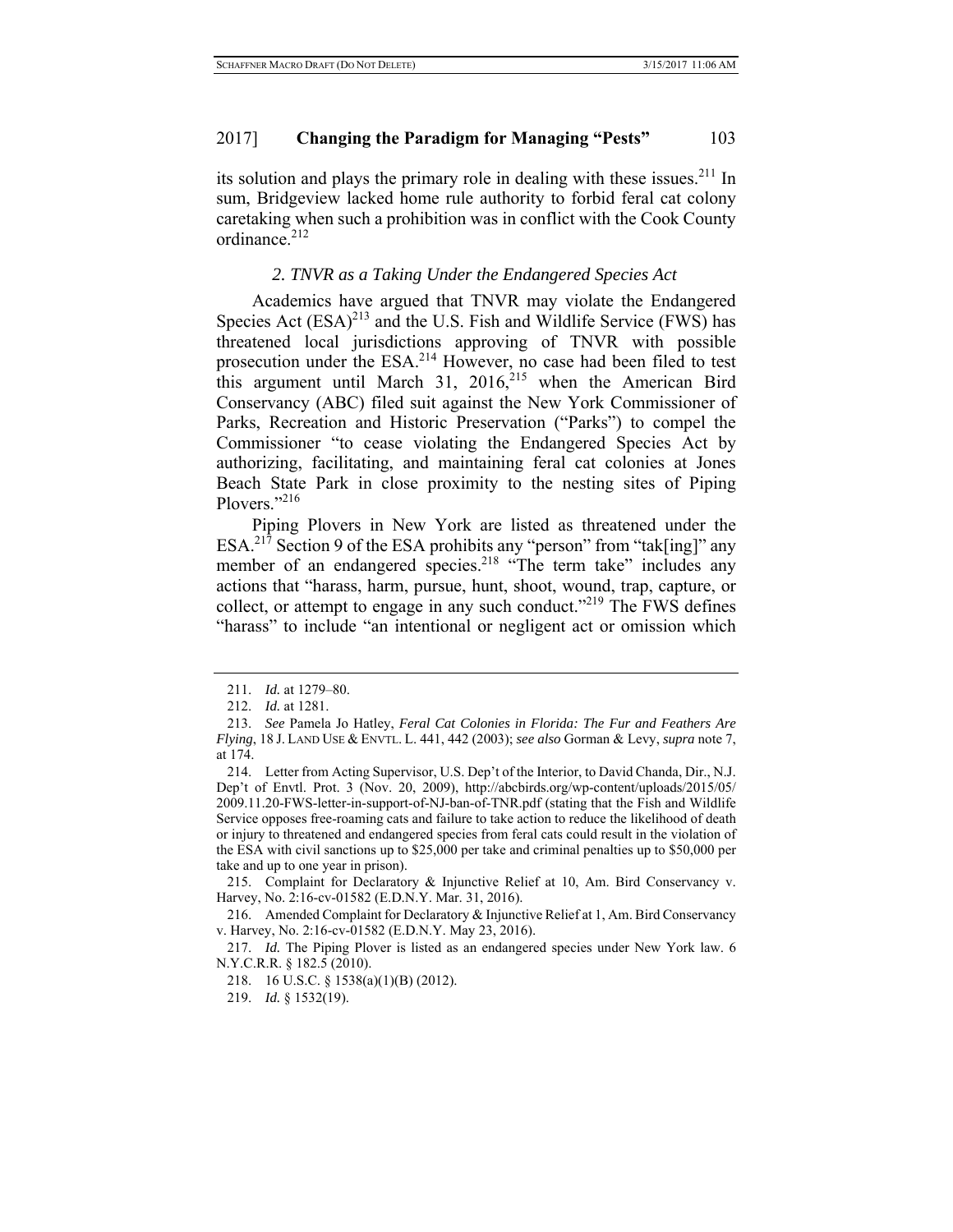creates the likelihood of injury to wildlife by annoying it to such an extent as to significantly disrupt normal behavioral patterns, including breeding, feeding, or sheltering." $^{220}$  Harm is defined as an act which "actually kills" or injures wildlife. Such act may include significant habitat modification or degradation where it actually kills or injures wildlife by significantly impairing essential behavioral patterns, which includes breeding, feeding, or sheltering."221

ABC's factual argument to support a violation of the ESA is as follows: ABC alleges that "[o]utdoor cats kill approximately 2.4 billion birds every year in the United States, and individual unowned cats on average kill from 20.7 birds to 55.2 birds per year<sup> $222$ </sup> and that "[t]he mere presence of cats can cause behavioral changes in birds that reduce fecundity and may cause significant adverse effects on bird populations."223 Further, FWS has concluded that "feral cats are likely to jeopardize the continued existence of the Atlantic Coast population . . . [of] Piping Plovers."224 Regarding the feral cats on Jones Beach, the complaint alleges that "[a]t least two feral cat colonies exist at Jones Beach<sup>1225</sup> approximately 0.25 miles and 0.65 miles from Piping Plover nests, making "it reasonably certain that the cats are traveling from the colony sites to the nest sites,"226 and citing one study showing "that the mean home range sizes for ten feral cats was nearly 3 miles for females and 5.47 miles for males."<sup>227</sup> The complaint further alleges that "feral cats" have consistently been observed near important Piping Plover nesting areas" and "the number of Piping Plover chicks fledged on Long Island

226. *Id.* at 7–8.

<sup>220. 50</sup> C.F.R. § 17.3 (2015).

<sup>221.</sup> *Id.*

<sup>222.</sup> Amended Complaint for Declaratory & Injunctive Relief, *supra* note 216, at 6.

<sup>223.</sup> *Id.*

<sup>224.</sup> *Id.*

<sup>225.</sup> *Id.* at 7.

<sup>227.</sup> Amended Complaint for Declaratory & Injunctive Relief, *supra* note 216, at 8. These ranges

imply a cat density of fewer than one cat per 100 acres, a figure that corresponds only to those found in studies of solitary *unfed* and *unsterilized* cats. By contrast, the most detailed study documenting the home range of managed colony cats (such as those at Jones Beach) reported a median home range of just 0.000458 square miles, or 0.3 acres.

Letter from Holly Sizemore, Dir. Nat'l Programs, Best Friends Animal Soc'y, to Eric Schneiderman, Attorney Gen., N.Y. State Office of the Attorney Gen. (Apr. 19, 2016) (citing Olof Liberg et al., *Density, Spatial Organisation and Reproductive Tactics in the Domestic Cat and Other Felids*, *in* THE DOMESTIC CAT: THE BIOLOGY OF ITS BEHAVIOR 119 (Dennis C. Turner & Patrick Bateson, eds., 2d ed. 2000)) (on file with author).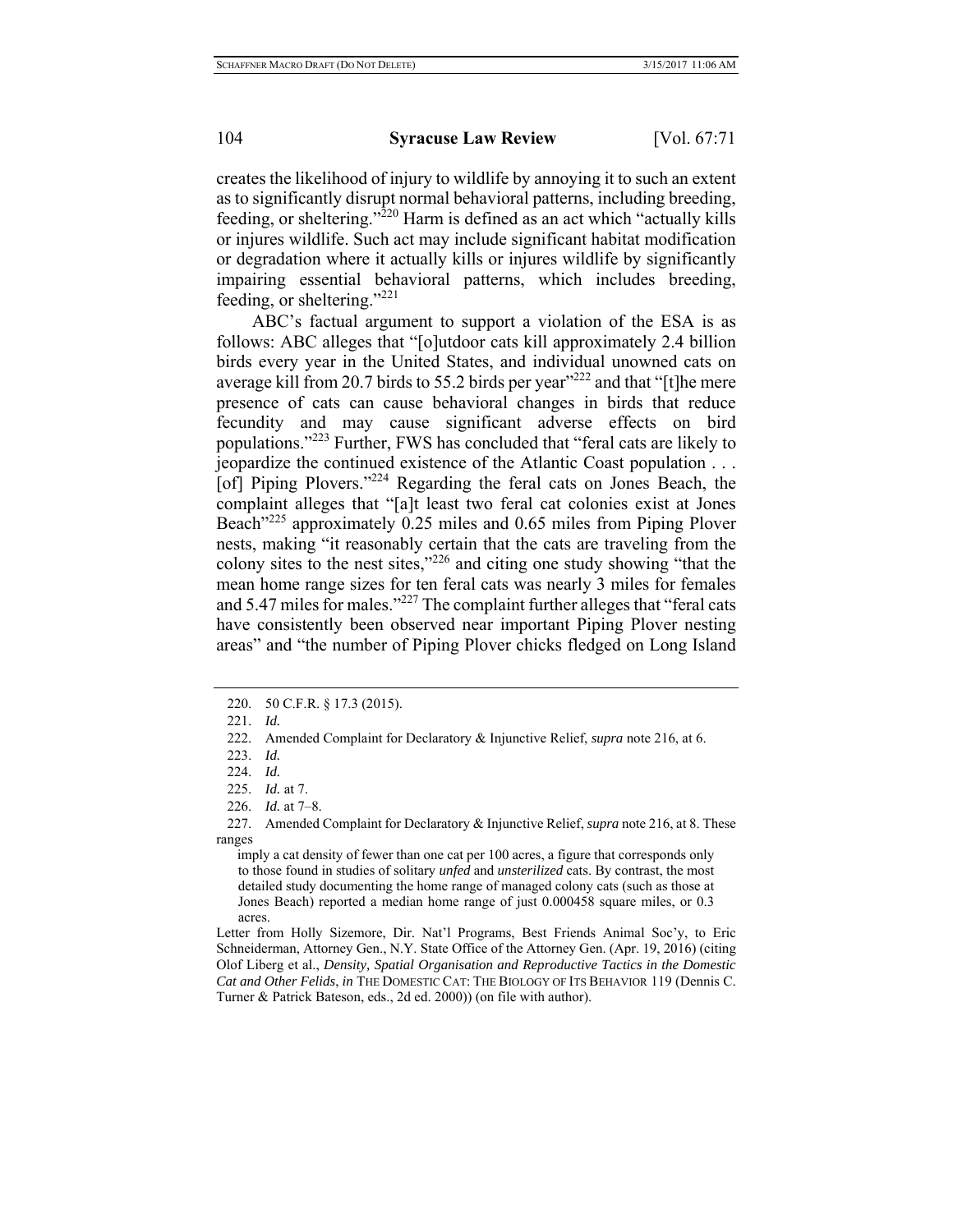increased with the number of feral cats trapped." $^{228}$  Finally, ABC alleges that Parks has both recognized the threat to the Piping Plovers from the cats and stated that "where appropriate [they would] remove these feral cats in a humane way."<sup>229</sup>

ABC's legal argument in support of Parks' violation of the ESA is as follows: ABC alleges that Parks "facilitates" and "maintain[s]" the feral cat colonies on Jones Beach by taking "no effective action to remove"<sup>230</sup> them and effectively "authorizes" the construction of shelters for the feral cats and people to come onto the beach to feed the cats daily, in violation of applicable Park office "rules, regulations, and/or policy."<sup>231</sup> Nonenforcement of Park office rules "is functionally equivalent to issuing permits"<sup>232</sup> for persons to build the structures and feed the cats which in turn "'creates the likelihood of injury to' the Piping Plovers and is reasonably certain to cause (if it has not already caused) the imminent 'take' of Piping Plovers."233 ABC demands an injunction requiring Parks "to cease its authorization and facilitation of conduct that is reasonably certain to lead to the take of protected Piping Plovers at Jones Beach<sup>"234</sup> and "to remove the feral cats and their housing from Jones Beach, and to prevent members of the public from acting to reestablish feral cat colonies."<sup>235</sup>

On July 21, 2016, Parks moved to dismiss the amended complaint for failure to state a claim.236 The motion focuses primarily on the lack of specific facts alleged by ABC to state a plausible claim that the cats on Jones Beach are harming the Piping Plovers there and/or that the defendant has a duty to act.<sup>237</sup> First, the only "take" alleged by ABC is "directly caused by [the] cats."238 However, pursuant to section 9 of the

232. *Id.* at 10.

234. *Id.* at 11.

<sup>228.</sup> Amended Complaint for Declaratory & Injunctive Relief, *supra* note 216, at 7.

<sup>229.</sup> *Id.* at 8.

<sup>230.</sup> *Id.* at 9.

<sup>231.</sup> *Id.*

<sup>233.</sup> Amended Complaint for Declaratory & Injunctive Relief, *supra* note 216, at 10.

<sup>235.</sup> *Id.*

<sup>236.</sup> Notice of Defendant's Motion to Dismiss at 1, Am. Bird Conservancy v. Harvey, No. 2:16-cv-01582 (E.D.N.Y. July 21, 2016). The defendant also argued lack of jurisdiction because ABC and individual plaintiffs lacked standing to file the suit, but that issue is not discussed here. *Id.* at 1.

<sup>237.</sup> Memorandum in Support of Defendant's Motion to Dismiss at 12, Am. Bird Conservancy v. Harvey, No. 2:16-cv-01582 (E.D.N.Y. July 21, 2016) [hereinafter Motion to Dismiss].

<sup>238.</sup> *Id.* at 14.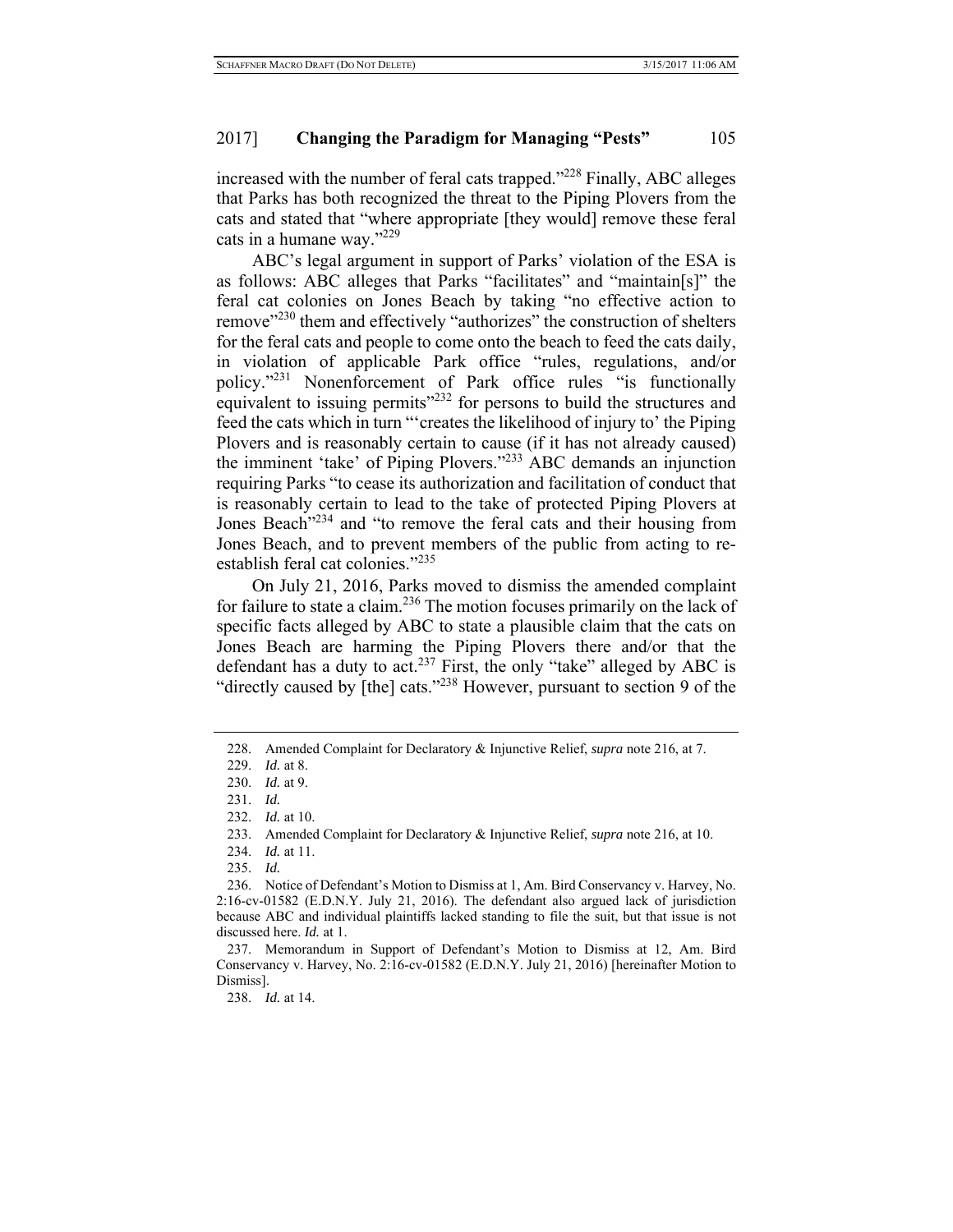ESA, only a "person" may "take" an animal, not another animal.<sup>239</sup> As such, the violation by Parks must be a form of habitat modification that results in "population-level mortality for the Piping Plover species."<sup>240</sup> ABC has alleged no actual harm to one Piping Plover from the Jones Beach cats, much less sufficient harm to affect the entire population.<sup>241</sup>

ABC in opposition asserts that no population-level mortality is required arguing that it "makes no legal or logical sense."<sup>242</sup> Curiously, ABC states that Parks

cannot seriously suggest that if it were to affirmatively issue a permit for someone to dump a box of stray cats in the midst of a Plover nesting site, knowing that individual Plovers would inevitably be killed, injured, and harassed, that it would not violate section 9 unless population-level effects were shown. Plaintiffs allege that [Parks'] conduct is tantamount to the very same thing. $243$ 

This statement both misunderstands the legal theory and "misconstrue[s] Plaintiffs' allegations in this case."<sup>244</sup> First, the legal requirement for population-level effect for a "taking" is required under a habitat modification theory when the "take" is by another animal.<sup>245</sup> ABC relies on cases where the alleged "take" was by a "person" and thus are distinguished from this case.<sup>246</sup> Second, neither Parks nor the individuals involved in TNVR efforts on Jones Beach abandoned the cats on the Beach, in fact, their efforts are designed to reduce the population of cats on Jones Beach, conduct consistent with protecting the Piping Plovers.

Second, although the circuits are split on whether a showing of reasonable certainty of harm is sufficient under the ESA, or whether past

<sup>239.</sup> *See* Coal. for Sustainable Delta v. McCamman, 725 F. Supp. 2d 1162, 1168 (E.D. Cal. 2010) (citing 16 U.S.C. § 1538(a)(1)(B) (2006)).

<sup>240.</sup> Motion to Dismiss, *supra* note 237, at 15.

<sup>241.</sup> *Id.* at 15–16.

<sup>242.</sup> Plaintiffs' Brief in Opposition to Defendant's Motion to Dismiss at 22, Am. Bird Conservancy v. Harvey, No. 2:16-cv-01582 (E.D.N.Y. Aug. 30, 2016) [hereinafter Plaintiffs' Opposition].

<sup>243.</sup> *Id.* at 22.

<sup>244.</sup> Defendant Rose Harvey's Reply in Further Support of Motion to Dismiss at 9, Am. Bird Conservancy v. Harvey, No. 2:16-cv-01582 (E.D.N.Y. Sept. 19, 2016) [hereinafter Defendant's Reply].

<sup>245.</sup> *Id.*

<sup>246.</sup> *Id.*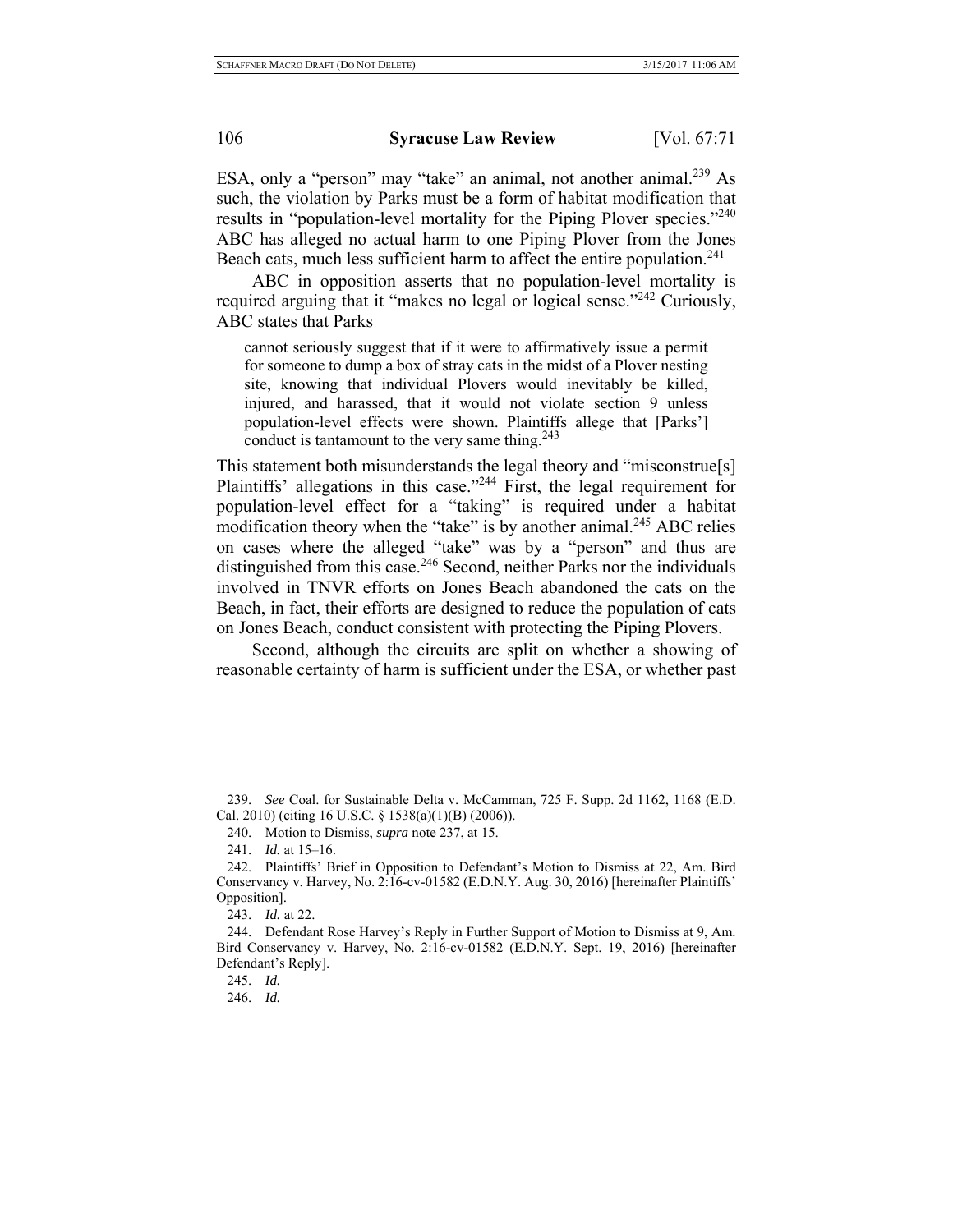or present harm is required,  $247$  ABC fails under either standard.  $248$  The only specific allegation that suggests the Jones Beach cats might cause harm to the Piping Plovers is that "the number of Piping Plover chicks fledged on Long Island increased with the number of feral cats trapped."<sup>249</sup> However, there is no alleged causal connection between the fledged chicks and the trapped cats.<sup>250</sup> In fact, cats have been present on Jones Beach for at least fifteen years while the population of Piping Plovers has doubled during that period, suggesting that the cats are not a threat to the birds.<sup>251</sup> In reply, ABC argues they have alleged that cats are preying on Piping Plovers.<sup>252</sup> This statement, however, is seriously misleading. ABC, in fact, alleges that the two individually named plaintiffs are "deeply concerned that these cats are preying . . . on Piping Plovers."<sup>253</sup> However, alleging "concern" that cats are preying on the Plovers is not an allegation that cats are, in fact, preying on the Plovers, much less an allegation that the cats are actually killing or injuring the Plovers.254

Finally, even if sufficient harm were alleged, the ESA imposes no duty on Parks to remove the cats or "prevent third parties from committing possible violations under the ESA."<sup>255</sup> ABC does not allege that "Parks is regulating the feral cats, stocking Jones Beach with feral cats, or otherwise causing the feral cat population to stabilize or increase."256 Furthermore, they have not "permitted, licensed, or otherwise 'authorized' any third party to inflict harm to the Piping Plovers at Jones Beach."<sup>257</sup> In sum, inaction by Parks when there is no duty to act is not actionable under the ESA.<sup>258</sup> Since "[a]ny action Parks could take regarding the feral cats is discretionary,"<sup>259</sup> Parks has no duty

248. *Id.*

250. Motion to Dismiss, *supra* note 237, at 3, 15.

- 254. Defendant's Reply, *supra* note 244, at 6.
- 255. Motion to Dismiss, *supra* note 237, at 18.
- 256. *Id.*
- 257. *Id.*
- 258. *Id.*

<sup>247.</sup> Motion to Dismiss, *supra* note 237, at 13–14 (first citing Defs. of Wildlife v. Bernal, 204 F.3d 920, 925 (9th Cir. 2000); and then citing Am. Bald Eagle v. Bhatti, 9 F.3d 163, 165– 66 (1st Cir. 1993)).

<sup>249.</sup> Amended Complaint for Declaratory & Injunctive Relief, *supra* note 216, at 7.

<sup>251.</sup> *See* Sizemore, *supra* note 227 (citing N.Y. DEP'T OF ENVTL. CONSERVATION, 2001–

<sup>15</sup> LONG ISLAND COLONIAL WATERBIRD AND PIPING PLOVER SURVEY RESULTS).

<sup>252.</sup> Plaintiffs' Opposition, *supra* note 242, at 16.

<sup>253.</sup> Amended Complaint for Declaratory & Injunctive Relief, *supra* note 216, at 3–4.

<sup>259.</sup> *Id.* (citing N.C. Fisheries Ass'n v. Pritzker, 2015 U.S. Dist. LEXIS 95425, at \*27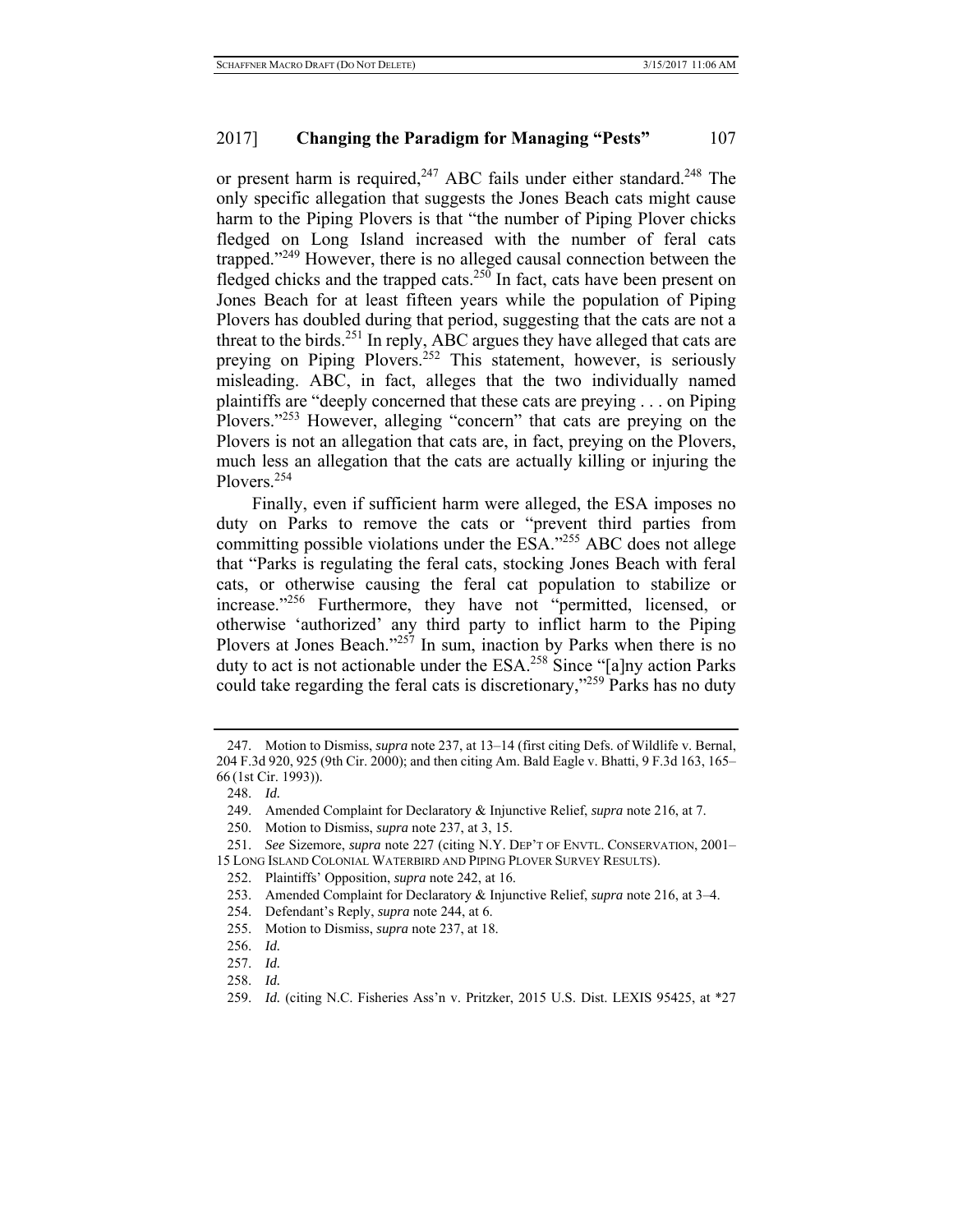to act and thus their failure to act is not a violation of the ESA.<sup>260</sup> ABC in opposition argues that since Parks "is the only entity empowered to remove the cats" they "are effectively 'maintaining' the cats, in violation of the ESA" by "permitting people to build shelters and feed the cats."<sup>261</sup> However, ABC relies solely on cases where the "government body acted affirmatively to license, permit, or authorize activity in specifically the manner that courts found likely to result in a take." $^{262}$  In contrast, Parks has neither affirmatively licensed, permitted, or authorized any entity nor is the conduct alleged by the public in this case likely to result in a violation of the ESA.263 Further, ABC alleges that Parks has refused to remove the cats and failed to enforce their own regulations barring persons from introducing animals into or abandoning property in State Parks.<sup>264</sup> Again, this misconstrues both the alleged conduct in this case and Parks' responsibility. First, the persons caring for the cats neither "introduced" nor "abandoned" the cats on Jones Beach. Second, "Parks has discretionary power to enforce its own regulations, which impose no duty upon Parks under the ESA to remove feral cats."<sup>265</sup>

Parks has not expressly addressed whether TNVR itself constitutes a "take" under the ESA, and in fact implies that TNVR volunteers may be violating the ESA.<sup>266</sup> Arguably TNVR volunteers, rather than violating the ESA, are working to promote the goals of the ESA to help protect endangered species.

"To prove a violation of the [ESA] . . . it must be shown that the alleged activity had some prohibited impact on an endangered species."<sup>267</sup> Thus, even if the cats are harming the birds one could reasonably argue that the TNVR activities do not *impact*, in other words *cause*, the harm to the Piping Plovers and thus is not a "take" under the

265. Defendant's Reply, *supra* note 244, at 9.

<sup>(</sup>E.D.N.C. July 22, 2015)). In *North Carolina Fisheries Ass'n*, the court found that the "defendants' discretionary decisions to not impose regulations or seek penalties against fisherman [was not] implicit authorization for recreational fisherman to take sea turtles" and thus not actionable under the ESA. *N.C. Fisheries Ass'n*, 2015 U.S. Dist. LEXIS, at \*27.

<sup>260.</sup> Motion to Dismiss, *supra* note 237, at 18.

<sup>261.</sup> Plaintiffs' Opposition, *supra* note 242, at 20.

<sup>262.</sup> Defendant's Reply, *supra* note 244, at 8.

<sup>263.</sup> *Id.*

<sup>264.</sup> Amended Complaint for Declaratory & Injunctive Relief, *supra* note 216, at 10.

<sup>266.</sup> Motion to Dismiss, s*upra* note 237, at 18 ("There is no any [sic] allegation, however, that Parks has a duty . . . to prevent third parties from committing possible violations under the ESA.").

<sup>267.</sup> Palila v. Haw. Dep't of Land & Nat. Res., 639 F.2d 495, 497 (9th Cir. 1981) (citing Barcelo v. Brown, 478 F. Supp. 646 (D.P.R. 1979)).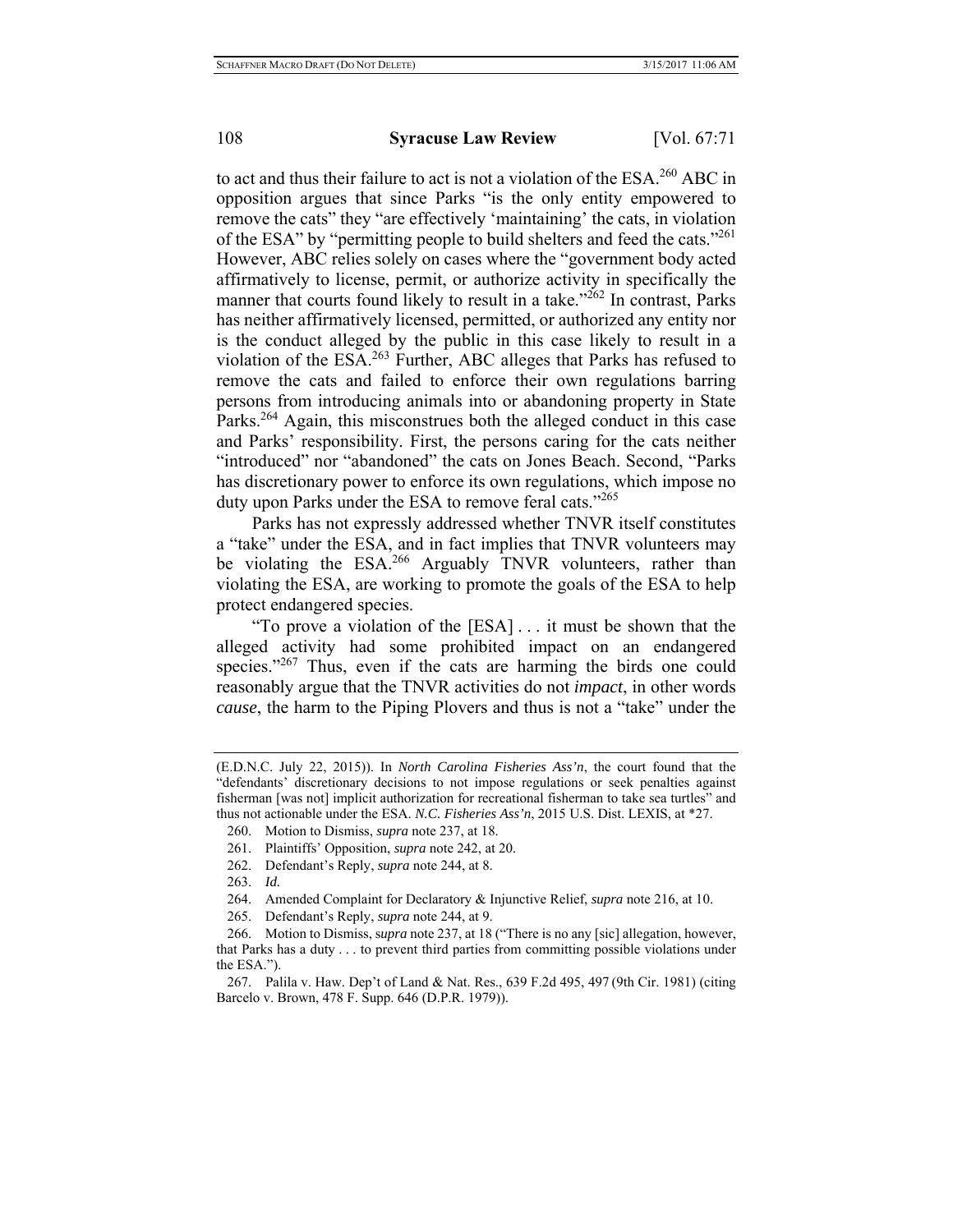ESA. This is because while the cats may be harming the birds, TNVR does not necessarily cause the cats to be present or remain on Jones Beach and, more importantly, TNVR is designed to *reduce* the cat population, which in turn protects, not harms, the Piping Plovers.

Perhaps the most relevant ESA precedent is *Palila v. Hawaii Department of Land & Natural Resources*. 268 In *Palila*, feral goats and sheep were introduced to the Island of Hawaii in the late eighteenth century.269 Over the years these feral animals were found to destroy the mamane-naio forest and thus between 1921 and 1946, the government killed 45,000 animals, leaving only 500 remaining.<sup>270</sup> However, in 1950 the "[s]tate's policy . . . changed from one of eradication to one of management ... because of [the] hunters' desires for recreational game."<sup>271</sup> The plaintiffs filed suit in the late 1970s when the feral goats numbered between 200 and 300 and feral sheep numbered about 600, an increase from some 500 to approximately 850 feral goats and sheep, claiming that since 1950, the defendants had "maintained populations of feral sheep . . . and feral goats . . . for sport-hunting" in an area that "include $[d]$  most of the Palila's critical habitat .... By consuming seedlings and shoots, the animals prevent[ed] regeneration of the forest, and thus [brought] about the relentless decline of the Palila's habitat" in violation of the ESA.272 The defendants argued that because the Palila population was "increasing and the . . . forest [was] regenerating despite the presence of the sheep, there [was] no 'significant environmental modification of degradation' which would constitute a taking."273

The court found that the defendants' maintenance of the animals and failure to remove the feral goats and sheep constituted a "take" under the ESA because the Palila required "all of its designated critical habitat in order to survive as a species and that the feral sheep and goats" maintained by the defendants were "the major cause of that habitat's degradation."<sup>274</sup> Moreover, the defendants refused to adopt a removal program and instead argued that an "intensive management" program should be permitted to "protect the forest while providing for hunter

<sup>268.</sup> *Id.* at 495; Palila v. Haw. Dep't of Land & Nat. Res., 852 F.2d 1106 (9th Cir. 1988). 269. Palila v. Haw. Dep't of Land & Nat. Res., 471 F. Supp. 985, 989 (D. Haw. 1979), *aff'd*, 639 F.2d 495 (9th Cir. 1981).

<sup>270.</sup> *Id.* at 989 n.9.

<sup>271.</sup> *Id.*

<sup>272.</sup> *Id.* at 989–90.

<sup>273.</sup> *Id.* at 990 n.41 (quoting 50 C.F.R. § 17.3 (1978)).

<sup>274.</sup> *Palila*, 471 F. Supp. at 991.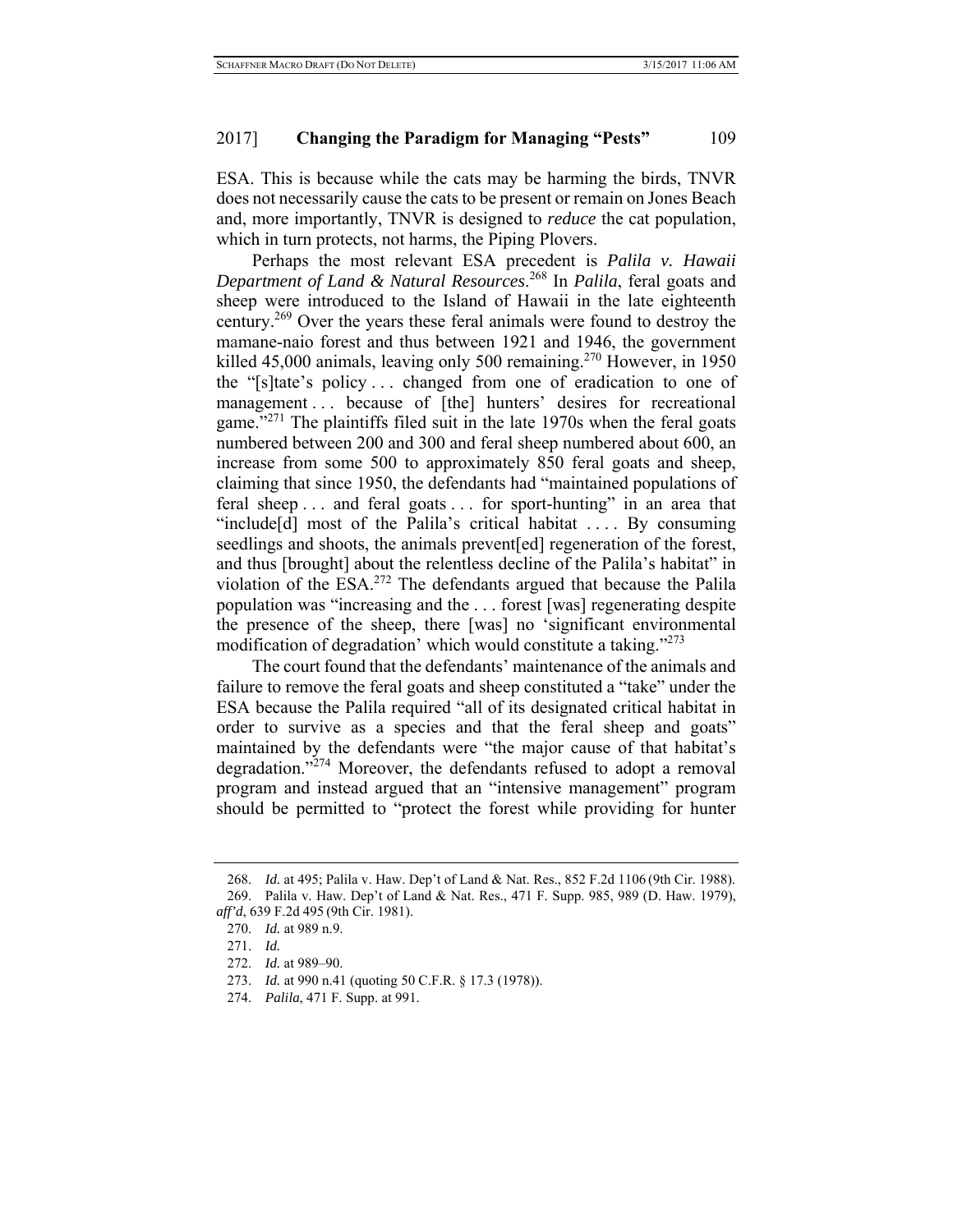interests."275 The court determined that a management program would be ineffective to regenerate the forest

because of [1] inevitable hunter pressure to *increase* the feral sheep herd as long as any sheep remain in the forest, [2] [the] defendants' demonstrated susceptibility to that pressure, and [3] the destructive effect on the forest of even a small number of sheep and goats due to their tendency to browse in flocks and denude an area totally.<sup>276</sup>

The court held that the defendants

may be ordered to adopt a program at state expense designed to eradicate the feral sheep and goats from the Palila's critical habitat and may be enjoined from taking any action which has the effect of increasing or maintaining the existing population of feral sheep and goats in the Palila's critical habitat.<sup>277</sup>

Let's now turn to the Jones Beach case, and specifically whether directly engaging in TNVR violates the ESA. Traditionally cases involving a "take" under the ESA concern human conduct that clearly caused the alleged harm to endangered or threatened species—for example, constructing a school on endangered pygmy-owl critical habitat $278$  or authorizing the use of fixed fishing gear known to entangle North Atlantic right whales.<sup>279</sup> In the case of TNVR, the harm is allegedly caused by free-roaming cats, not the human conduct of TNVR.<sup>280</sup> Although the argument is that TNVR "encouraged and accommodated" the cats, TNVR is not the cause for the cats' presence.<sup>281</sup> TNVR efforts begin only after free-roaming cats are found in an area. Experience suggests that once cats establish a colony in an area they remain there whether a designated feeder is present or not. Moreover, even if moved to another location, the cats will often return to the area they consider their home.282 Thus, basic TNVR (with no ongoing caregiving) does not

280. Amended Complaint for Declaratory & Injunctive Relief, *supra* note 216, at 6.

281. *Id.* at 8.

282. *See* Judgment, *supra* note 200, at 5 ("[E]xperience and science [suggest that] a cat is very territorial and bonds to that territory and will return there and remain there regardless of the conditions. If the cat is not given the basic necessities, it will not leave, but instead will remain.").

<sup>275.</sup> *Id.* at 990.

<sup>276.</sup> *Id.* (emphasis added).

<sup>277.</sup> *Id.* at 999.

<sup>278.</sup> *See generally* Defs. of Wildlife v. Bernal, 204 F.3d 920, 920 (9th Cir. 2000) (discussing developing a ninety-acre parcel which included thirty acres of pigmy-owl habitat).

<sup>279.</sup> *See generally* Strahan v. Coxe, 127 F.3d 155, 165 (1st Cir. 1997) (discussing whether authorization to use fixed fishing gear which entangled North Atlantic right whales constituted a take under the ESA).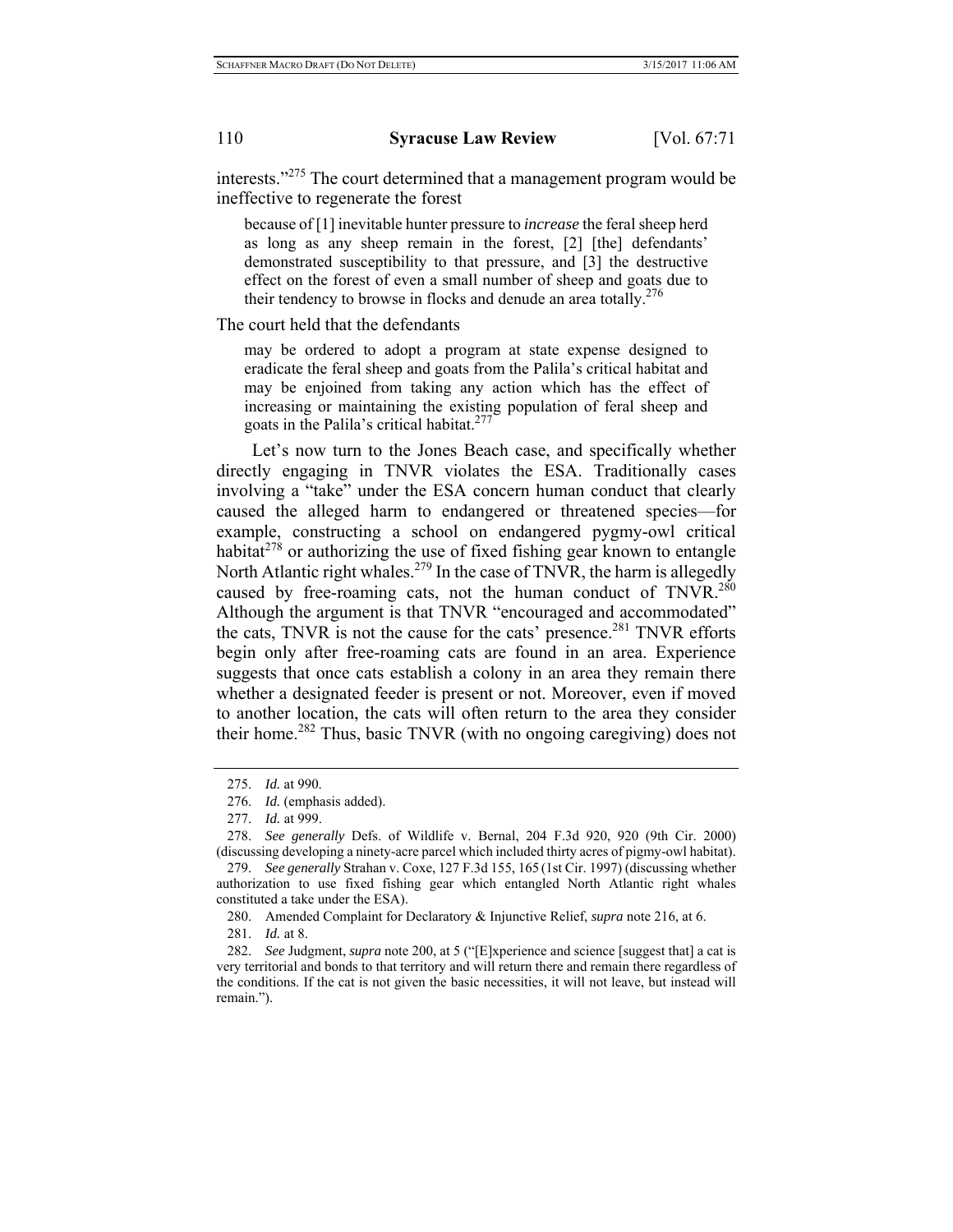cause the cats to be present or remain. Arguably, even the caregiving of building shelters and feeding does not cause the cats to be present or remain as other food sources are available there,<sup>283</sup> which provided the sustenance before TNVR participants fed them.<sup>284</sup>

Moreover, even in cases where the human conduct is not the direct cause of the harm to the endangered species, the human conduct did cause an *increased* risk to the endangered species. For example, the defendants in *Palila*, via their management program, *increased* the numbers of feral sheep and goats and maintained sufficient numbers in a game management area for sport-hunting, which, in turn, caused the destruction of the Palila habitat.<sup>285</sup> The causal dispute centered on the link between the population of the feral sheep and goats and survival of the Palila.<sup>286</sup> There, the plaintiffs demonstrated that only complete removal of the feral sheep and goats would be adequate to save the Palila.<sup>287</sup> Thus, the court determined that "the acts and omissions" of the defendants constituted a "take" and an order to remove the feral animals was warranted.<sup>288</sup> Similarly, in *Coalition for a Sustainable Delta v. McCamman*, the plaintiffs challenged the defendants' enactment of sport fishing regulations designed to protect striped bass, a predator of the endangered Chinook salmon, to *increase* their population and thus increasing the potential for predation of the salmon.<sup>289</sup> The causal dispute focused on "evidence of a link between higher striped bass abundance and increased Listed Species mortality."<sup>290</sup> Neither case disputed that the human conduct, itself, caused an increased risk to the endangered species, only the extent of the harm caused by the animals affected by the human conduct—the feral sheep and goats and striped bass.

In contrast, here, TNVR is designed to *reduce* the numbers of cats present. Since the individuals involved in TNVR did not cause the cats to be present in the first place and their conduct is designed to reduce the free-roaming cat population, the act of TNVR is not harming or harassing

<sup>283.</sup> *Cf.* Amended Complaint for Declaratory & Injunctive Relief, *supra* note 216, at 7 (explaining that the cat colonies are located at the West Bathhouse and Field 10, locations near a source of trash (i.e., food) left by humans).

<sup>284.</sup> The only individuals responsible for the cats living on the beach are the original owners who abandoned them (if, in fact, the cats were previously owned).

<sup>285.</sup> Palila v. Haw. Dep't of Land & Nat. Res., 471 F. Supp. 985, 989–90 (D. Haw. 1979).

<sup>286.</sup> *Id.* at 990.

<sup>287.</sup> *Id.* at 990–91.

<sup>288.</sup> *Id.* at 995.

<sup>289.</sup> *See* 725 F. Supp. 2d 1162, 1164 (E.D. Cal. 2010).

<sup>290.</sup> *Id.* at 1193.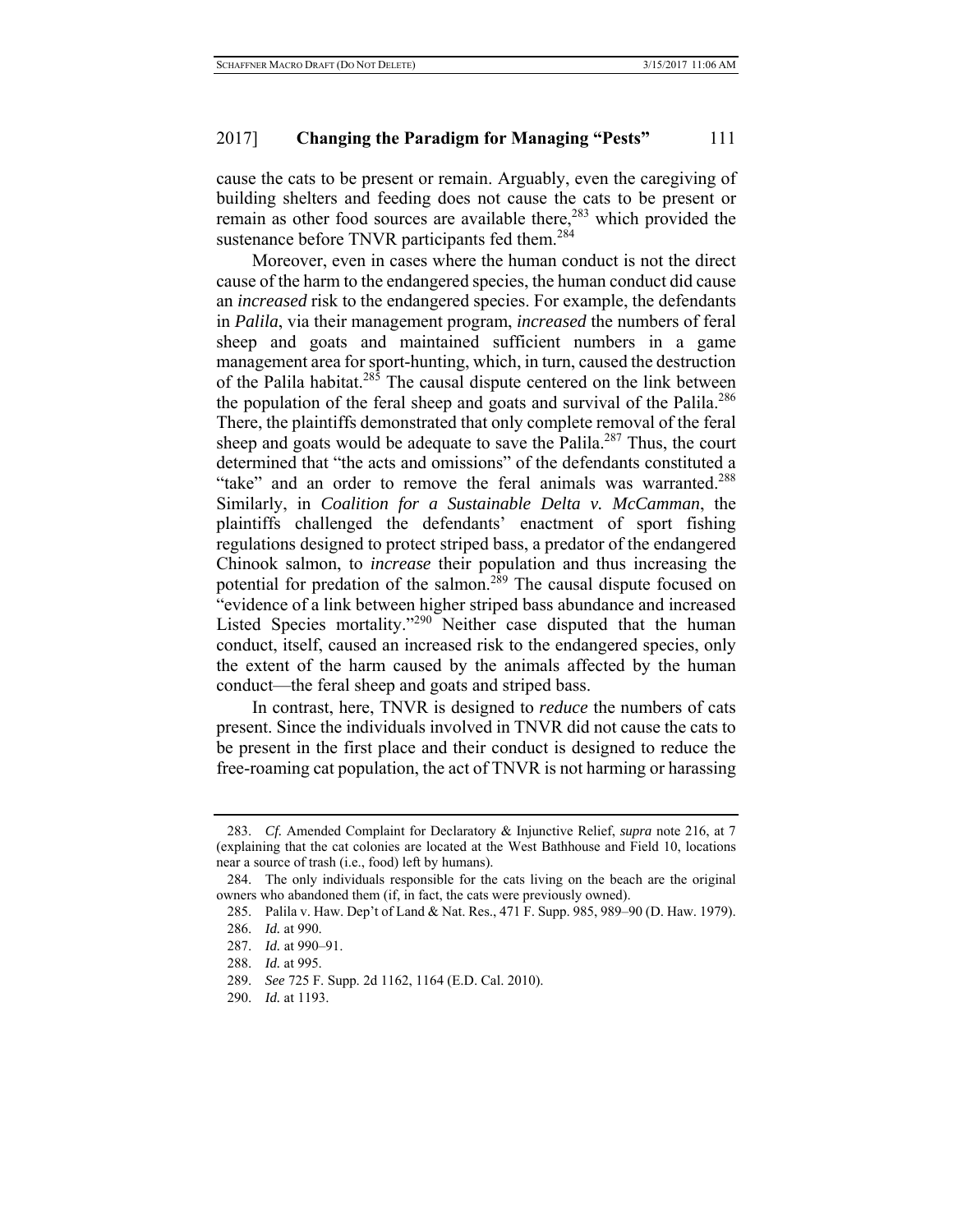the Piping Plovers (even if there is proof that the free-roaming cats are harming the Piping Plovers), but rather is helping to protect the Piping Plovers. Such conduct, that which helps to protect the endangered species, is conduct antithetical to a "take" under the ESA.<sup>291</sup> Thus, arguably, TNVR activities would never trigger a violation of the ESA because TNVR is helping to *protect not harm* endangered or threatened species arguably harmed by free-roaming cats.

The fate of the Jones Beach cats remains in question as of fall 2016 as the parties await a decision on Parks' motion to dismiss.

#### **CONCLUSION**

The traditional method for managing so-called animal "pests" is to kill them, with no concern for their lives, the unintended effect eradication may have on the habitat involved, or public opinion. Moreover, traditional lethal methods have typically failed. As such, the use of lethal methods to manage animals is becoming less and less acceptable as effective, humane, non-lethal methods of animal management have become available. Animalists, animal control advocates, and conservationists agree that a certain level of management of certain animals is necessary for public health, public safety, and the protection of birds and other wildlife. The difference is that animalists respect the lives of individual animals—all animals—including those in need of management and thus argue for the use of the more effective, humane alternatives to management in order to properly balance all goals and interests, including those of the managed animal. The approach of free-roaming cat advocates to turn the tide away from deeply entrenched lethal methods of animal control, provides an interesting and useful case study on how to alter the political, scientific, and legal paradigm in favor of respecting animal life for all animals deemed "pests." Free-roaming cat advocates (1) reconceive the cats as members of our community and reframe the debate over their management, (2) challenge the science used to vilify the animals and TNVR and to promote the killing of them as a means of management while critically studying and documenting the efficacy of non-lethal methods and emphasizing areas of potential agreement, and (3) implement legal reform to allow for the implementation of non-lethal methods as the primary (if not sole) means for managing the animals. Our relationship with, devotion to, and love

<sup>291.</sup> Moreover, to the extent the causal argument is disputed, the plaintiffs shoulder the burden of proof of causation (e.g., that TNVR and/or the ongoing caregiving activities, in fact increases the risk of harm to the Piping Plovers).